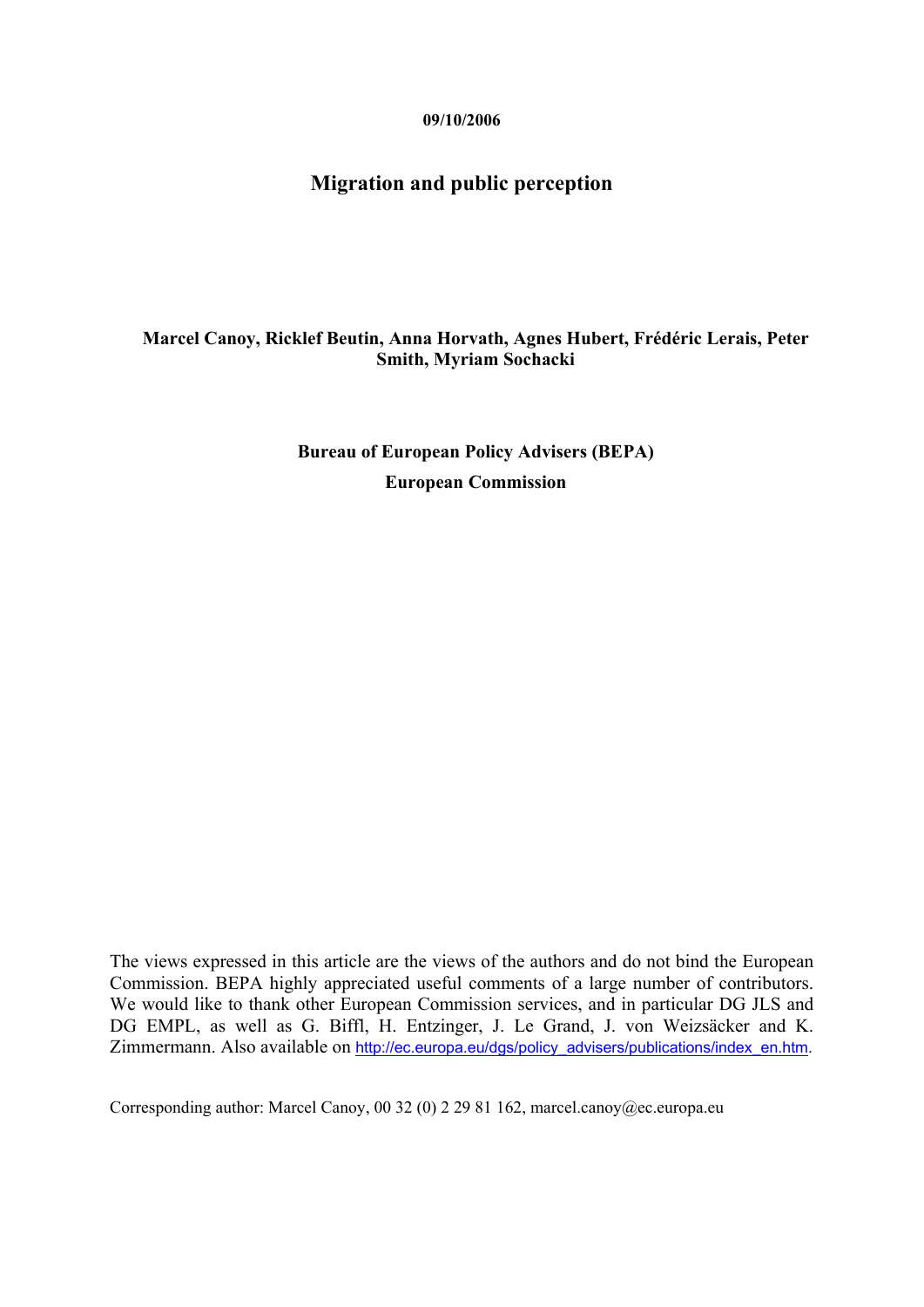# **Migration and Public Perception – Executive summary**

## *Migration – a phenomenon of crucial importance for Europe*

Migration is a phenomenon that has contributed to shape the history of mankind. Recent times have seen a *striking increase in public attention* to migration. Dramatic events such as drowning of Africans in the Mediterranean and the Atlantic Ocean and terrorist threats have coloured debates and public perception. Coping with migration has become a serious challenge for the EU and its Member States.

### *Public perception of migration as a central theme*

Member States and the EU have responded to this new situation with a variety of policies, ranging from tighter border controls, crackdowns on human trafficking, clearer asylum rules, continued emphasis on integration policies and cooperation with third countries to help control migrant flows. While these policies in themselves are important - and increasingly so – the thread that runs through them is the role that public perception plays in achieving effective management of migration. Yet the question of *public perception seems to be the missing link* that is too little discussed. Our study therefore focuses on the relationship between public perceptions and migration.

Perceptions and policy areas influence each other in both positive and negative ways. Public perception of migration is not uniform in the 25 Member States. Polls on attitudes towards migrants show large differences between Member States, between income groups and social classes, and between the types of fear and apprehension that migration arouses. Despite these differences and despite notable exceptions, the overall conclusion is that *public perception of migration tends to be increasingly negative* throughout Europe.

European citizens are living through times of strongly felt insecurity. Geopolitical Cold War structures have been replaced by an uncertain environment. Europe is challenged by security threats such as terrorism. Global economic competition is growing and results in fears of job losses. Against this background of felt insecurity, the public presentation of immigrants and migratory phenomena by the media and by politicians is often biased or negative, linking them often almost exclusively to security issues. The terminology commonly in use (such as "bogus asylum seekers" and "welfare scroungers") has often become pejorative, while in reality migrants consist of different groups with different expectations and opportunities. Finally, the lack of reliable and comparable statistics contributes to public confusion.

### *Is migration supply or demand driven?*

Although there are many different motivations to immigrate to Europe, human being's natural search for a job that holds out the prospect of better life is uppermost. Even the pressure for family reunion has labour migration as a related cause, albeit indirectly. The public perception is that migration is by and large a *supply driven* phenomenon. The evidence shows that the reality is much more nuanced. *The demand for labour* that migrants can meet is often the source of people's decision to migrate and of their choice of destination. As long as there are jobs for migrants, they will try to come, one way or the other. This phenomenon explains a substantial portion of migration to Europe in the past, it explains the presence of Mexicans in the U.S. today, and will explain migration pressures on Europe in the future. Many migrants may be poor and low skilled relative to the host society, but they are mostly not in relation to their country of origin since sellable skills and substantial amounts of money are needed to emigrate.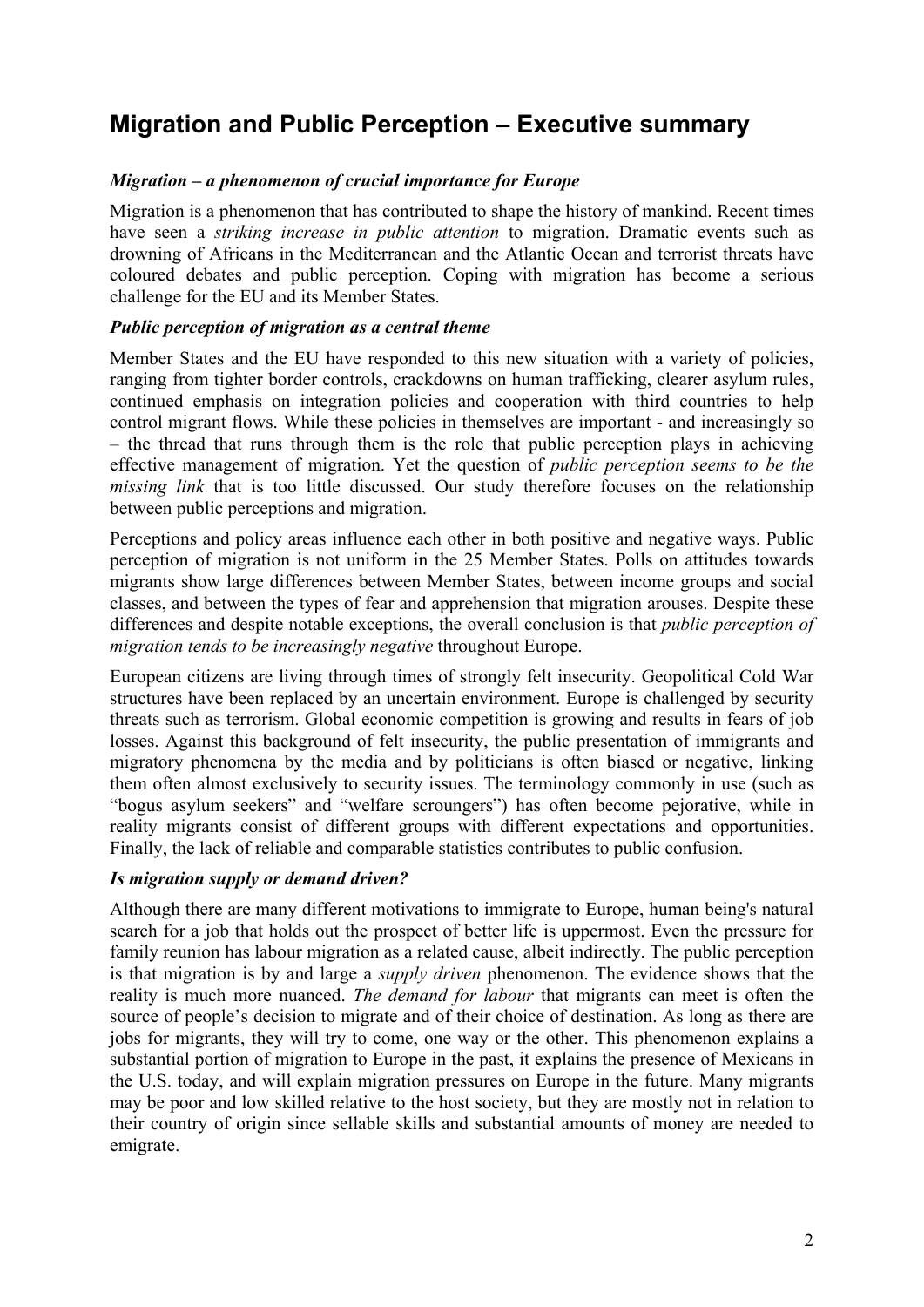European labour markets will need migrants in the coming decades. Europe needs to be an attractive place to work for the highly skilled, but to a certain extent migrants of a large variety of skills are needed to partially offset demographic trends and to be employed in areas where there is insufficient supply of locals. While migration alone is not sufficient to meet the future demand for labour, increasing labour participation by the native population does not suffice either, or in the words of European Commission Vice-President Frattini: 'The new key message is: Europe will need more migration, since labour and skills shortages are already noticeable in a number of sectors and they will tend to increase.' (Speech at Harvard 7-11- 2005).

## *Effects of migration*

Migration is *potentially beneficial* for receiving countries and societies, as well as for countries of origin and migrants themselves. Immigrants can make valuable contributions by relieving labour shortages, increasing labour market efficiency, and acting as catalysts for job creation, innovation and growth. Immigrants can enhance cultural diversity and stimulate interest in other cultures and regions of the world among native populations. Immigrants have played such roles for Europe in the past. In addition, they can make important contributions to economic development in their countries of origin by means of remittances.

*Reaping the benefits from migration is however far from automatic*. The speed with which migration takes place requires careful management. In absence of such careful management, migration can accentuate existing problems on social housing, schools, labour markets and feelings of insecurity. Some of these problems are already visible today, but none of these problems is linked to migration per se*.* However, failing to act today could imply these problems will expand with serious consequences for European societies.

The following areas deserve special attention.

*Integration* is the key to beneficial immigration. Labour market integration is especially important as it encompasses other aspects of integration (e.g. language, culture). Integration is a two-way responsibility. Migrants need to make more serious efforts to integrate, while receiving countries need to continue to promote integration. The latter involves labour market reforms that yield equal opportunities to all, while public perceptions of migrants as 'welfare scroungers' or 'job thieves' need to be opposed.

*Illegal migration* is dangerous for the people involved, creates incentives for illegal activities and impacts negatively upon public opinion, damaging perceptions of legal migrants in almost equal measure. Breaking this cycle requires that Europe uses opportunities for legal migration beyond the strict conditions attached to family reunion. This provides a legitimate route of entry for some asylum seekers or irregular migrants, who would prefer to enter as legal or regular migrants. For such an expansion of migration opportunities to be beneficial and politically feasible, careful selection of new and existing migrants is necessary on the basis of employability, and illegal employment needs to be reduced as well.

*The asylum* crisis of the 1990s had its roots in the geo-political changes taking place outside of the EU. This resulted in unprecedented migratory pressure for the EU as thousands sought to escape from economic collapse or conflict and find a better life. The asylum channel was used increasingly as a means to do so, also by many who did not require international protection. This caused serious handling problems resulting in administrative backlogs, long decision procedures, rises in legal costs and overloading of domestic court systems. The administrative failings made asylum a favourite subject of media critics and the result was a general and growing malaise in public opinion towards migrants in general. Given that asylum application numbers are now at their lowest level for some years, the EU has a good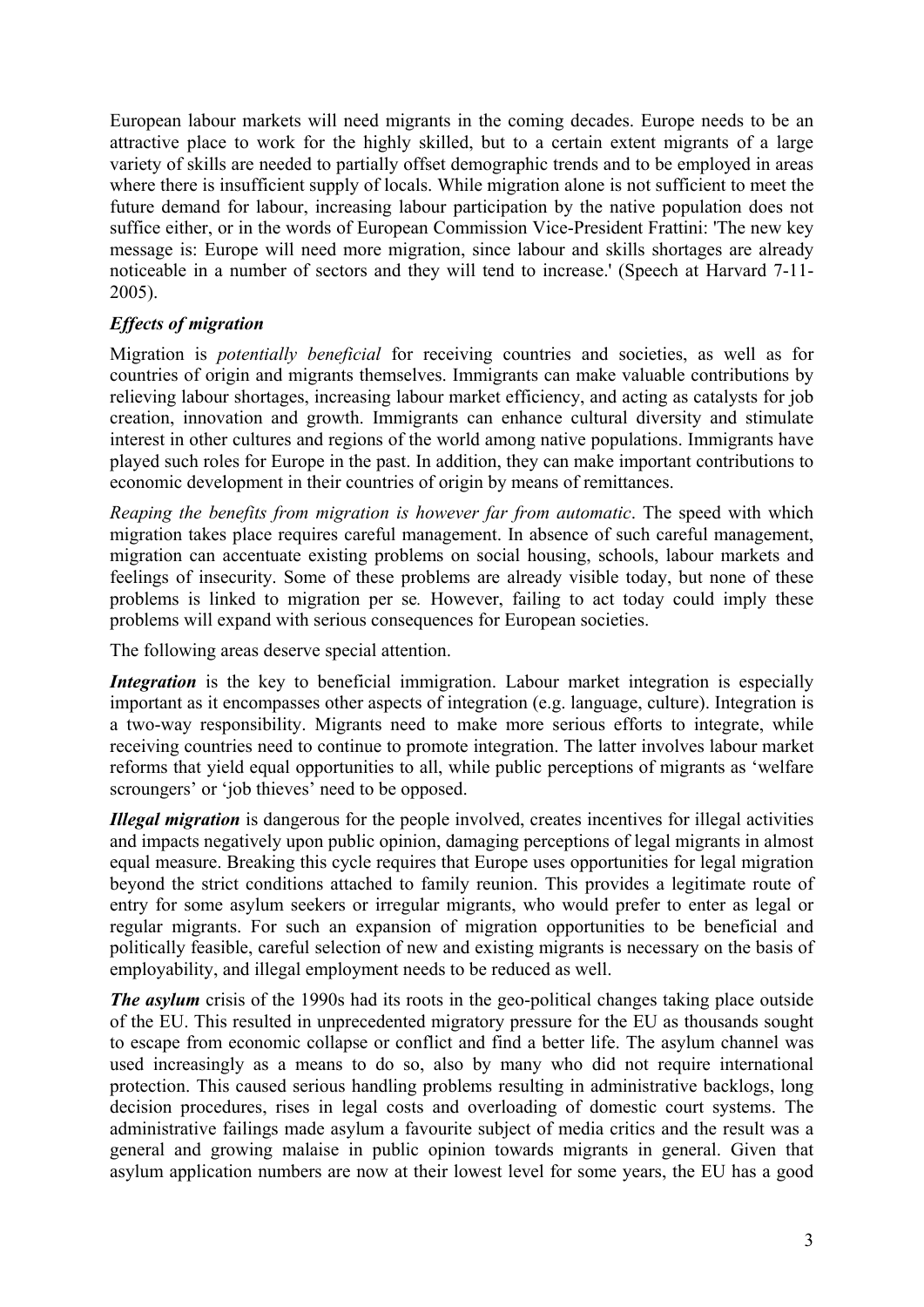opportunity to make positive changes to public perceptions and positively influence the current debate on migration and asylum.

**Security** is an additional aspect which often frames public perception of migration. Terrorism and other crime are serious security threats that need a robust and appropriate response. Both may in certain instances have links to migratory phenomena but they are not intrinsic problems of migration itself. Were the public discourse to 'securitize' migration and perceive immigrants mainly as security risks, it would become much more difficult for migrants to integrate. Effective migration management has to strike a balance between the human security of migrants and their situation in countries of origin before departure and the primary duty of the EU and its Member Sates to protect the security of their citizens.

*Gender issues* need to receive more attention as women play a pivotal role in successful integration. The role and vulnerabilities of first and second generation female migrants often remains overlooked. Improving their status by empowering them with equal opportunities and rights should help integration in European societies. It may bring cultural differences to be debated with the full participation of everybody concerned. This would have a positive effect both on perceptions and to unbolt potential areas of conflicts linked to gender relations.

#### *Putting migration in a broader context*

For migration to be managed effectively the issue needs to be put in a broader context. Popular feelings of insecurity in which the outside world is perceived as a threat, relate to factors which sometimes have little to do with migration. The belief that the nation state finds it difficult to provide the degree of required security is one of them. The notion that individuals rather than states feel threatened by problems such as terrorism and the spread of infectious disease is another. International mobility is seen both as a cause and effect of these threats, even though mobility is a natural and indeed desirable phenomenon. The inability to resolve structural problems in the European economy and Europe's high unemployment is another factor contributing to negative feelings about immigration. Poor functioning of the labour market inhibits integration and leads to social exclusion, impacting on both members of the host country as well as immigrants. Whether for its existing inhabitants or for migrants present and future, Europe has to make itself a more attractive place to live.

#### *Conclusion*

The paper has five main messages. *First*, European labour markets need migrants in the future, which puts pressure on the need to effectively manage migration. Neither the current profile of migrants, nor the level of integration nor the public perception is in a state that allows Europe to reap the fruits from migration. *Second*, the most immediate concern is to break the negative cycle of hostility towards migration leading to restrictive policies towards legal migration which in turn lead to a diversion of migratory flows to asylum seekers or illegal migrants. Breaking the cycle requires a sufficient quantity of legal migration beyond family reunion. *Third*, a number of critical conditions must be met for such an expansion to be rewarding and politically feasible, including selectivity, improved integration efforts and a reduction of illegal employment. *Fourth*, none of these policies will be effective unless issues relating to public perception of migration are explicitly addressed. Justified concerns have to be tackled and misperceptions have to be cleared up, without presenting an overly optimistic view of the migration challenge. *Finally,* the need to put migration in a broader context implies that non migration policies are as important as migration policies. On a global basis, policy areas such as development, trade, external relations, agriculture and fisheries should be seen through a migration lens. On a national basis, the same applies for labour market policies, education, gender and housing policies.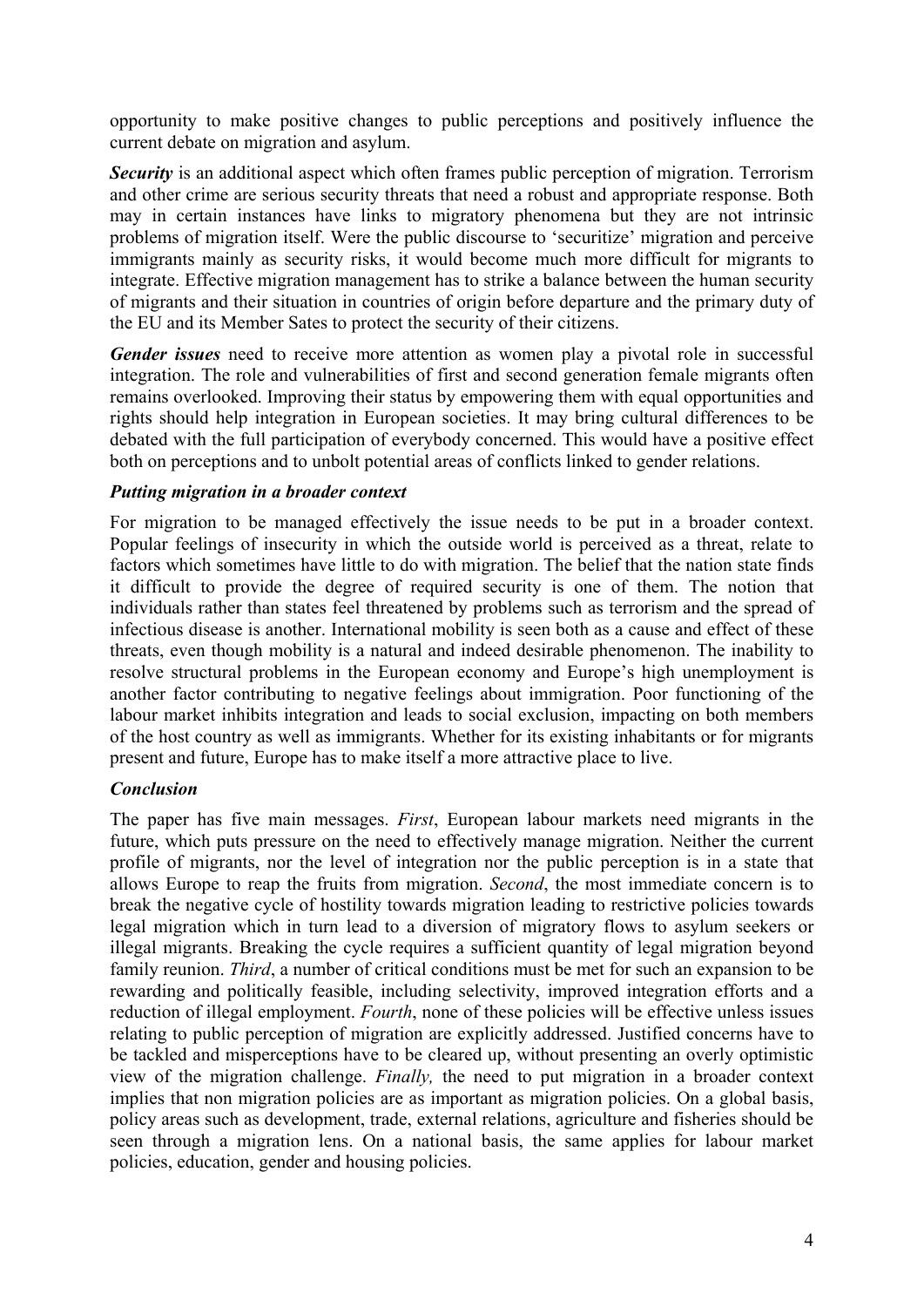# **1. Introduction**

Migration is a phenomenon of all periods of history and of all continents. Recently it has once again become a phenomenon of growing public concern. The EU will most probably need to continue to attract substantial numbers of migrants in the future. A main challenge is therefore to design policies to manage these flows effectively. This entails striking a balance between attracting migrants for future EU labour markets - which are needed given the EU's ambitions laid out in the Lisbon Agenda - managing legitimate citizens' concerns on problems that may be associated with migration, and promoting the development of a diverse but cohesive society.

Although there are many different motivations to immigrate to Europe, human being's natural search for a job that holds out the prospect of better life is uppermost. The public perception is that migration is by and large a *supply driven* phenomenon. The evidence shows that the reality is much more nuanced. Whatever the precise reason, *the demand for labour* that migrants can meet is often the source of people's decision to migrate and of their choice of destination.<sup>1</sup> As long as there are jobs available migrants will move about the world. This phenomenon explains a substantial portion of migration to Europe in the past, it explains the presence of Mexicans in the U.S. today, and will underlie migration pressures on Europe in the future.

Because of ageing and the expected decline in working age population, European labour markets will need migrants in the coming decades. Europe needs to be an attractive place to work for the highly skilled, but migrants of a large variety of skills are needed to partially offset demographic trends and to be employed in areas where there is insufficient supply of locals (such as the caring sector).<sup>2</sup> While migration alone is not sufficient to meet the future demand for labour, increasing labour participation by the native population - often erroneously mentioned as a perfect substitute to 'low skilled' migration - does not suffice either.<sup>3</sup>

Given the European need for migration, it is essential to manage migration properly. In the absence of sufficient legal channels for immigration and appropriate support and incentives for integration, the demand pull implies that migrants enter and/or work illegally and, often as a consequence, do not integrate well in European societies. At the same time, societies are genuinely concerned about quick changes which need careful management as well. The combination of illegal migration, insufficient integration and poor management of change can sharply reduce the benefits of migration for the receiving countries, the countries of origin and for the migrants themselves.

The need to manage migration is the driving force behind many policy initiatives from the Member States and the EU. What is less well recognized is that the effectiveness of migration policies strongly interacts with the *public perception of migration*. Suppose that the public perceives migration predominantly as a phenomenon associated with illegal migrants crossing the Mediterranean in small boats, human trafficking and unemployment. Calls for tighter border controls and return policies are often the consequence. But if unchanged labour demand leads to further illegal migration, negative attitudes and stigmas will be reinforced. This will in turn further reduce integration possibilities, leading to self fulfilling prophecies and downward spirals.

<sup>1&</sup>lt;br><sup>1</sup> See e.g. A. Saith (1997), *Emigration pressures and structural change*, International Migration Papers 19, ILO.<br><sup>2</sup> See e.g. Gisben M. E. Léger and B. Knop 2003, *White an Presponsuel Haw much migration does the goei* <sup>2</sup> See e.g. Cichon M., F. Léger and R. Knop 2003, *White or Prosperous: How much migration does the ageing* 

*European Union need to maintain its standard of living in the twenty-first century?,* ILO Geneva. 3 <sup>3</sup> See also: European Commission (2006) *The demographic challenge: an opportunity for Europe*,

Communication October 2006.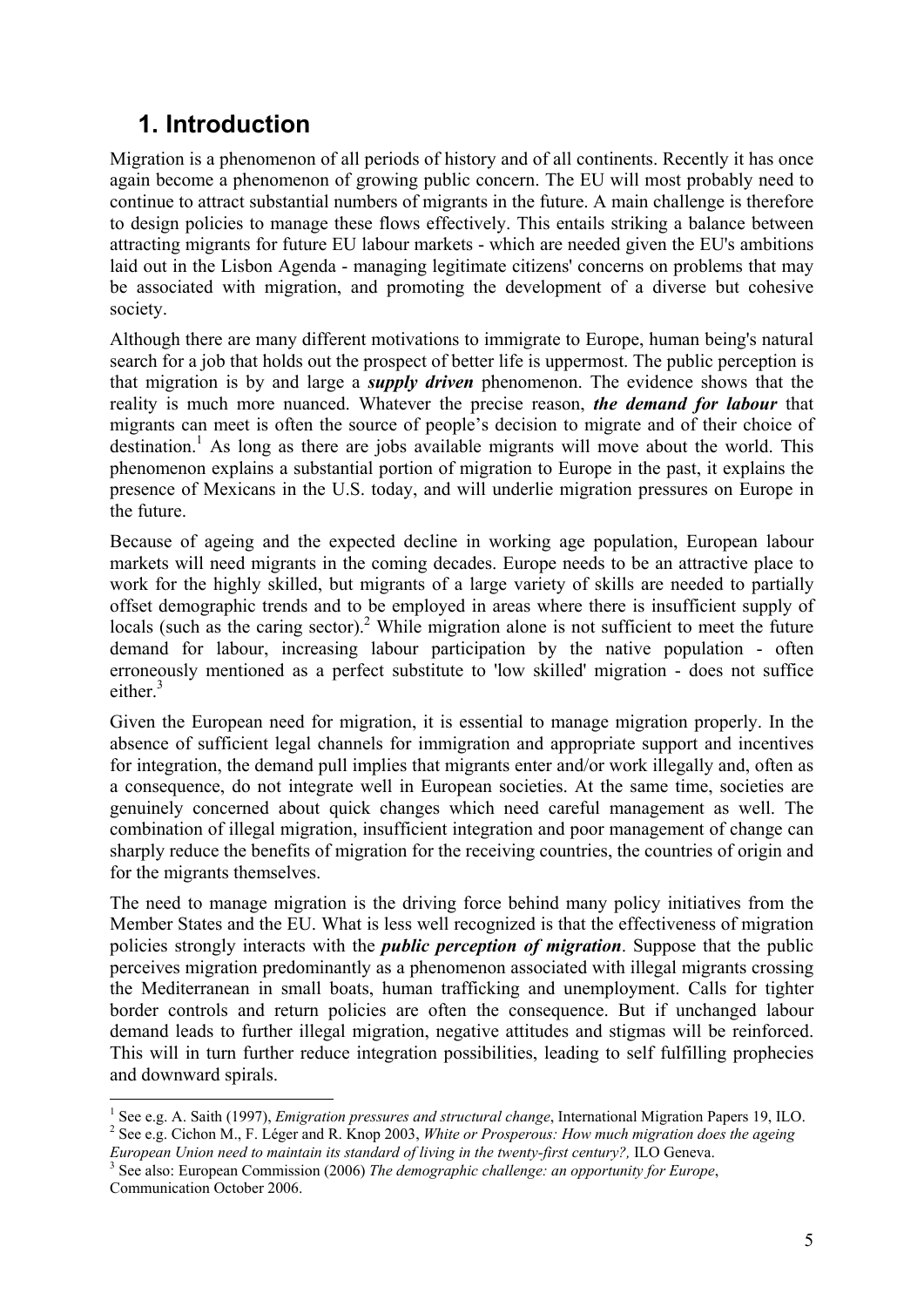If legal possibilities to enter exist and migrants show willingness to integrate, the public may see migrants as contributors to society, which opens the space for more constructive policies, which in turn helps the integration of migrants and the adaptation to change of the native population. Migration policies and public perception can reinforce each other, both in a positive and negative way. Eurobarometer surveys show that the public expects the European Union to solve 'the migration problem', but the same public may not always realize that they themselves are part of any solution. It is for this reason that the Commission in its recent Communication on illegal migration calls for more attention to public perception.<sup>4</sup> For that same reason this paper analyzes the role of public perception in migration in more detail.

The link between migration policies and public perception is analyzed from five different angles. *First, a (perceived or real) lack of sufficient integration* on the part of migrants and their descendants into the receiving countries has repercussions on public attitudes, and conversely, public perception and resistance to change in society often makes integration more difficult. Inclusion in the labour market is a key element for successful integration, but cultural integration and adherence to common European values are equally important.

*Second, migrants who enter the EU illegally have a negative impact on public opinion. It is* also dangerous for the people involved who often face serious risks both in their attempted transit and after arrival. The persistence of illegal migration also creates incentives for illegal activities such as trafficking and illegal employment which damages perceptions of legal migrants in almost equal measure.

**Third, the perception of asylum** has radically changed over the last decades, from a humanitarian issue in the seventies and eighties, to a 'bogus asylum seeker' attitude in the nineties. Indeed in the absence of sufficient legal possibilities to meet labour demand, numerous potential migrants tried to use asylum procedures to enter Europe. This triggered policy responses of severe tightening of procedures, thereby hurting legitimate asylum seekers.

*Fourth,* apart from cross border trafficking of illegal migrants, *security* problems such as terrorism and other forms of crime are often linked to migration. There are security issues in relation to migration that in the essential interests of our societies must be addressed as a priority, but branding migrants, either generally or individually, or particular minorities or religions as by definition a security problem unfavourably influences public perception on migration as a whole.

*Finally, we draw special attention to the position of women*. Women constitute half of all migrants, and their profile has changed quite a bit over time, from the dependant "spouse" who moved on the grounds of family reunification to an autonomous woman who migrates to escape poverty or an oppressive situation, to exert and develop her skills and sends money back home. Yet, the perception of migrant women is often still based on a vanishing reality. This may impede integration by women and makes them vulnerable to discrimination.

The paper is organized as follows. Section 2 puts migration in a broader perspective. Section 3 develops the notion of public perception. What do we mean exactly by it, and how has it evolved over time? Section 4 discusses integration. Section 5 deals with illegal migration and section 6 with asylum. Section 7 discusses security. Section 8 develops the gender issue. Section 9 concludes.

Sections 4 to 8 answer the same three questions. (i) Why is public perception important? (ii) What are the public perceptions and the objective factors that shape them? (iii) How can

<sup>&</sup>lt;sup>4</sup> COM (2006) 402, Communication on Policy priorities in the fight against illegal immigration of third-country nationals.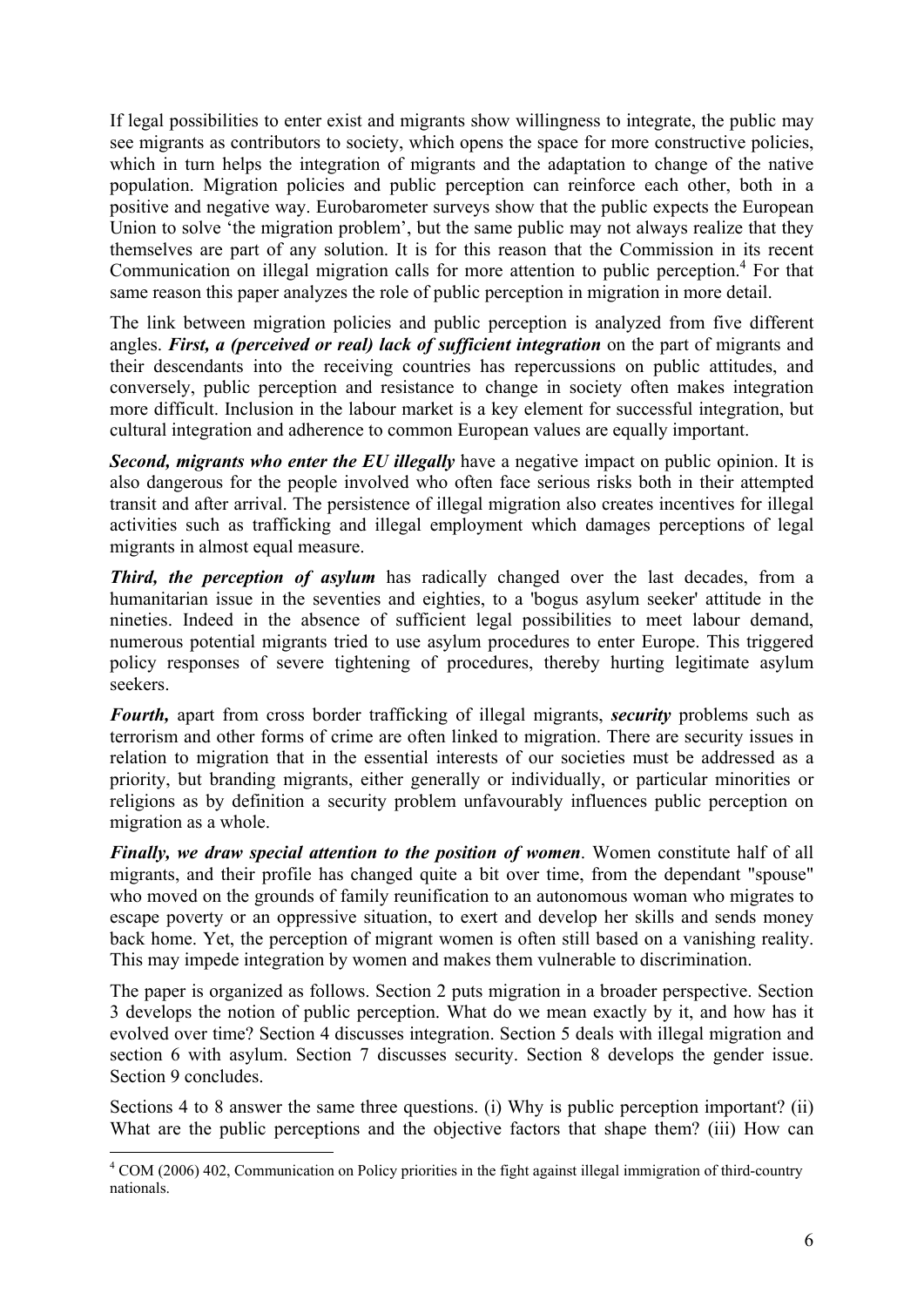public perceptions be improved? The last question can be approached from two angles. By improving policies, such as integration policies, reduction of illegal employment or asylum procedures, it becomes easier for the public to see migrants as contributing to society. Public perception can also be improved by addressing perceptions directly, e.g. through provision of adequate information and information campaigns.

# **2. Migration in a broader perspective**

For the public perception it is first of all important to put migration in context and understand its scope. More often than not migration is seen as European problem or a problem of today. This section puts migration in context.

## *Definition and motivations*

There is no such thing as a typical 'migrant'. There are migrants for settlement; and others who see their stay as temporary – to work or study. There is labour migration, family reunification, refugees, asylum seekers, emigration for retirement, most of which are now defined in EU legislation. The motivation to migrate of each of these subgroups is different, and the composition of migrants varies between different EU countries. Although family reunification as a motivation for migration generally dominates, this is not the case in every EU Member State. In 2004, in Sweden, France and Austria over 60% of long-term residence permits were granted for purposes of family formation/reunion. In contrast, in Denmark, the UK and Portugal this proportion – that decreased in comparison to 2003 – was only between 30% and 40%. In the same year in Portugal, in 57% of the cases, employment was the reason for issuing a residence permit, against only around 12% in France. These different reasons of entry influence labour market outcomes and the situation of migrants (e.g. migrants entering based on humanitarian reasons or family reunification tend to have lower employment levels). $5$ 

In addition, there is a statistical issue. The exact number of migrants residing in Europe is difficult to calculate with precision for a number of reasons, comparability of Member States statistics being one important issue. For example, many European countries use citizenship instead of place or country of birth as a basis for their statistics. This concept distinguishes natives from legal foreign residents. The latter category consists of people living in Europe as citizens of another EU Member State or as third country nationals. Part of this group of people are immigrants, but their native born children, who at birth did not acquire the citizenship of their country of residence, belong to this group as well.<sup>6</sup> Finally, the data on illegal migrants are unreliable at best.

It is important to go into the detail of the definition of migrants. If migrants are lumped together in public debates, one fails to take into account that in reality they consist of very different groups with different expectations and opportunities, leading to different problems that require different policy responses. As a result of the tendency to generalize, opportunities for effective management of migration can be lost. In this report, we use the term immigrant to mean a third country national residing in the EU for more than twelve months. Once such an immigrant has been legally resident in a Member State for at least five years he/she may now claim long-term resident status under EU legislation adopted in 2003.<sup>7</sup> The Commission

<sup>1</sup> <sup>5</sup> OECD/Sopemi (2006) *International Migration Outlook*, OECD Publishing.<br><sup>6</sup> Ming. Beiner (2004) *Migration J shown Maybets and Migrants'* Integration

Münz, Rainer (2004) *Migration, Labour Markets and Migrants' Integration in Europe: A Comparison*. Paper for the EU-US Seminar on Integrating Immigrants into the Workforce, Washington DC, June 28-29 2004.

<sup>&</sup>lt;sup>7</sup> Council Directive 2003/109/EC of 25 November 2003 concerning the status of third-country nationals who are long-term residents.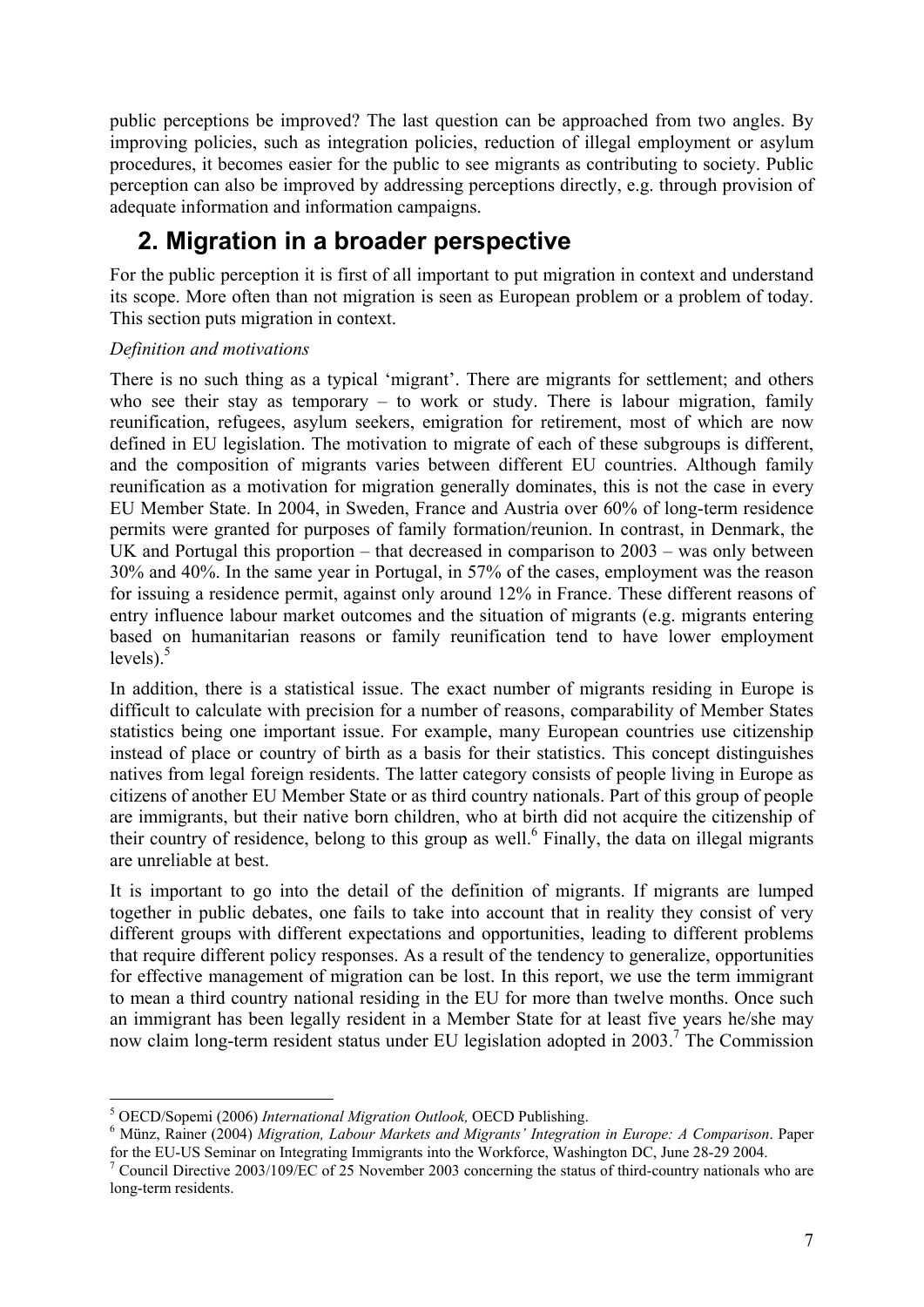has put forward a regulation<sup>8</sup> to harmonise community statistics on migration and international protection which is expected to be adopted by the Council early in 2007.

## *Migration in an historical perspective*<sup>9</sup>

Migration is frequently seen as a recent phenomenon, with people travelling over greater distances so that cultural differences and problems become larger. This public perception is erroneous. Neither qualitatively nor quantitatively can current levels of migration be considered exceptional. From the earliest time, when the world population diffused through migration out of Africa, migration has taken place over long distances and in substantial numbers in both relative and absolute terms.

Migration has nevertheless occurred in successive waves interspersed by periods of lower levels of migration. The period between the First World War and beginning of the 1950s was a period of low migration so that by comparison with that period, post WWII migration may appear to be high. The source and destination of migrants has also changed over time. From the Renaissance up to the 1950's, the Americas were the principal destination of migrants and since then North America at least has continued to attract large numbers of migrants.

However, it would not be true to say that most migrants were predominantly of the "northnorth" variety, from Europe to colonies or former colonies across the Atlantic. Coercion formed the basis of the first big wave of migrants. It has been estimated that the New World received between 11 and 12 million slaves from Africa between 1450 and 1900. In addition, up to 20% of slaves died on the crossing and a further number between capture and shipment. Of those that arrived, 35% went to Brazil, 22% to the Spanish Empire, 18% to the British West Indies, 14% to the French West Indies and only 4% to British North America and the United States – the same number as the Dutch West Indies. Europe did not have a monopoly on the slave trade. Muslim traders are believed to have exported a further 17 million slaves to the coast of the Indian Ocean, the Middle East and North Africa.

European emigration to the Americas began to gather pace from the 1820s. This heralded what economic historians have termed the first big wave of globalisation. In the following century, an estimated 60 million Europeans set sail for the New World, of which about three fifths went to the United States. By comparison previous European migrations had been small and other  $19<sup>th</sup>$  century migrations, for instance from India and China, relatively modest. Nevertheless, only in the 1840s did European migration into North America exceed that of Africans and it was not until the 1880s that the cumulative total surpassed African immigration.

Overwhelmingly, Europeans emigrated voluntarily, although a few left as convicts and others fled persecution, particularly after the 1848 revolutions, and famine. From around 300,000 per annum in the period 1846-50 the number rose to over a million per annum at the turn of the century. To begin with the dominant stream came from the British Isles and Germany, followed in mid-century by those from Scandinavia and north-west Europe and then from the 1880s from southern and eastern Europe. Interestingly, return migration also became important (30% of gross inflow in the US, 1908-14), particularly among immigrants from southern Europe.

Massive migration across the Atlantic had significant impacts on the population of both sending and receiving countries, dwarfing those seen today. Emigration rates of above 40 per

<sup>&</sup>lt;sup>8</sup> COM(2005)375

<sup>9</sup> Hatton T.J. and Williamson J.G. 1992, *'International Migration and world development: a historical perspective'*, NBER Historical Paper No.41; Hugh Thomas (1997), *'The slave trade'*, Simon and Schuster; *'Making sense of globalization: a guide to the economic issues'* (2002) CEPR Policy Paper No.8.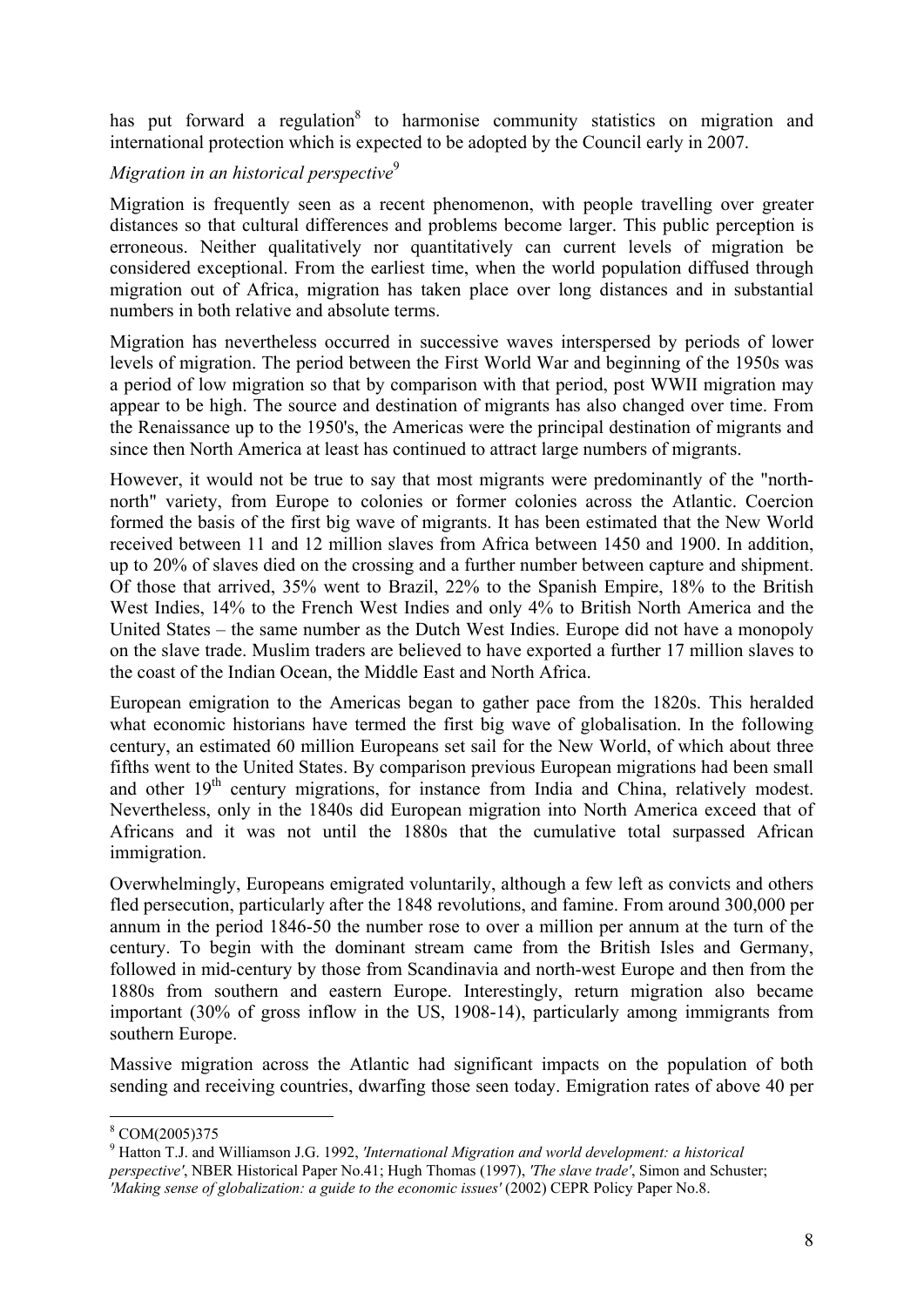thousand during the decades 1891-1900 and 1901-10 were experienced by countries as diverse as Ireland, Norway, Sweden, Italy, Portugal and Spain and Austria-Hungary (in the second period). The New World immigration rates per decade mirrored those of the sending countries in more extreme form. Both on receiving countries and on sending countries, the levels of 19th century migration had a major impact on wages on both sides of the Atlantic, powerfully driving convergence of incomes.

Migrants were typically young adults, male, single and unskilled. Given their age, migrants would have had little chance to acquire skills in their country of origin and may well have acquired them instead in their country of destination. Nevertheless, they competed mainly with native born unskilled labour, driving the wages for this type of labour down in their country of destination and while increasing it in their country of origin.

Migrants, particularly the more recent migrants, were attracted to previously established communities from their country of origin. The phenomenon of clustering of immigrants in Europe today therefore follows a well trodden path. Again, immigrants from different countries tended to specialise in certain occupations. While Italians accounted for only 4.2% of the US population in 1900, they accounted for 55% of the male barbers and hairdressers, 97% of the bootblacks, 34% of the shoemakers, 18% of the masons and 16% of the peddlers.

The world stock of migrants was 2.3% of the world population in both 1965 and 1990. Within Western Europe, the share of migrants in the total population increased from 3.6% to 6.1% over the same period. In North America it increased from 6% to 8.6%. This is substantially below that at the beginning of the 20th century: in 1911 the foreign born accounted for 14.7% of the population of the United States and 22% of the Canadian population.

It appears that recent migration trends to some extent replicate the underlying trends of the  $19<sup>th</sup>$  century. At that time, Europe was substantially poorer than the New World and migrants left to seek a better life, attracted by more jobs and higher wages. In the late twentieth century the share of developing country migrants in total US immigration rose from 50% in the 1960s to 80% in the early 1990s. Similar trends are apparent in Canada, Australia and Europe so that recent European experience can in no sense be considered exceptional.

There are more similarities between current and historical migration than most people think. The main novelty for Europe is that it has converted from an emigration continent into an immigration one. The conversion does create serious challenges, but history puts the challenges in perspective.

### *Fear of change and public perception*

History showed that it is possible to envisage a well functioning European society with substantial numbers of migrants, but were – hypothetically - the number to be doubled each year, it would obviously raise all manner of practical difficulties on housing, welfare payments, perceptions of security, impact on labour markets, on schools, besides a general fear of sudden and disturbing change. The relevant dimension is often the speed of change as well as the absolute size of the migrant population.

In more realistic situations less extreme versions of these problems can be discerned already today. In the seventies and eighties in several European countries - be it for a lack of understanding or for fears of political incorrectness – the real problems including the social impact of migration that influence public perceptions of migration were less well-recognized than today. In the current political discourse integration and illegal migration have risen to the top of the political agenda and dominate the front pages of the newspapers. This poses a risk of an overshoot in the opposite direction. Linking a large variety of social and economic problems with the issue of migration can have a distorting effect on public perception.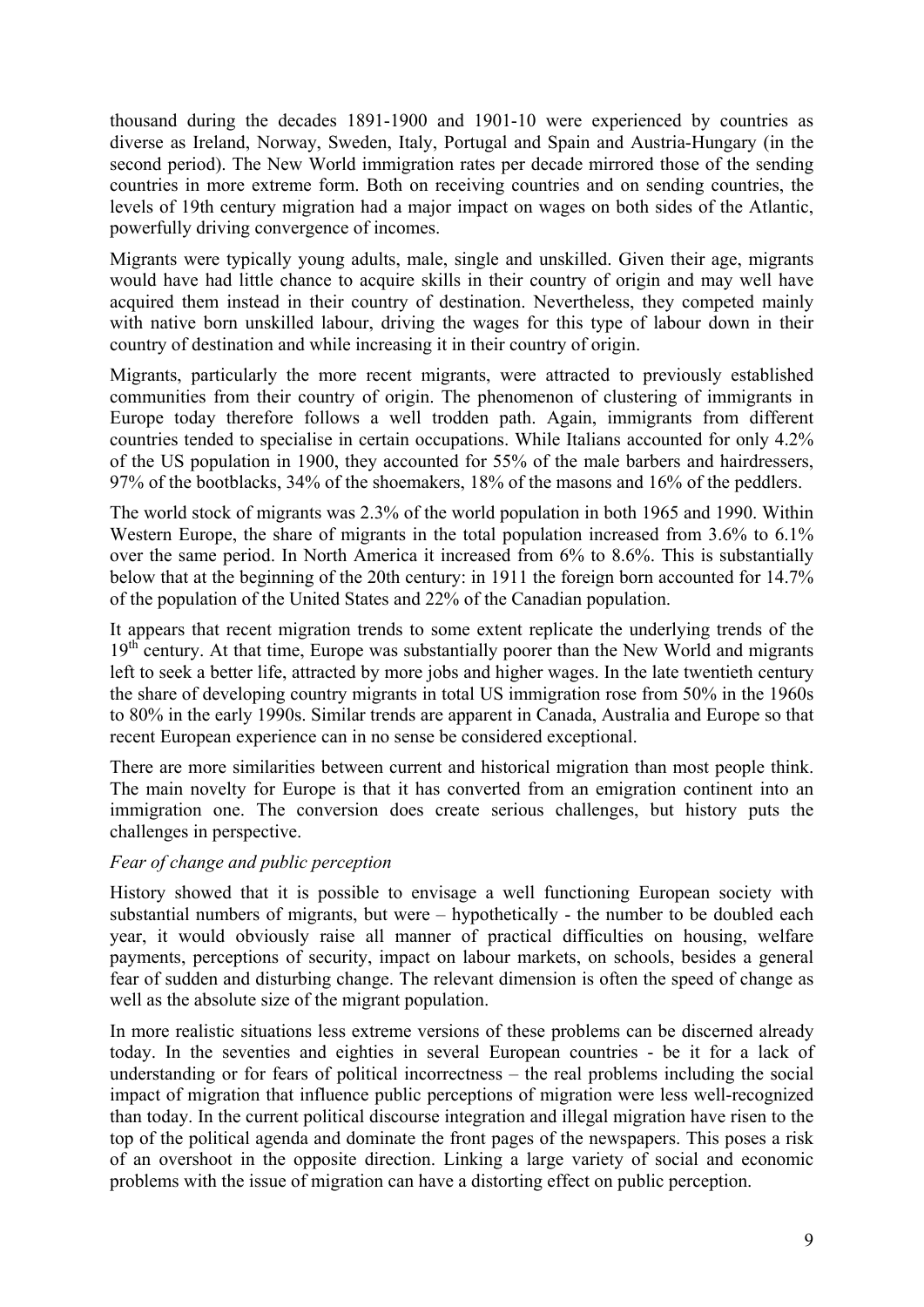### *Migration in the global world*

Migration must also be put in a global perspective. As in the past, it is in the interest of today's Europe to be open. Open for trade and for investments, but equally open for people. Europe competes with the rest of the world to hold and attract creative talent. For Europe to become an attractive place migration needs to be properly managed and migration policies require broad citizen assent. This will only become possible if genuine problems associated with migration can be tackled and negative public perceptions addressed.

A global perspective also implies that supply side (or push) factors and humanitarian problems should not be addressed as a European problem, but as a global problem for which often global solutions are needed. The EU is taking such an approach and this is what drives many international organisations and NGO's but is not always recognized as such by the public when migrants want to enter Europe.

#### *Benefits and costs*

Another factor influencing public perception is the perceived costs and benefits of migration. Over the years migration has brought economic benefits for both sending and receiving countries as well as for the migrants themselves. A recent study by  $DG$  ECFIN,  $10$  looking backward at European experiences, concludes that these benefits have been small but positive. Economic theory suggests that there will be some net gains from immigration. Foreign workers may relieve labour shortages, act as a catalyst for the creation of new jobs, and increase labour market efficiency. The available empirical evidence on the impact of migration on domestic wages and employment is inconclusive, but it is does not support the view that migration has either raised unemployment or significantly depressed the wages of the low skilled. The net budgetary impact of immigration appears to be overall positive, though not hugely so, with the contributions of migrants in extra tax revenue outweighing additional costs in public services and welfare benefits.

The World Bank report on Global Economic Prospects 2006 adopts a more forward looking approach. It reaches more optimistic conclusions albeit on a conditional basis. Migration could generate substantial welfare gains for origin and destination countries, for migrants and their families. The relative gains are higher for developing countries than for developed countries. However, the World Bank asserts that to achieve these gains conditions under which migrants cross borders, seek and obtain employment, and ways of facilitating remittances have to be improved.

Although coming from different angles both reports tell a similar story. Migration has the potential to be beneficial, but it is not always easy to gather in the fruits. Global trends reinforce that conclusion. With globalisation migration has continued, with significant movements from developing to developed countries. The world is opening up, in terms of trade, tourism, student exchanges and culture. There is more to gain, but also more at risk.

The most important point is that migration is most beneficial for both receiving countries and migrants themselves if migrants find jobs and integrate well; this has not yet become a reality if one considers the profile of today's migrants in Europe. The potential is large but to reap the benefits adjustments to policy and public perception are needed.

Concluding, when put in broader perspective public perception is shaped by the number of migrants, their profile, the speed of change and changed social and political contexts. While none of these features is unique in historical perspective, it still creates serious challenges for policy makers. The next section delves deeper in the nature of public perception.

<sup>&</sup>lt;sup>10</sup> The EU Economy 2005 Review, DG ECFIN.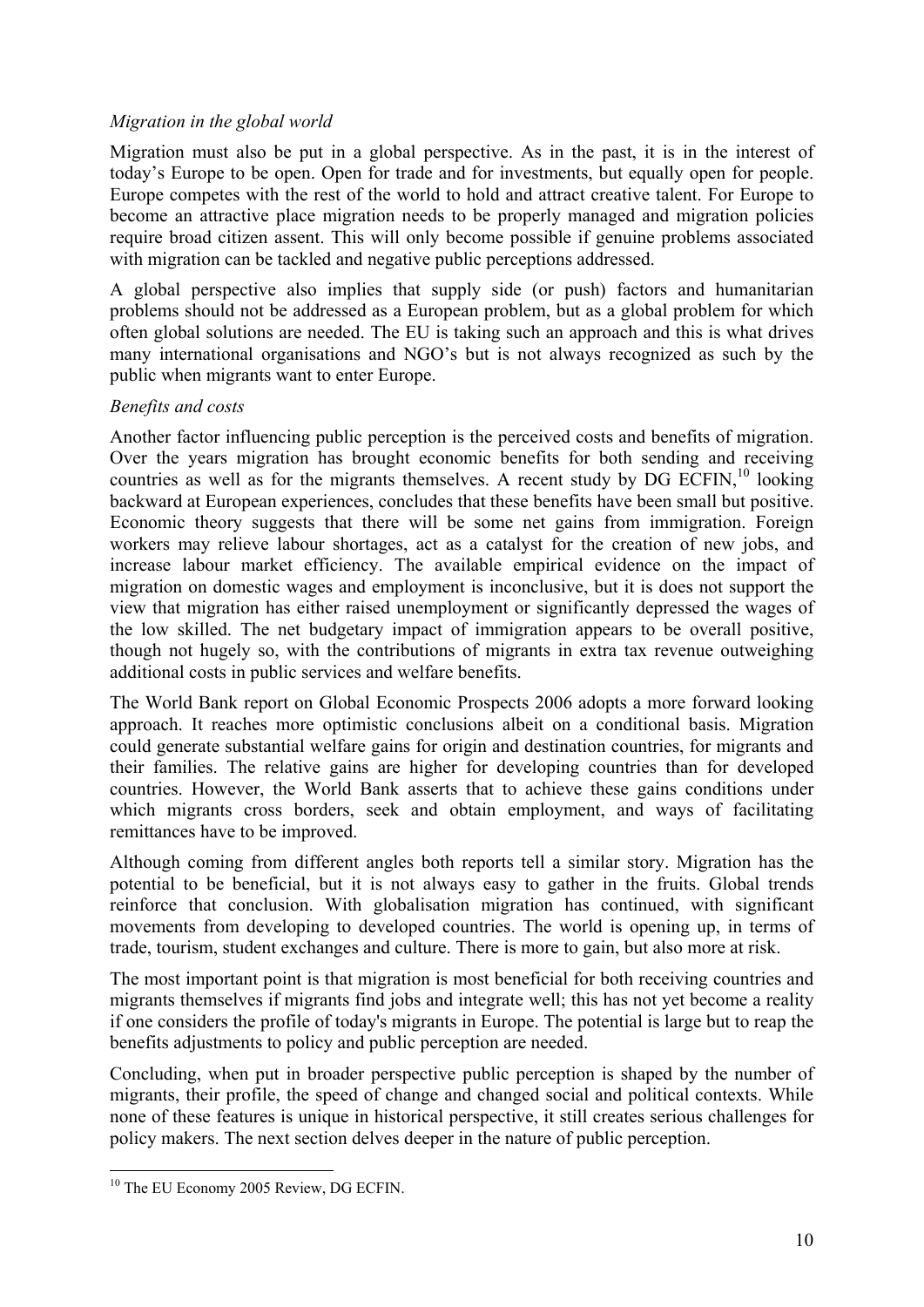# **3. Public perception**

This section looks at why public perception of migration matters and which are the main characteristics of today's public perception and the factors conducive to them. Although our focus is on European public perception of migration, given the global nature of migration, public perception abroad - notably in sending and transit countries – also has implications for the EU's ability to attract support for its migration policies.

#### *Why public perception on migration matters*

Migration is not a new phenomenon but it is more on the public mind than before. The last Eurobarometer survey issued in June 2006 finds that migration is high among the second group of main concerns expressed by European citizens, coming before terrorism and just after health care. The first group of concerns is related to unemployment, crime and the economic situation, which happen to be often connected in public perception to migration.<sup>11</sup> In individual Member States immigration ranks at the top of the list of issues citizens regard as currently most important.<sup>12</sup>

Migration is regarded by many citizens as a problem that politicians should seriously address. Interestingly, European citizens expect European leadership – and not only their national leadership - to tackle this issue. The Eurobarometer 64 published in December 2005 found that 57% of EU-25 citizens think that decisions with regards to migration should be made jointly within the EU.13 Citizens also increasingly expect decision makers to consult them, and to explain policy settings to them.

Public concern about migration should not come as a surprise when one looks at the changes in the scale and speed of migration. For centuries European countries were emigration countries. Only in the 1950s for the first time in centuries European countries emerged as major immigration countries. Liberal migration policies favoured the recruitment of contract workers to compensate Western European labour shortages while the European economy was growing rapidly. Migration was perceived as a contributing factor to economic growth in the receiving countries. The status of the migrant - legal or not - was not an issue of public debate.

Since the 1970s the situation has significantly changed. The guest workers, who were meant to be temporary and hence were not integrated, often turned out to become permanent residents while the 1973 oil crisis marked a turning point with the introduction of restrictive migration policies favouring family reunification but closing the door to many other potential migrants. However, migration has not decreased. In 1975 it was estimated that there were 84 million migrants worldwide. According to a recent UN report, $14$  worldwide international migrants numbered 191 million in 2005. Notice however that the proportion of international migrants in relation to world population has remained about the same 3-4%. The changing nature of migration has increased public distrust and even hostility towards migrants and lack of confidence in the political leaders' ability to address the issue effectively. Illegal migration in particular has become a more prominent phenomenon, which has gained major public

 $11$  The Eurobarometer 65, published in June 2006 finds that a first group of main concerns of European citizens are related to unemployment (49%), crime (24%) and the economic situation (23%). A second group of concerns which scores raise between 18% and 10% includes health care (18%), immigration (14%), inflation (13%), terrorism  $(10\%)$  and pensions  $(10\%)$ .

<sup>&</sup>lt;sup>12</sup> In the UK, a survey of July 2006 has race relations and immigration as the top issue which 38% of respondents mentioned;  $\frac{http://www.mori.com/polls/2006/mpm060724.shtml}{http://www.mori.com/polls/2006/mpm060724.shtml}$ 

 $\frac{^{13} \text{ http://ec.europa.eu/public\_opinion/archives/eb/ebb64/ebb4_en.pdf}{^{14} Globalization and interdependence: international migration and development'. (2006) Report of the Secretary.$ General of the United Nations, 18 May.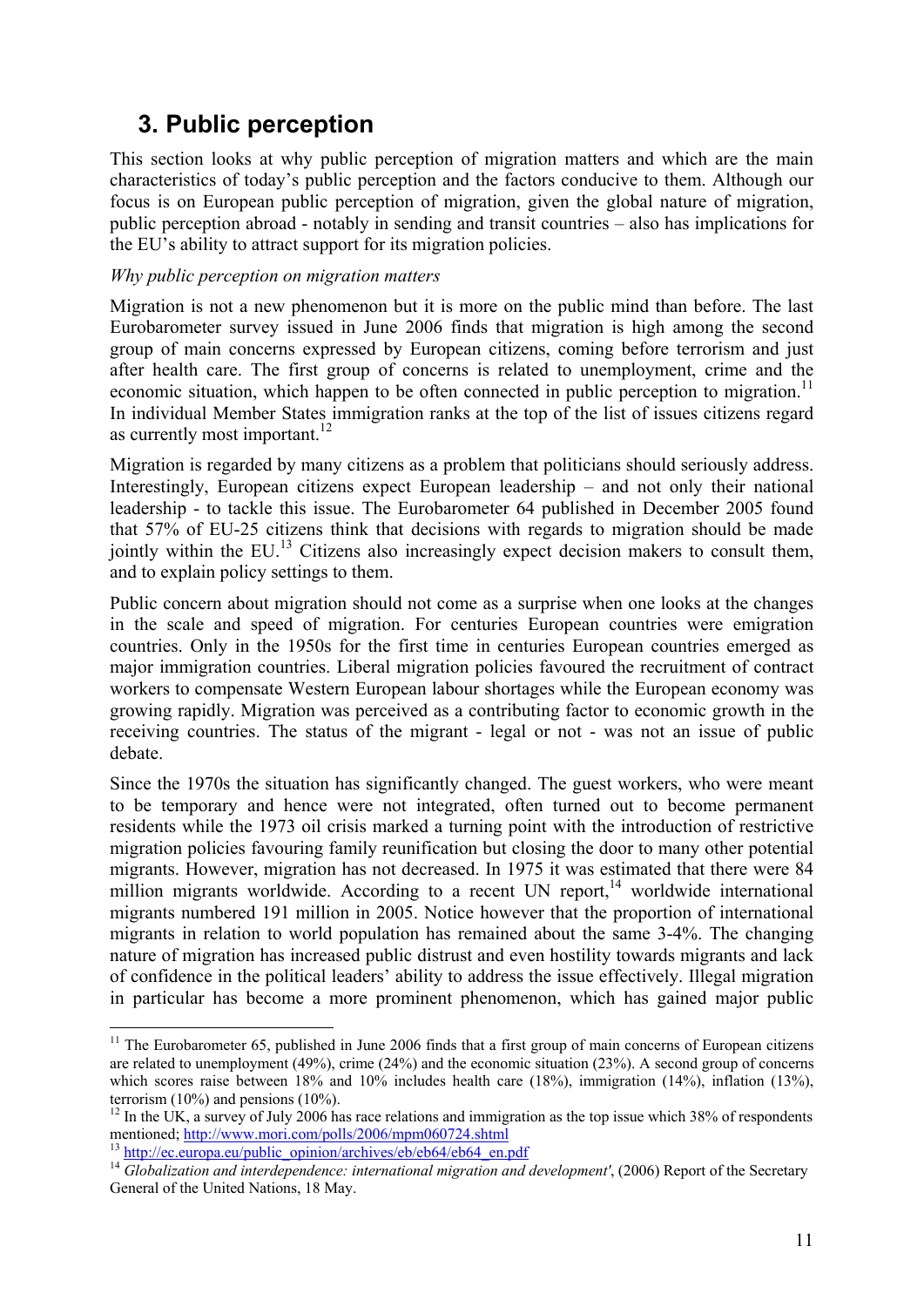attention since the early 1990s. The Migration Policy Institute states that "in the past two decades, the Member States (…) have seen their population of irregular immigrants grow at ever increasing rates. (…) No Member State publishes official estimates of the size of its irregular immigration. Impressionistic accounts - which should not be taken as official statistics - suggest that the population of unauthorised immigrants in the EU might start at about one percent of the population of the EU25 (…) and is growing at annual rates that are well into the lower hundreds of thousands."<sup>15</sup> The growing number of illegal migrants both reinforces the perceived connection between migration and criminality and raises doubts about the States' ability to control those who enter and stay on their national territory. Migration then tends to be perceived as a process out of political control.

The fast-growing number of asylum seekers was another new trend in the 80's and 90's, which increased public scepticism about the legitimacy of many migrants. Furthermore, migration has also become a societal issue. European societies are becoming more multi-ethnic, multicultural, multi-lingual, multi-racial and multi-religious. This means that public perception of migration plays a crucial role in our societies' ability (or inability) to absorb differences and foster social cohesion while valuing social diversity. This raises the question of the limits of cultural tolerance, which has been addressed by the Commission in its 2005 Common Agenda for Integration - Framework for the Integration of Third-Country Nationals in the European Union.

The need to look at how diverse people can live together and interact in a positive way can boil down to the question what it means to be a European and to belong to a given society, country, citizenship. What is the meaning of Austrian-ness or French-ness in a more integrated Europe or in more diverse Austrian, French, Italian societies? Where is the glue to get some unity beyond diversities? As stated in the Common Agenda for Integration, shared basic values, promotion of fundamental rights, non discrimination and equal opportunities all are key issues to tackle the structural barriers faced by migrants, ethnic minorities and other vulnerable groups.

Adverse economic conditions and a growing and more diverse foreign population have turned migration into a major political and societal issue while the 1990s' change in the geo-strategic environment has also played an important role in (re)shaping public perception of migration. The Cold War period was characterized by a world divided into two blocs and a clearly defined strategy based on deterrence and containment. The Post-Cold War period is characterized by uncertainty and a lack of clarity. Today's threats are multiple – terrorism, proliferation, organized crime – and non-state actors have emerged. Over the last decade the European Union has changed its external borders while opening its internal borders. European citizens have to cope with those changes and be reassured that they can trust Member States and European institutions to protect them adequately in this new environment.

Threat perception plays a large role in today's European outlook of the world. Fears include fear of unemployment and feelings of insecurity in a world of numerous and often ill-defined "enemies". There is a growing distrust in public authorities and the political establishment. The general threat perception influences anti-immigration sentiments, reactions of distance or even hostility towards immigrants. Populist groups exploit the circumstances, further aggravating these sentiments. This general context prompts immediate and visible restrictive policies which reassure electoral worries by a phenomenon that they perceive to be out of control, instead of policies aiming at curtailing the desire to migrate by addressing the rootcauses - which take time before producing results, and may not be so tangible.

<sup>1</sup> <sup>15</sup> Managing Irregular Migration (2005) by the Staff of the Migration Policy Institute (with the assistance of Patrick Weil), MPI, Policy Brief 4.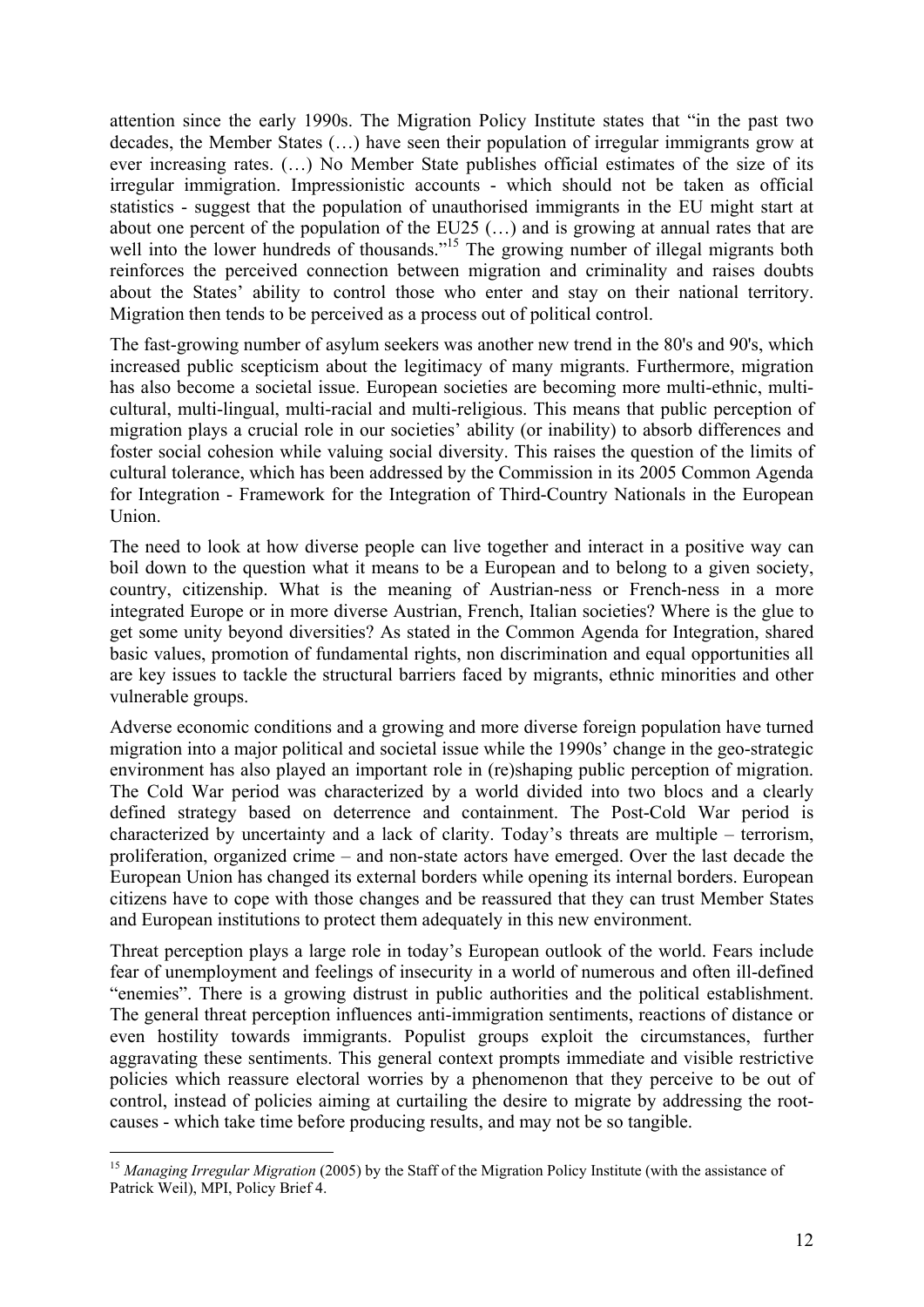#### *What the surveys say*

1

The growing use of opinion polling suggests that public opinion as a meaningful factor in politics has increased. Recent surveys and opinion polls describe increasingly negative public attitudes towards migration and provide evidence on the main factors that trigger differences in public attitudes to migration.

The European Monitor Centre on Racism and Xenophobia (EUMC) has a comprehensive report on European public attitudes to migrants and minorities. The document analyses European cross-national data within the framework of standard Eurobarometer 1997-2000- 2003 and European Social Survey 2002-2003 related to majority's attitudes towards migrants and minorities.<sup>16</sup> The authors pay specific attention to aspects related to the influx of growing and more diverse foreign populations, i.e. resistance to immigrants, resistance to asylum seekers, and resistance and limits to multicultural society. The study also considers aspects related to the presence of migrants in European societies and the actual process of their social integration, such as ethnic distance<sup>17</sup>, opposition to civil rights for legal migrants, support for repatriation policies for legal migrants, and insistence on conformity of migrants to national and EU law. The report identifies "collective ethnic threat" as being the dominant perception of minorities in Western and Eastern Europe. This is a view held by 58% of the respondents.

Most of the factors identified by the EUMC report are reflected in many other European polls. This is true in particular for the geographic disparities. Sensitivity to immigration varies significantly from one country to another. This actually reflects the existing differences between EU countries in terms of migration experiences, histories and concerns, and different levels of economic dependency on migration. For example, a well known negative public perception on migration is related to the concern that immigrants take jobs away from natives. A 1995 International Social Survey Programme (ISSP) found that this view was indeed held by half of the respondents in the UK but only by 16% of the Swedes and about the same percentage in the Netherlands and Norway.18

The strong influence of the role of education on attitudes towards migration is also corroborated by a number of studies while nuanced by some others. An in-depth analysis of the 2003 European Social Survey (ESS) finds that the link between opposition to immigration in Europe and fears of labour market competition does not work the same way for all education and income groups.<sup>19</sup> The study emphasises that "people with higher education levels are more likely to favour immigration regardless of where the immigrants come from and their likely skill attributes." The more educated hold more positive views towards migration and cultural diversity. However, the relation is not automatic. The 2004 British Social Attitude Survey found that between 1995 and 2003 "the group whose attitudes towards immigration has changed the most is actually the most educated, particularly those with degrees. The proportion believing the number of immigrants should be reduced rose by 21

<sup>16</sup> Coenders M., M. Lubbers and P. Scheepers, (2003) *Majority Populations' Attitudes Towards Migrants and Minorities*, Report for the European Monitoring Centre on Racism and Xenophobia, EUMC, Vienna.<br><sup>17</sup> The phenomenon of *ethnic distance* was first observed by Bogardus (1933) who studied race relations in the

US. He found strong evidence for the proposition that the closer minority groups approached majority groups, the stronger majority groups would try to keep minority groups at a distance and try to avoid actual interethnic contact. A long research tradition has built that evidence and led to contemporary studies (cf. Hagendoorn, 1995; Parillo and Donoghue, 2002) which still show similar evidence.

<sup>18</sup> Bauer Thomas K., Magnus Lofstrom and Klaus F. Zimmermann (2000), *Immigration Policy, Assimilation of Immigrants, and Natives' Sentiments Towards Immigrants: Evidence from 12 OECD Coun*tries, Swedish Economic Policy Review, Vol. 7, 11-53.

<sup>19</sup> See Hainmueller J. and Michael J. Hiscok (2004) , *Educated Preferences : Explaining Attitudes Toward Immigration*, paper prepared for presentation at the Annual Meeting of the American Political Science Association, Chicago , September 2-5, 2004.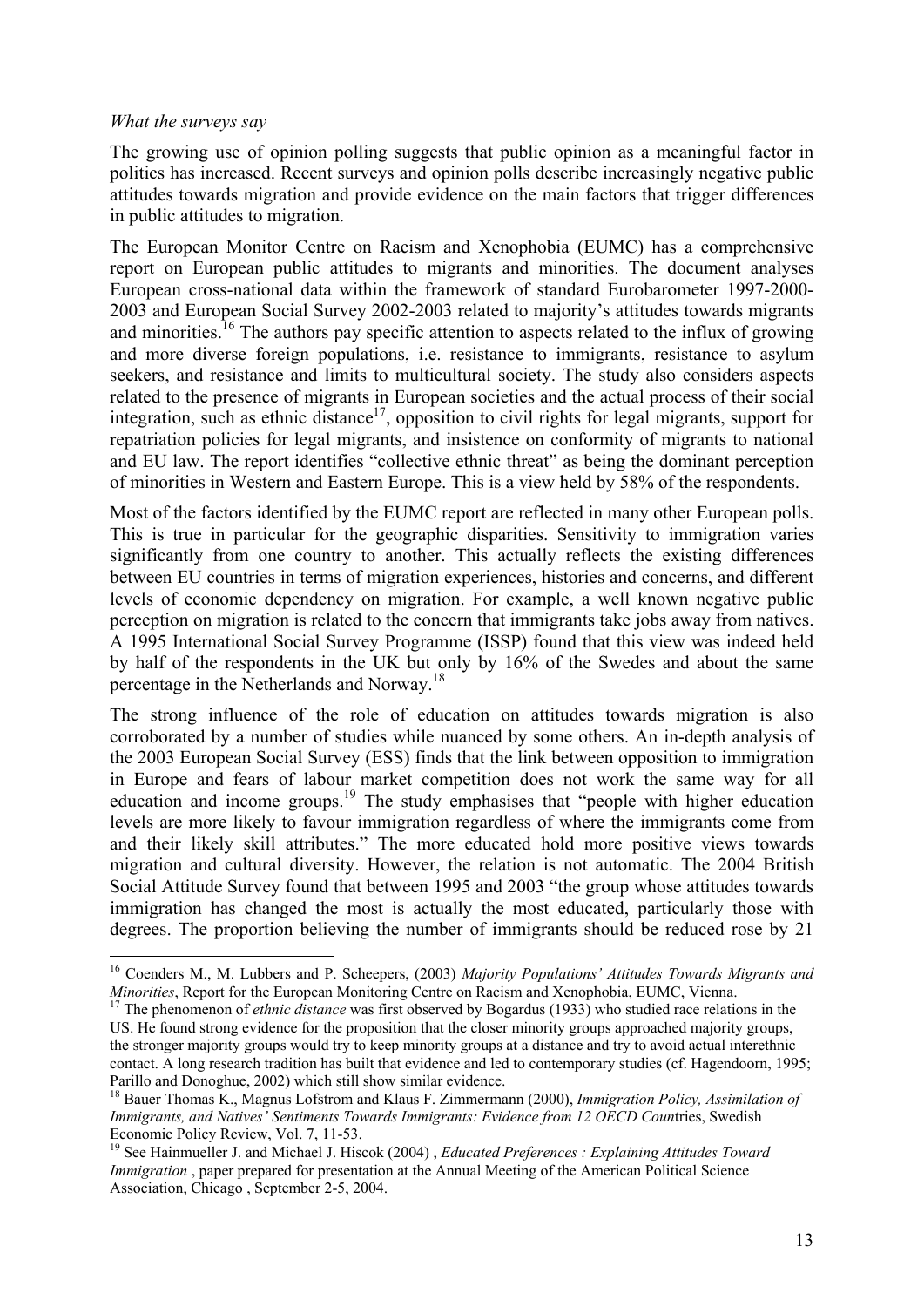percentage points among graduates compared to the next highest increase of 12 percentage points among those with O-level or equivalent."<sup>20</sup>

Furthermore other surveys have highlighted the crucial role played by prejudices in public attitudes to migrants. For example, in the UK a 2004 YouGov/Economist survey asked respondents if they thought people in their neighbourhood would approve or disapprove of different nationalities moving into their area. 85% approved or did not mind Australians moving in and 56% approved or did not mind Poles as against 39% for Black Africans, 32% for Romanians,  $26\%$  for Pakistanis and  $16\%$  for Iraqis.<sup>21</sup> Being in contact with migrants which brings a personal human experience - may help to overcome some prejudices. Actually areas with more ethnic diversity and a longer history of migration tend to be more tolerant. Nevertheless, it seems that migrants' presence plays a positive role on perception of migrants only if there is a genuine acquaintance. If not, it may just reinforce prejudices.<sup>22</sup>

## **EUMC Report on Majority populations' attitudes towards migrants and minorities**

*Resistance to immigrants* is shared by half of the populations.

*Resistance to asylum seekers* is supported by almost a third of the general public.

*Resistance to multicultural society* is shared by a stable minority of about a quarter of the Europeans, whereas more and more Europeans perceive that the *limits to multicultural society* have been reached. This latter view is supported by a majority of about two thirds.

*Ethnic distance* is present among one fifth in Western and Eastern societies trying to avoid social interaction with migrants both in the public and private domain.

*Opposition to civil rights for legal migrants* is supported by stable minority of about four out of ten Europeans.

**Support for repatriation policies for legal migrants** is growing over time and subscribed to by a minority of about one out of five.

*Insistence on conformity of migrants to law* is subscribed to by an over time fast growing majority of about two out of three people.

### **Main factors influencing public attitudes to migrants and minorities**

*Geographic factors*. EUMC finds large cross-national differences on attitudes towards migrants and minorities. Resistance to immigrants and asylum seekers is widely shared by Mediterranean countries (in Greece 87% of the respondents express resistance to immigrants and 31% resistance to asylum seekers), also by Central European societies (87% of Hungarians show resistance to immigrants and 41% to asylum seekers), whereas Nordic countries disassociate themselves (only 15% of the Swedes express resistance to immigrants and 11% to asylum seekers). A similar story applies to resistance to multicultural society and ethnic distance (77% of Greeks express strong resistance to diversity against 29% of the Irish respondents). Repatriation policies for legal migrants, strongly favoured in Mediterranean and Central European countries, less so in Nordic and Central European societies. Insistence on conformity to law, favoured by people in Nordic, Western and Central European countries as well as in the Baltic states, less so in Mediterranean and Eastern European countries.

<sup>&</sup>lt;sup>20</sup> Quoted by Heaven Crawley (2005) in *Evidence on Attitudes to Asylum and Immigration: What We Know, Don't Know and Need to Know*, COMPAS, Working Paper No. 23, University of Oxford.<br><sup>21</sup> YouGov-Economist - Attitudes to Immigration – 2004 http://yougov.com/archives/pdf/OMI040101093\_1.pdf

<sup>22</sup> See Heaven Crawley, *op.cit*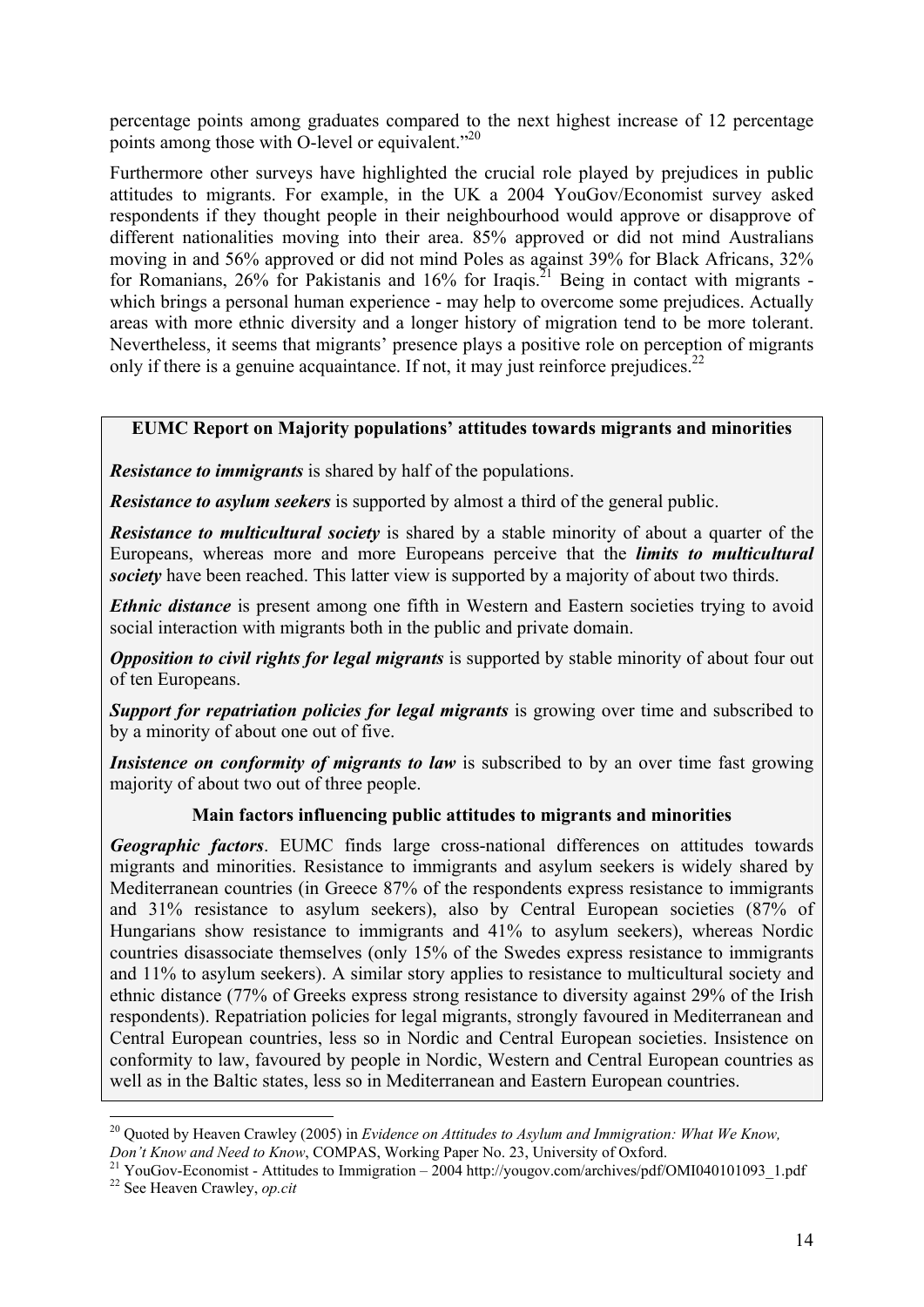*Social categories and education*. The authors find consistently that people with lower levels of education support ethnic exclusionism; as well as people who perform manual labour and self-employed people, people who depend on social security, people running a household, those in the lowest income quartile (related to educational level); and people living in the countryside.

*Individual perceptions*. The authors find that people favour ethnic exclusionism to a stronger extent when they perceive decreases in their personal safety, distrust other people or their political leaders, consider themselves to be politically on the right wing; and perceive ethnic minorities to pose a collective threat.

*Other factors*. The report finds that unemployment has a negative effect: the higher the unemployment rate, the more widespread is resistance to a multicultural society and the stronger the support for repatriation policies. However, in many other instances the relationship between the unemployment rate and dimensions of ethnic exclusionism turned out to be non-significant. Finally, the report also shows that net migration induces resistance to diversity and support for repatriation policies regarding criminal migrants.

## *Difficulties to disentangle perception from reality*

The surveys may confirm the existence of an increasing anti-immigration attitude, but they often assume a level of knowledge of migration (for example, clear understanding by the respondents of the differences between "migrants", "asylum seekers" and "ethnic minorities" or some assessment of the existing level of immigration in their country) that does not really exist. Surveys are about public opinions, wishes and preferences rather than knowledge and understanding of a given issue. They may not properly reflect the complexity and deep interconnection of the factors influencing public attitudes towards migration. In practice it is difficult to disentangle perception from reality.

It is difficult to seize the reality of migration partly due to the lack of reliable statistics; in particular illegal migrants by definition avoid statistical coverage. An optimal usage of available statistics is also hindered by the dispersion of information on migrants between different agencies, as well as by different legal considerations about illegal entry and criminal offence. The lack of clear definition and the imprecise use of a number of terms related to migration add to the confusion. The lack of accurate information strengthens public perception of migration as a dangerous phenomenon beyond the control of the national authorities and enhances suspicion of official statements on the matter.

It should also be noted that public attitudes on migration are sometimes ambivalent and emotionally charged. Even if they tend to be increasingly negative, there are notable exceptions reflecting an existing tension between threat perception and human rights concerns. Take the sometimes desperate situation facing illegal migrants and asylum seekers. In 2000, the deaths of 58 Chinese illegal migrants found in the back of a lorry at the port of Dover as they were smuggled into Britain came as a profound shock. Some media and human rights organizations blamed the British authorities and their counterparts in Europe for being responsible for the spread of trafficking in migrants due to their increasingly harsher antiimmigrant policies. More recently the controversy in France over the deportation of undocumented child migrants is another illustration of the sometimes ambivalent public opinion on migration.

Migration is mainly presented and then perceived as a basically crisis-driven issue. As shown by the "Copenhagen School" on security studies "security is an act of speech, an issue becomes a matter of security when it is presented as such, not necessarily because in reality it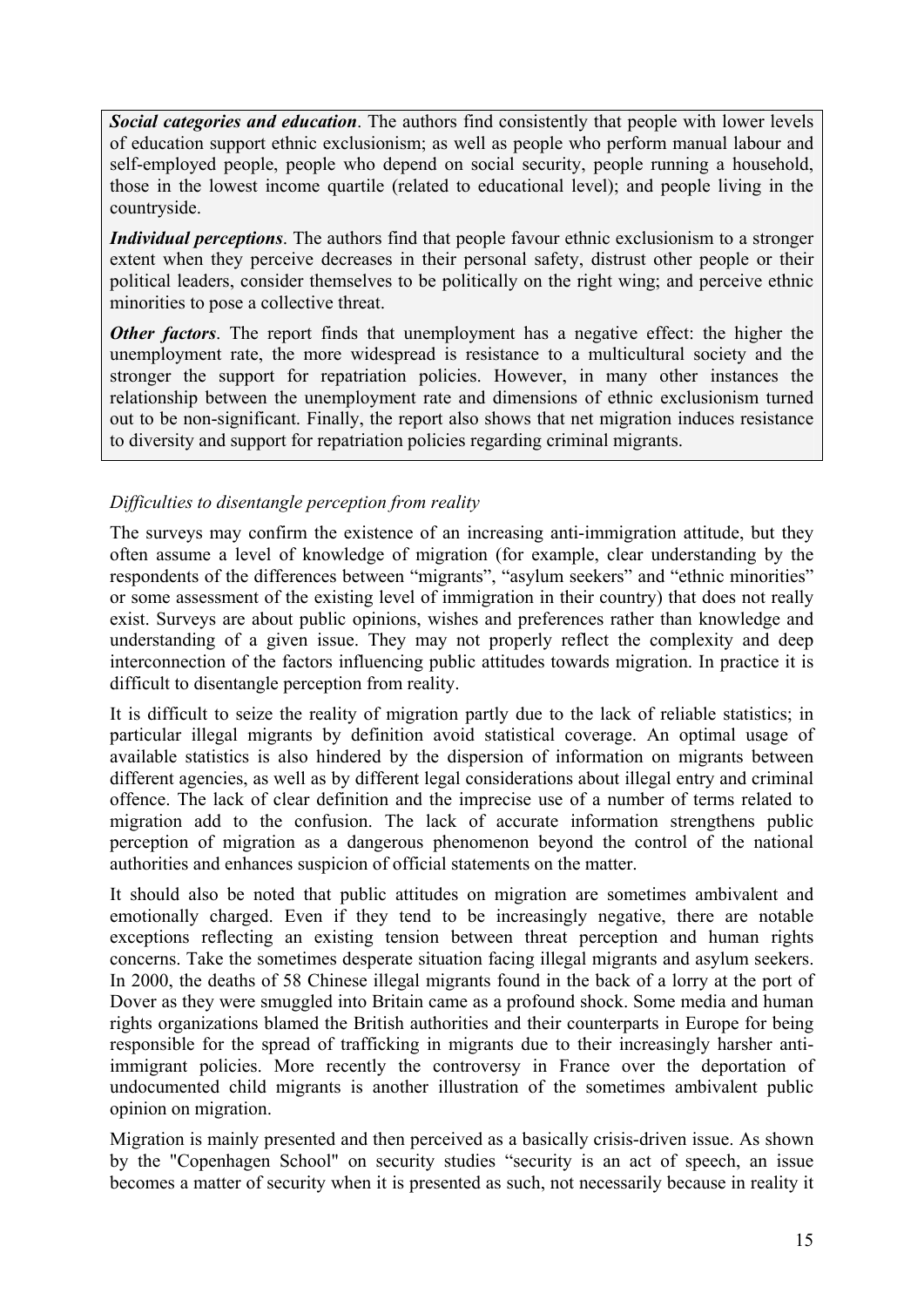exists as such.<sup>223</sup> The media coverage of migration and the political discourse on migration feed the perception of a crisis. Politicians and media often discuss migration in the context of border controls, illegal migration or human trafficking.

In the UK, for example, a 2002 survey asked respondents which three words of a list of 20 descriptions – some negative, others positive - they feel the media most uses when referring to asylum seekers and refugees. The top answer was "illegal immigrant" (mentioned by 64%), next came "desperate" (35%), "foreigners" (24%) and "bogus" (22%). In the British media stories focusing on crimes committed by migrants often outnumber the articles covering racially motivated crimes, civil injustice or institutional racism experienced by migrants.<sup>24</sup> In Portugal studies of media coverage of migration similarly show that "the Portuguese media has constructed images of immigrants and ethnic minorities as "others" and often as "criminals", "delinquents" and "undesirables".25 Moreover "reports about radical Islam and the threat it poses to Europe are regarded as newsworthy, reports about cultural diversity and co-existing communities are comparatively rare. In addition, reference to majority and minority populations with respect to shared human rights is absent from media reporting.<sup>226</sup>

As shown in this section, the factors influencing public perception on migration are very complex. Migration in itself is a complex issue whose narrative does not always fit well in a world where communication often gives preference to news making good headlines and lacks capacity or willingness to concentrate seriously on some important and long-standing issues. The currently prevailing perception of migration is fed by a public discourse that focuses too much on security issues and fails to explain how to manage migration in a balanced but constructive way. Besides seeking to provide better, accurate and unbiased information, there is clearly a need to de-dramatize migration issues in order to change some public attitudes towards migration. Migration is not a temporary phenomenon. It is there to stay and it cannot be constantly viewed as a long-lasting crisis. Moreover whereas migrants are basically seen as workers, the human dimension could be further highlighted in public debates on migration.

# **4. Integration**

1

Integration of migrants is a key area of immigration policies and intimately linked to public perception. This section shows how public attitudes can influence integration and conversely, how policies can form public perceptions. The section ends with ways in which public perception may be improved.

*Integration and public perception – why is it important?* 

The European Council defines integration as a 'two-way process', involving the mutual rights and corresponding obligations of immigrants and the receiving society.<sup>27</sup> One practical problem is that it is not clear what integration exactly is. There are different models of integration available in Europe (French republican, British multicultural), but the models

<sup>23</sup> See Ole Wæver, Barry Buzan, Morten Kelstrup and Pierre Lemaitre, eds. *Identity, Migration, and the New Security Agenda in Europe*, London: Pinter, 1993. Ole Wæver, *Securitization and Desecuritization*, in Ronny Lipschutz, ed., On Security. New York: Columbia University Press, 1995. / Buzan, Wæver, et al. *Security: a* 

<sup>&</sup>lt;sup>24</sup> Berkeley R., Omar Khan and Mohan Ambikaipoker (2006), *What's New About New Immigrants in Twenty-First Century Britain, Joseph Rowntree Foundation.*<br><sup>25</sup> *Current Immigration Debates in Europe: A Publication of the European Migration Dialogue (2005), Jan* 

Niessen, Yongmi Schibel and Cressida Thompson (eds), - *Portugal* by Lucinda Fonseca, Jorge Macaístra Malheiros and Sandra Silva.

<sup>26</sup> EUMC (2005) *Majorities' Attitudes Towards Minorities – Key Findings From the Eurobarometer and the* 

<sup>&</sup>lt;sup>27</sup> Council Conclusions of 4/5 November 2004, annex I; see also COM(2003) 336 final, COM(2005) 389 final.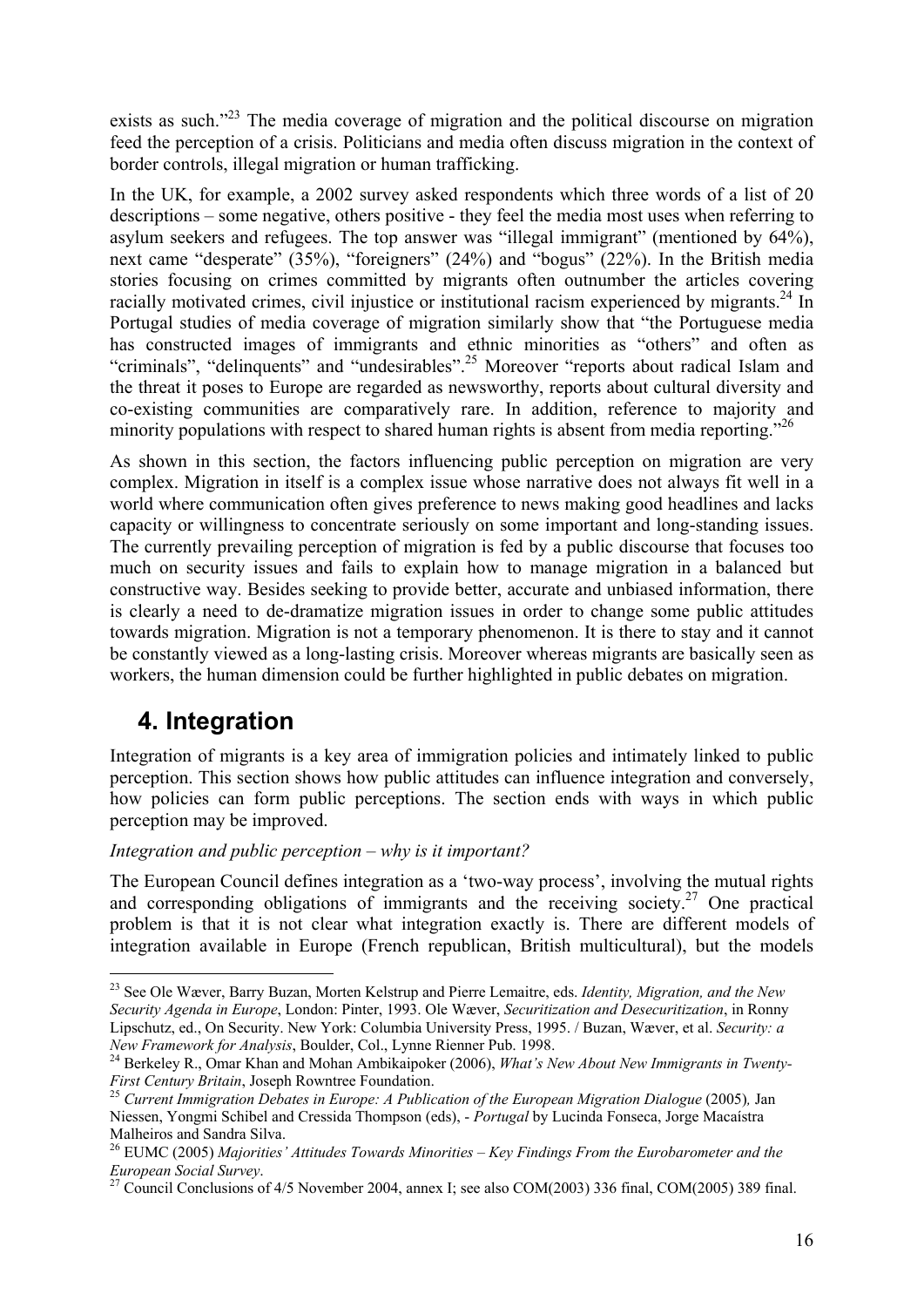cannot easily be transposed to other countries. Each Member State has its own model of integration forged over the years. The Council has now adopted the Common Basic Principles on integration (CBP) that serve as a framework for the implementation and evaluation of current and future integration policies. The CBP is a first step to a common EU approach, built on evaluation of good practice.<sup>28</sup>

There are nevertheless several contexts in which the two-way process can be interpreted and understood. The *structural and social integration* (or social inclusion) of migrants includes labour market integration, access to public services such as education or health care, and access to financial benefits such as retirement pensions. Structural and social integration can be defined as being achieved if comparable groups of people (both migrants and natives) enjoy comparable opportunities and outcomes in terms of employment, remuneration, socioeconomic status and other relevant characteristics.<sup>29</sup> Social inclusion involves granting social rights to migrants,  $30$  and social integration implies adequate health conditions, quality education and housing, non-segregated residence patterns, etc. Segregation in employment, education or residence can strengthen negative attitudes (both among natives and among migrants) which can contribute to discrimination in the access to jobs, social services and to further social exclusion.

Labour market integration is a crucial issue for several reasons.<sup>31</sup> Firstly, employment is a cornerstone for any integration into a new society and, very often, one of the main conditions of social inclusion. To a certain extent labour market integration encompasses other aspects of integration as, for example, successful integration to the labour market can bring an improvement in language skills. Secondly, high unemployment among migrants can create more problems to a society than native unemployment. If migrants face hurdles to find a job, there is a risk that they take up jobs in the informal economy, which poses further problems. At the other side of the spectrum, migrants are on average more entrepreneurial than natives and find more ways out of unemployment.

Furthermore, regardless of its reasons, the unemployment of migrants negatively affects public opinion towards migrants, which, in turn, hinders the integration process. If migrants are unemployed they are easily perceived as 'welfare scroungers' who do not contribute to the welfare of the society. Even if they are employed, they are sometimes presented as 'stealing the jobs' of natives (see 'the lump of labour fallacy' in the box below). One of our tasks is to assess the validity of these perceptions.

*Political-legal integration* involves a clear legal status and participation rights that include 'the right to vote and to stand as candidate in democratic elections'.32 The political-legal integration also includes many aspects, such as the prohibition of discrimination and the participation in the democratic process more generally. The European Council and the Commission have encouraged Member States to provide migrants with political rights and develop their integration through civic citizenship (rights and responsibilities) over time.

Zimmermann and T. Bauer eds., Edward Elgar Publishing Ltd. Cheltenham.

<sup>&</sup>lt;sup>28</sup> Common Basic Principles (CBP) in integration policies: Council Document 14615/04 of 19 November 2004 and COM(2005) 389 final: *A Common Agenda for Integration – Framework for the Integration of Third-Country Nationals in the European Union.*

<sup>29</sup> Böhning, W.R. (1995) *'Labour Market Integration in Western and Northern Europe: Which Way are We Heading?*', in: W.R. Böhning and R. Zegers de Beijl (eds), *The Integration of Migrant Workers in the Labour Market: Policies and their Impact*, Geneva: International Labour Office. 30 Bauböck, Rainer (2005) '*Citizenship Policies: International, State, Migrant and Democratic Perspectives'*.

Global Migration Perspectives No. 19.

 $31$  For an excellent overview of the literature see 'The Economics of Migration' (2002), four volumes, K.

<sup>32</sup> Bauböck, Rainer (2005) Op cit.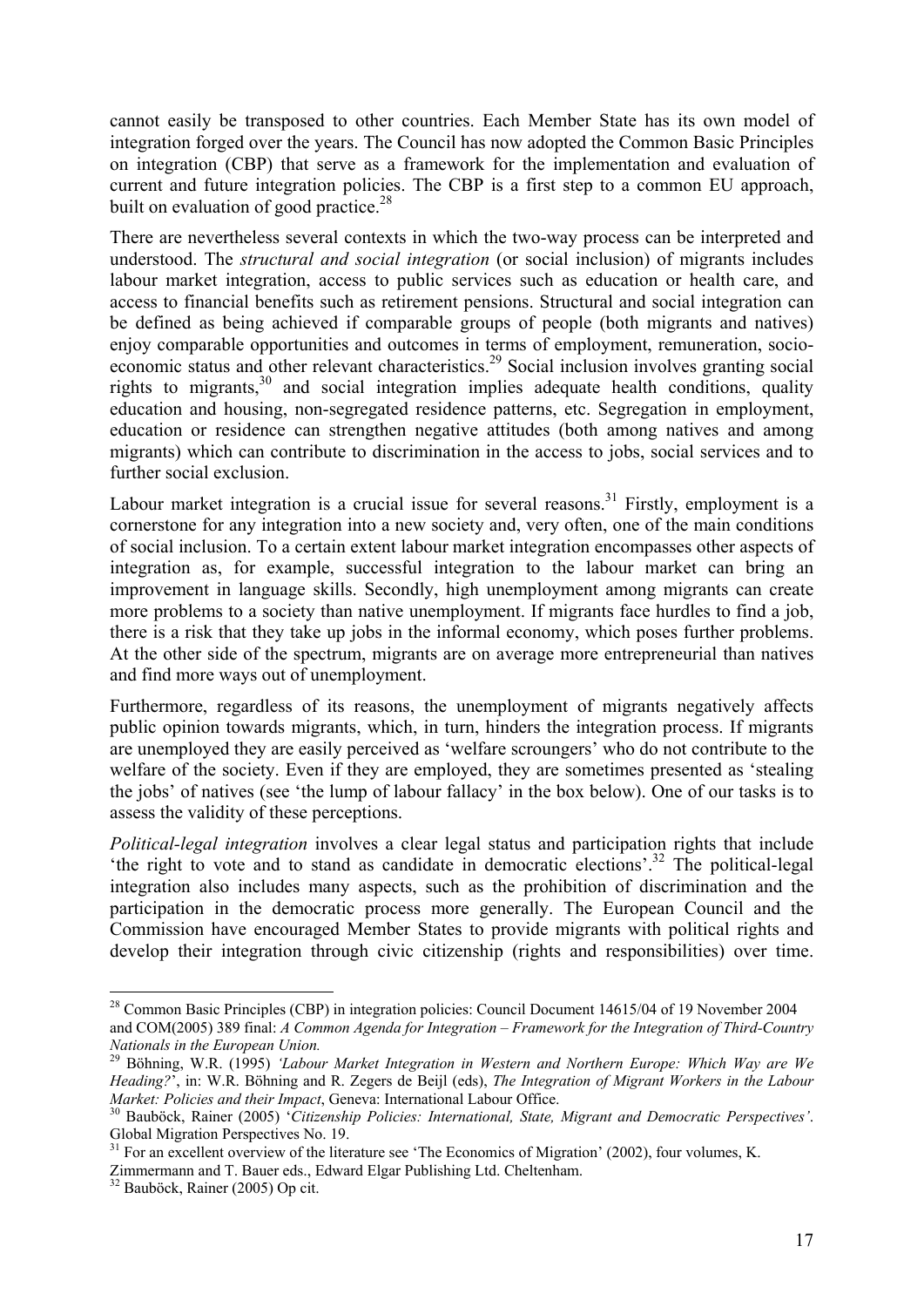Studies on political integration often discuss the different citizenship practices in EU Member States and rules of naturalisation. Though by no means sufficient as tool for integration, granting citizenship is an important step in the integration process as it involves both inclusion of migrants into the receiving society by securing their political and social rights and the acceptance of the society's basic conventions and ensuing responsibilities by migrants.

Finally, the *cultural elements* of integration imply both the migrants' identification with the receiving society and the receiving society's inclusive attitudes and acknowledgement of cultural heterogeneity (cultural rights). As such, these elements of integration are inherently linked to the aim of changing perceptions. Cultural integration involves aspects such as migrants' knowledge of the receiving society's 'basic values', language, history and institutions, a frequent interaction and dialogue between immigrants and receiving country citizens, safeguarding the practice of different cultures and religions, and positive attitudes towards migrants.33 Educational programmes play an essential role in achieving social and cultural inclusion.

### *Public perceptions and labour market integration*

Public perceptions can influence the integration process of migrants both directly and indirectly. Firstly, it is more difficult to integrate into a society that does not accept the presence of or is hostile towards foreigners, and conversely, integration becomes easier if the receiving society is more tolerant. It also works the other way. Public perception can change as a result of visible efforts to integrate by migrants themselves. Secondly, and even more importantly, negative public perceptions are manifested in institutional and social practices that contribute to the marginalised position of migrants. Discriminatory practices or labour market segmentation represent such 'institutionalisation' of stereotypes and negative perceptions. The result of these practices is the vicious circle of exclusion, marginalisation and further discrimination since if migrants have the worst jobs and lowest wages, they can become stigmatised, which brings about negative attitudes and again, further discrimination. This vicious circle can only be reversed if steps are taken to remove discriminatory practices and to curb public perception.

The disadvantageous position of migrant groups can be illustrated by several data, for example high unemployment.<sup>34</sup> In the second quarter of 2005, 8.9% (8.4% men and  $9.5\%$ ) women) of the native active population was unemployed in the European Union while this rate was 17.0% (16.5% men and 17.6% women) among third country nationals (23.1% among the young between 15 and 24 years of age, 11.2% among the total of 15-24 year olds). Unemployment rates have increased considerably in the past years.

Unemployment among migrants is partly caused by a lack of skills (language, education etc) or lack of recognition of skills or foreign qualifications. The structure of the immigrant population by level of education varies amongst Member States. In France, Italy, Portugal and Belgium, nearly 50% of immigrants between 25 and 64 years of age have not attended upper secondary school. In other countries (Ireland, the United Kingdom and Denmark), the proportion of less educated immigrants is significantly smaller. Although the comparisons should be treated with caution, the examples of Canada and Australia show that a selective immigration policy might improve these numbers. Such selective policies are more complex than a simple high-skill/low-skill division. The mixed experience from the German

<sup>1</sup> <sup>33</sup> See Common Basic Principles (CBP) Council Document 14615/04 of 19 November 2004.

<sup>&</sup>lt;sup>34</sup> http://epp.eurostat.ec.europa.eu. Certainly, those migrants who became citizens do not appear in statistics on foreigners. Nevertheless, studies such as *Employment in Europe* 2003 (Chapter 6) and 2004 (Chapter 1) underline the role of naturalization for facilitating labour market integration.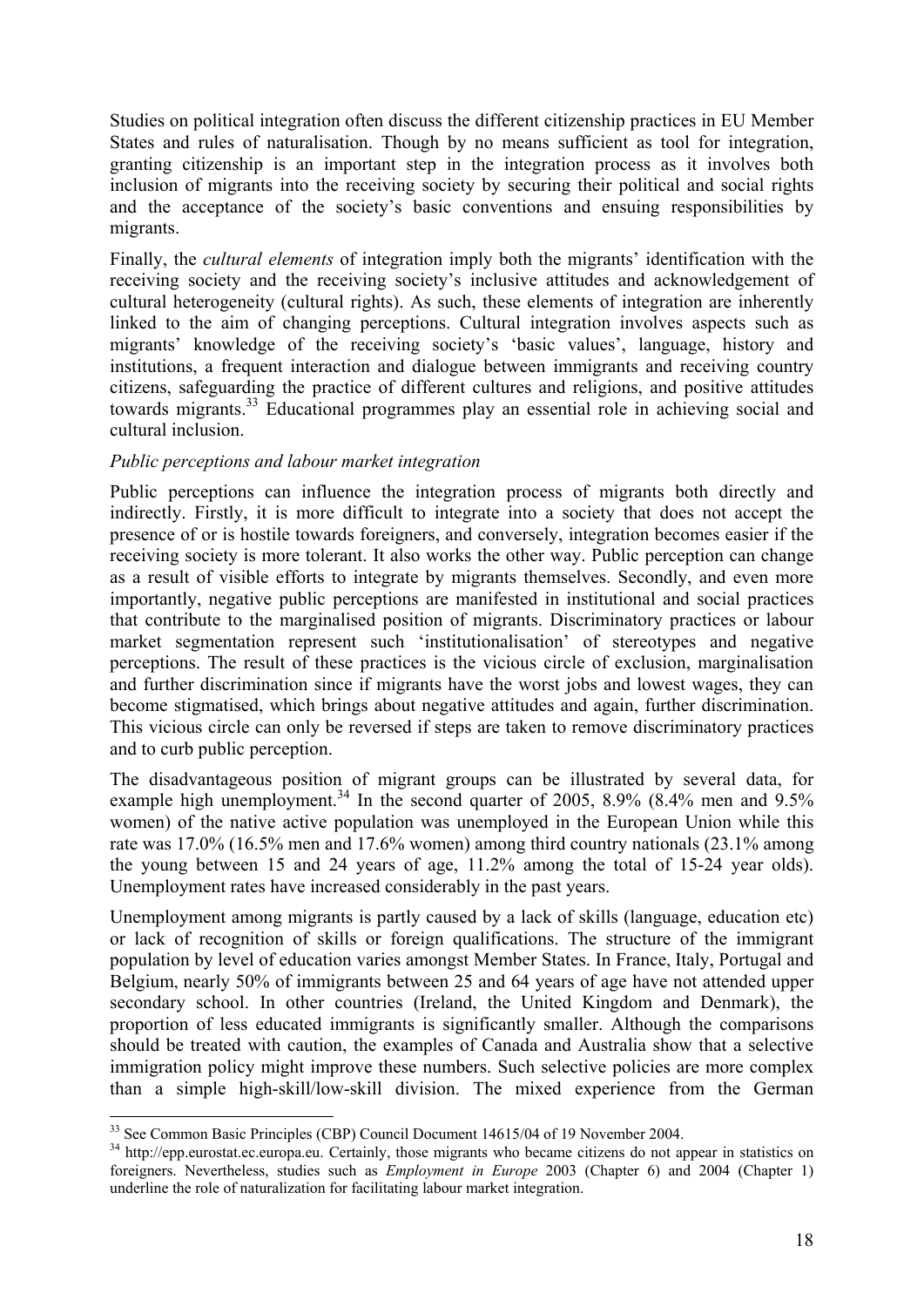'technology green card'35 shows how difficult it is for governments to forecast too specifically defined labour market shortages, but since European labour markets will likely face shortages in a variety of sectors, it seems better to select on employability that requires a broader qualification than just 'high skills'.

While human and social capital may explain part of integration problems, structural and institutional factors in the labour market hinder integration as well.<sup>36</sup> Evidence generally suggests that discrimination in employment on grounds of race, ethnicity, or citizenship is considerable in most EU Member States. This is accumulated for migrant women, who are often subject to double discrimination. Based on discrimination testing, for example, the EUMC reports that total net discrimination rates (measured as 'the differences in success rates [in getting a job, after all stages had been completed] between majority and minority testers'37) were 33% in Belgium, 37% in the Netherlands, and 36% in Spain. Parallel to discrimination, labour market segmentation is usually regarded as another structural factor hindering the integration of migrants. The majority of migrants from third countries are employed in low-skilled, low-paid, sometimes even dangerous professions in the medium and low segments of the labour market with little prospect of upward mobility.

Long-settled or second and third generation migrants face labour market disadvantages, even in the absence of language deficiencies. Wage disadvantages of migrants persist even if one corrects for the level of education, the type of job and other relevant characteristics.<sup>38</sup> This holds in particular for vulnerable groups such as women, the elderly, refugees, and asylum seekers and may also be observed for certain minority groups, e.g. Muslims.<sup>39</sup>

Employment protection laws in some European countries may also generate barriers to employment for new entrants, for example for young people or for women.<sup>40</sup> Moreover, a side effect of labour market rigidities can be observed when one analyses opinion polls. A recent study<sup>41</sup> shows that in countries with more 'rigid' or generous welfare state institutions (e.g. wage rigidity associated with collective bargaining or minimum wages) the conflict of interest between migrants and natives tend to be greater, which is reflected by the more negative attitudes of the natives towards migrants. In these countries, a higher proportion of people think that 'migrants abuse the welfare system' or 'migrants take jobs from natives'. These opinions reflect one of the most widespread misunderstandings related to migration: the lump of labour fallacy. This is explained in the box below.

#### **The lump of labour fallacy**

Europe has an unexploited low skilled population that undeniably competes to a certain extent with migrants. It is a widespread and persistent misunderstanding that this implies that migration leads to unemployment of the locals. This misunderstanding is related to the socalled 'lump of labour fallacy'.

<sup>&</sup>lt;sup>35</sup> Hunger, U. and Kolb, H. (Eds.) (2003). Die deutsche , Green Card<sup>e</sup>: Migration von Hochqualifizierten in theoretischer und empirischer Perspektive. IMIS-Beiträge Vol. 22. Osnabrück: IMIS.

<sup>36</sup> EUMC (2003) *Migrants, Minorities and Employment. Exclusion, Discrimination and Anti-discrimination in the 15 Member States of the European Union.*

<sup>37</sup> Ibid. p. 57.

<sup>38</sup> Wrench, John (2002) *Diversity Management in Different EU Countries – The New Way of Combating Ethnic Discrimination?* Conference paper 'Labour supply and diversity – locally to globally', Göteborg. <sup>39</sup> EUMC (2003) op. cit.

<sup>40</sup> Nickell, Stephen (2003) *Employment and Taxes*. CESIFO Working Paper No. 1109, prepared for Venice Summer Institute, Workshop on Tax Policy and Labour Market Performance, July 2003.<br><sup>41</sup> Boeri, Tito and Herbert Brücker (2005) *'Why are Europeans so Tough on Migrants?'* Economic Policy

October 2005: 629-703.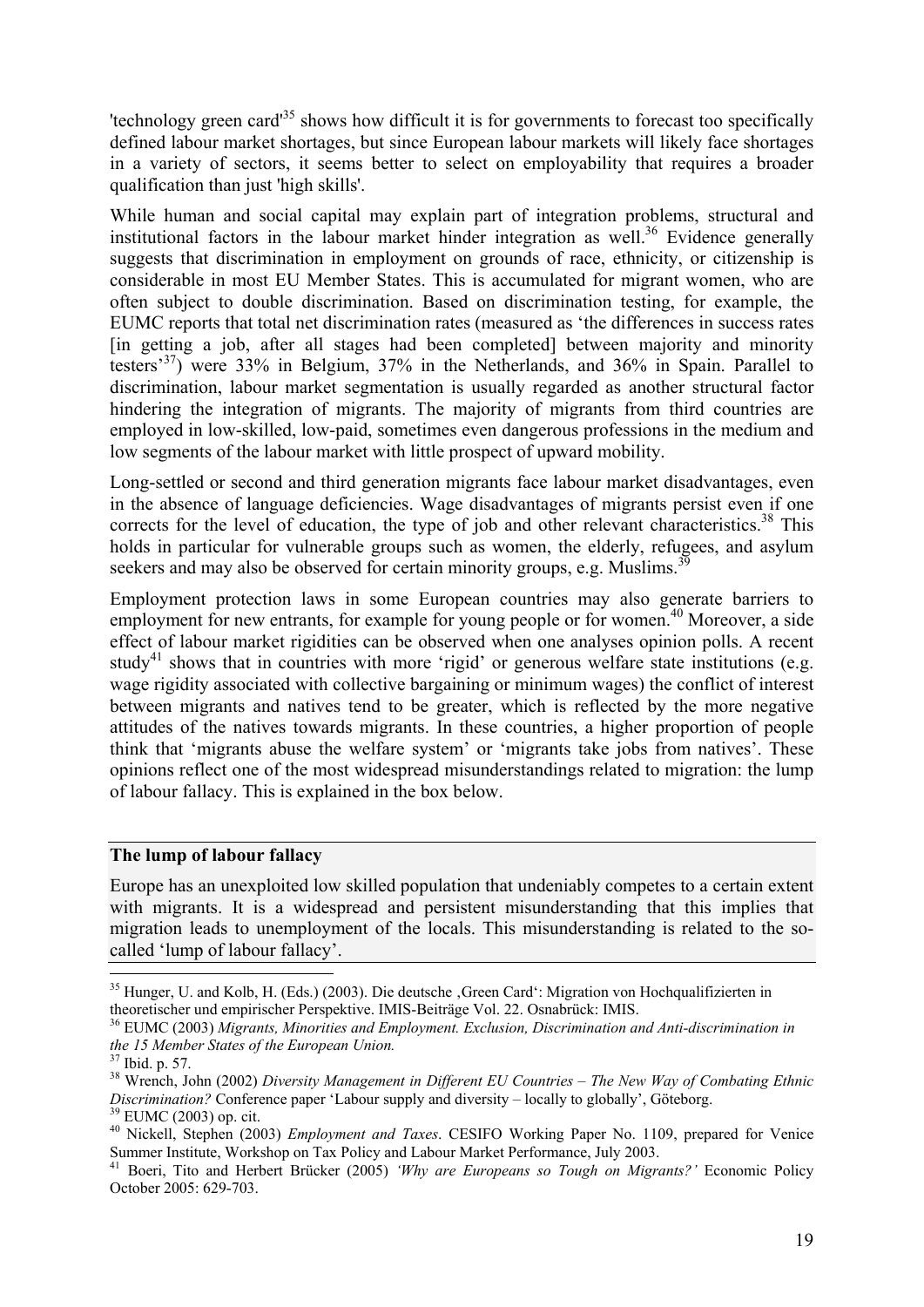The most beneficial form of migration occurs when migrants are able to fill gaps that are left open by locals. This is favourable for the migrants themselves (jobs, wages) and for the society at large. This is a variant of the standard trade theory result that says that benefits are largest when there are differences between trading partners.

Although this phenomenon is well-understood, it is often erroneously inferred that if differences in skills between migrants and natives are smaller, migrants compete with locals and therefore take away their jobs. This lump of labour fallacy assumes that the number of jobs is somehow fixed. However, in reality the number of jobs depends on demand for goods and services (more demand, more output, more jobs) and on labour costs (at a given level of demand lower labour costs increase the demand for labour). What happens when migrants come in? In a first step, labour costs decline and demand for labour will increase (cf footnote 39). Supply of labour will also increase because of migration but the incipient fall in the (real) wage will lead to some already employed workers leaving the labour market. The net result for the number of jobs available for the native population is unknown as it would depend on the relevant elasticities.

Recent empirical evidence confirms that even major migration flows had only small labour market effects. The experiments of Sweden, U.K. and Ireland illustrate that immigration does not have to lead to unemployment. Such overall pictures on aggregated levels of the economy do not exclude more profound effects on specific segments of the labour market or specific regions. The fallacy is most clear-cut where a causal relationship is assumed of the type "more immigration – more unemployment".

An important factor that determines the effect of migration on unemployment and wages is often overlooked in policy debates, namely the general functioning of the labour market. Adding a large quantity of migrants to an inflexible labour market necessarily implies unemployment, although more often for (discriminated against) migrants than for (protected) locals or alternatively immigrants are hired on an irregular basis (i.e. below minimum wages). However adding migrants to a flexible labour market is much more likely to help the economy grow.

### *How to improve public perceptions on integration?*

1

While negative public perceptions hinder integration, positive attitudes can contribute to a successful integration process reversing the downward spiral of stigmatisation and marginalisation. Below we identify some illustrations of policies that can improve existing public perceptions, directly or indirectly. These should be regarded as elements of a more comprehensive strategy; none of them can solve the problems alone, and there are many additional steps (e.g. changing curricula in schools, increased responsibility for migrants and attention by the media, etc.) that need to be taken.

1. Public perception is connected to the perceived impacts of migration on labour markets. From the above and from the empirical literature<sup>42</sup> it follows that this

<sup>42</sup> For a more detailed overview see a background note of DG ECFIN '*Labour Migration Patterns in Europe: Recent Trends, Future Challenges*'. Further, recent estimates show that the decline in native born employment following a 1% increase in the ratio of migrants in the active population is 0.02%. Likewise, as regards the wage impact, the percentage wage of a native worker with respect to a one percentage point increase in the ratio of immigrants over native workers concludes to a decrease of 0.12%. Longhi Simonetta, P. Nijkamp, J. Poot (2006) '*The impact of immigration on the employment of natives in Regional Labour Markets'*. ISER Working paper 2006-10; Longhi, Nijkamp, Poot (2005) '*A Meta-Analytic Assessment of the Effect of Immigration on Wages'*, Journal of Economic Surveys, 19(3) 2005.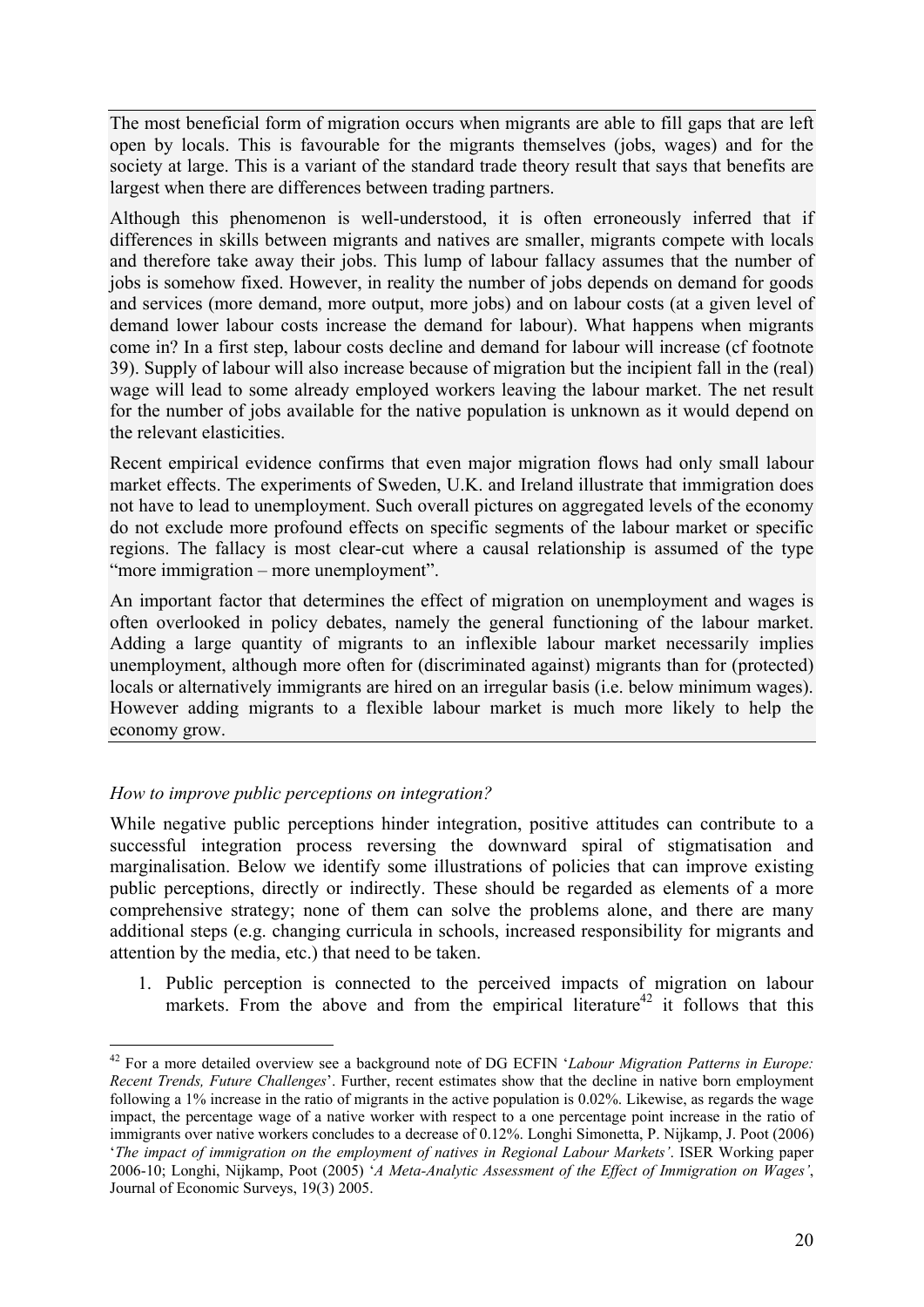perception is often more negative than the factual evidence would justify. Political leaders can play a crucial role in correcting these views. This is particularly needed if Europe wants to manage legal labour migration in the future.

- 2. Anti-discrimination legislation is not only an effective instrument to combat discriminatory practices, but can also contribute to changing attitudes in the long run. Anti-discrimination laws draw the attention to the phenomenon of discrimination as a cause of the disadvantageous situation of migrants; thus helping to understand why integration cannot be successful unless these practices are changed. Furthermore, as a result of such legislation, employment practices can change and the situation of migrants can improve, which can indirectly influence public opinion.
- 3. Selective migration policies can also contribute to improvement of public perceptions. First, they provide legal channels for migrants with demanded skills (high and low) to enter and stay in EU Member States (recall that migration is largely demand-driven). Selective policies can further help to match demand and supply while reducing the scope of illegal migration. Many natives tend to associate migrants with low skills and unemployment, which these policies can alter. Selective policies are not about low or high skills (the difference is not always so clear anyway) but about *needed skills***.**  Attracting migrants with needed skills will improve public perception since they are more easily associated with contributions to society. Possible consequences for brain drain should be taken seriously but can also be nuanced (migrants from developing countries often pay substantial amounts of remittances and when there is circular migration, a selective policy could incite people to invest in education that could benefit the sending countries).<sup>43</sup>
- 4. Integration does not only imply direct ways to integrate migrants but also efforts to enhance social cohesion of all residents. The EU has been active in this field. To be effective integration needs, therefore, to involve a wide range of stakeholders: local authorities, migrant organisations, religious communities, sports associations, NGOs etc.
- 5. Public perception will also be enhanced if migrants and migrant organisations themselves make increased visible efforts to integrate.
- 6. Finally, as general labour market modernisation could improve the position of labour market outsiders in general and migrants in particular, it could enhance the integration process, and with this, it could contribute to changing public perceptions.

# **5. Illegal migration**

## *Why is public perception on illegal migration important?*

Illegal migrants are defined as those migrants who have entered a country illegally or those who have entered legally and then lost their legal status. Although data on illegal migration are notoriously lacking, the latter is most likely to be by far the larger group of illegal immigrants. However, there is not always a clear dichotomy of legal and illegal immigrants. Legal immigrants with residence status may work illegally. There are 'grey' areas of legal status, e.g. for asylum seekers who have been denied asylum status but are tolerated, some with humanitarian status. Cases exist where asylum seekers are sent away from temporary asylum shelters who have no status or rights but who are not considered illegal either. People who fall into such legal 'grey' areas form a very vulnerable group of migrants.

<sup>1</sup>  $43$  It is outside the scope of this paper to treat the phenomenon of 'brain drain' in detail. It is currently being addressed by a number of EU and other international initiatives.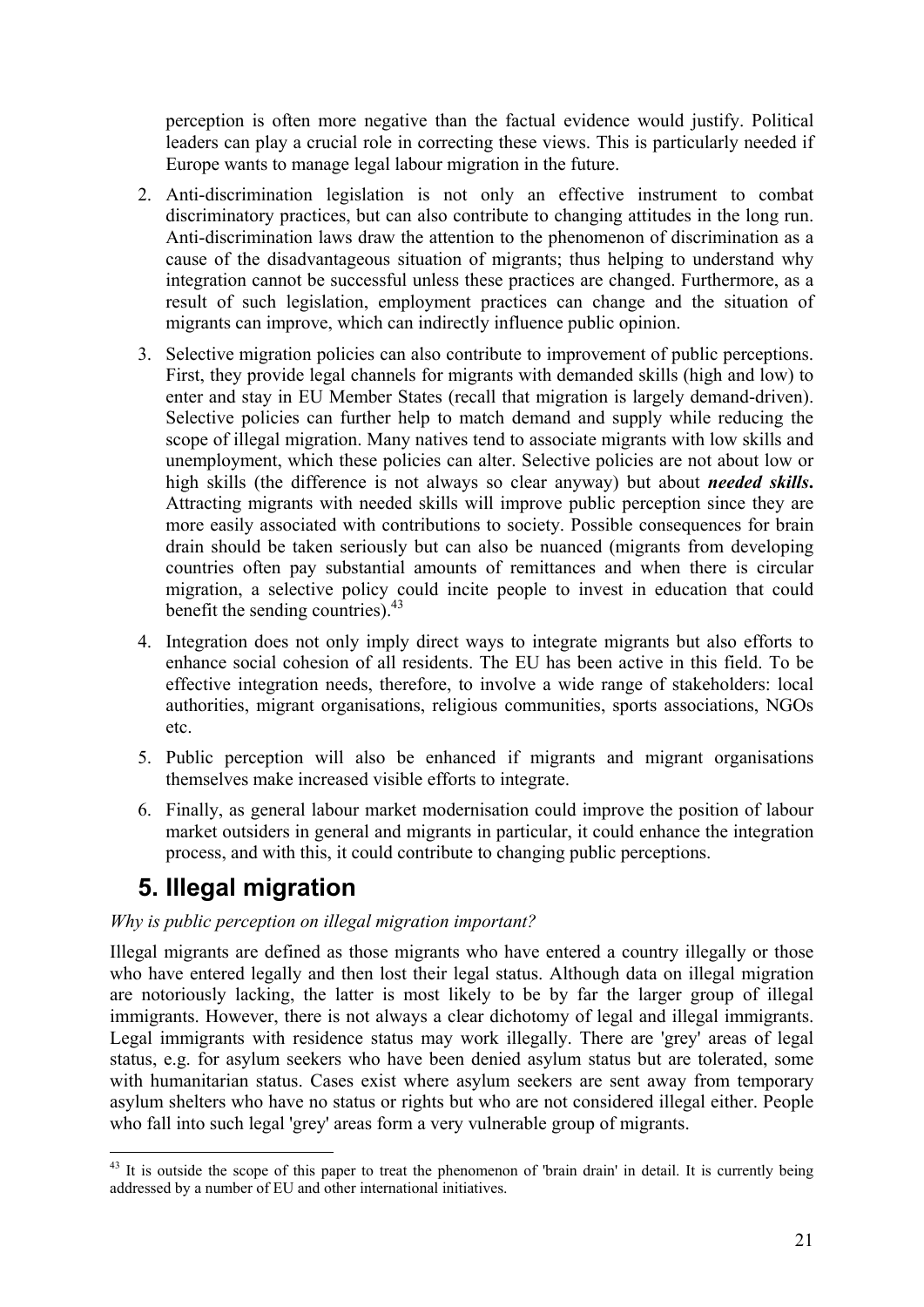Often neglected in discussions is the growing group of 'illegal migrants' who were legal migrant residents who turned illegal. Their illegal status can come about in a large variety of ways. For example suppose migrant students or au pairs are allowed to work for a certain number of hours. If they work more they do so illegally in violation of employment restrictions attached to their migratory status. Suppose that migrants entered the country for a specific job in a specific area. Moving out of the area or out of the job sector would make them illegal. Turning legal migrants into illegal migrants may also happen through changes in policies or criteria after their arrival. Migrants falling into such categories, called 'semicompliant migrants' by an Oxford based Migration think tank,<sup>44</sup> are important for public perception since very few people would associate them with illegal migrants.

Illegal migrants do not always act out of free choice. They form a vulnerable population which often has been forced to flee from poor and unsafe areas. A number of the illegal migrants are smuggled or trafficked. Hence, one of the sensitive issues when working out policies on illegal migration is how to strike the right balance between state security and the basic rights of individuals. However, illegal migrants are perceived as challenging the sovereignty of the state and in particular its capacity to control its borders.

Public perception is of particular significance in relation to illegal migration as it is this form of migration which dominates current debates over migration in general. Current events such as increasing numbers of migrants attempting to cross the Mediterranean understandably focus media attention on illegal migration. However, the strong emphasis on the 'dramatic' side of illegal migration also influences the public perception of the broader phenomenon of migration as it displays migrants as people who are desperate to enter Europe by whatever means rather than as people who can contribute to our societies.

#### *How are public perceptions and illegal migration connected?*

1

Illegal migration feeds public perception in three different ways.

*First*, it associates migration with illegal activities. This is not entirely wrong as illegal activities (e.g. trafficking) are conducted in relation to migration. The public perception of illegal migration is in part based on real concerns which need to be addressed. However, it is often understandably coloured by what is shown in the media. To name just one example: If people watch television they see Chinese illegal migrants suffocating in trucks, desperate Africans drowning in the ocean and foreign young women trafficked for prostitution. This will undoubtedly influence their perception of the broader phenomenon of migration. Contrary to popular belief, though, the vast majority of illegal migrants do not enter Europe in perilous boats or trucks. Most of them enter legally via student or tourist visa and then stay illegally.45 This seemingly innocent misperception can have far-reaching consequences for migration policies, e.g. with understandable but out-of-proportion attention to border control and fortification.

*Second*, illegal migration is perceived as a phenomenon beyond political control. This refers to a perceived control failure of government at whichever level. People enter/stay/work illegally in any given country and it is difficult to produce precise data on illegal migration. This perception favours restrictive migration policies and may be easily manipulated by populist politicians. Another illustration is the perception of crisis-driven policies, i.e. predominance of emergency politics over "normal" politics. If the political leadership is

<sup>44</sup> Ruhs M. and B. Anderson (2006), *Semi-compliance in the migrant labour market* Working Paper No. 30, University of Oxford.

<sup>45</sup> *'Migration without borders: an investigation into the free movement of people'*, Antoine Pécoud and Paul de Guchteneire, UNESCO, Global Migration Perspectives, No. 27 April 2005.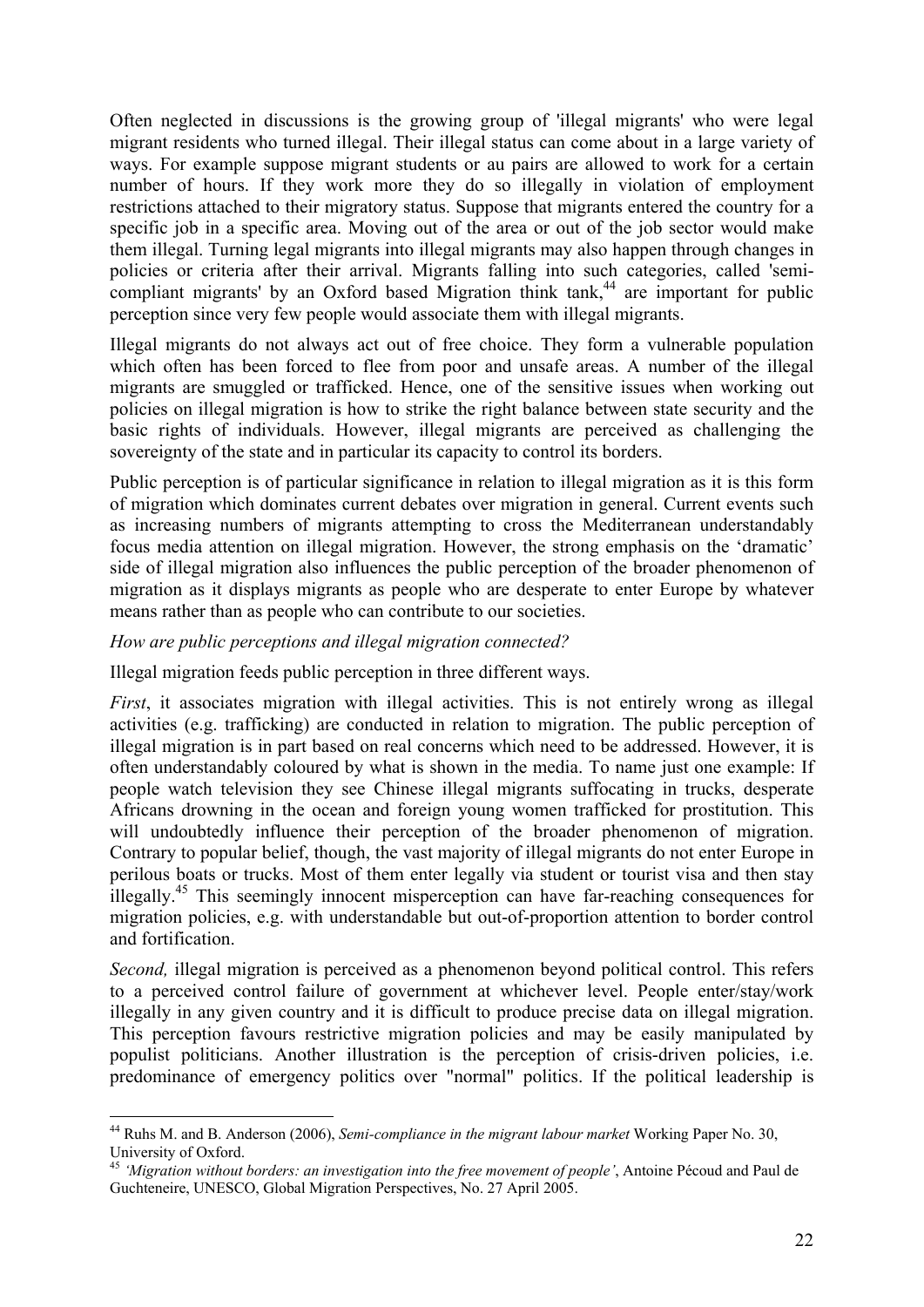perceived as having failed to anticipate the problem and work out a proper policy, the logical consequence is a reactive approach under the pressure of events.

*Third*, incidents with illegal migrants appeal to sentiments of solidarity with people in trouble. The ambiguity of public opinion on migration is that it is sometimes torn between the will to see illegal migrants sent back to their countries and the compassion for what can turn out to be a cruel fate for unfortunate people. This gives room for the political leaders to address the human security aspect of migration, and to push forward policies linking migration and development.

### *What to do to improve public perception?*

1

As mentioned above, to improve public perception one may work from the policy side or tackle public perception directly.

Most people agree that one should try to reduce the number of illegal migrants. Less clear is how one can achieve such reductions in a reasonable way. The typical response towards illegal migration has been more vigorous border controls. Many Member States have made great efforts to control their frontiers better and have had some success. Considerable efforts to coordinate activities and to promote cooperation between Member States to improve border controls have been made in recent years and the establishment of the FRONTEX agency will ensure that this continues in the future. But although border controls are needed, few would argue that they are particularly successful. Building a 'fortress Europe' is expensive and not very effective, since it strongly risks to reduce return migration, such that net effect of 'closing borders' can even be counterproductive. Among other things it lowers the benefit from circular migrations and, accordingly, increases the risk of negative effects of brain drain for third countries.<sup>46</sup>

There are two potentially complementary ways of reducing illegal migration. One is to work on the stock, the other on the flow. Different policies are needed for each of these groups and there is no easy single-dimension solution for any of these groups.

1. Reducing the numbers of illegal migrants through the flow

The central theme here is to reduce the incentives for illegal migration. This requires a widereaching set of policy initiatives, since there are many root causes for illegal migration. On the demand for labour, reducing incentives first means to control and sanction employers hiring illegal migrants, or more generally to reduce illegal employment. The informal economy attracts illegal migrants (many of Europe's illegal migrants live in EU countries where employment in the informal sector is high among migrants and natives alike) and illegal migrants make the informal economy more profitable. This will remain as long as a well established informal economy demands and sustains illegal recruitment (e.g. through employers unwilling to pay more for legal migrants; illegal migrants find it easier to find a job in the informal sector because of the role played by the immigrant networks in this sector). A second type of demand policy is to make better use of legal opportunities for those migrants that can contribute to European societies and to make the legal possibilities more transparent (see further the section on integration).

From the supply side, long term policies are needed that are targeted at the root causes for emigration from sending countries. Policies which address political, human rights and development issues are all aimed at improving good governance and respect of human rights, and reducing the income gap in the long run, thereby reducing the need for migration and

<sup>46</sup> Pécoud, A. Paul de Guchteneire (2005) , *'Migration without borders: an investigation into the free movement of people'*, UNESCO, Global Migration Perspectives, No. 27.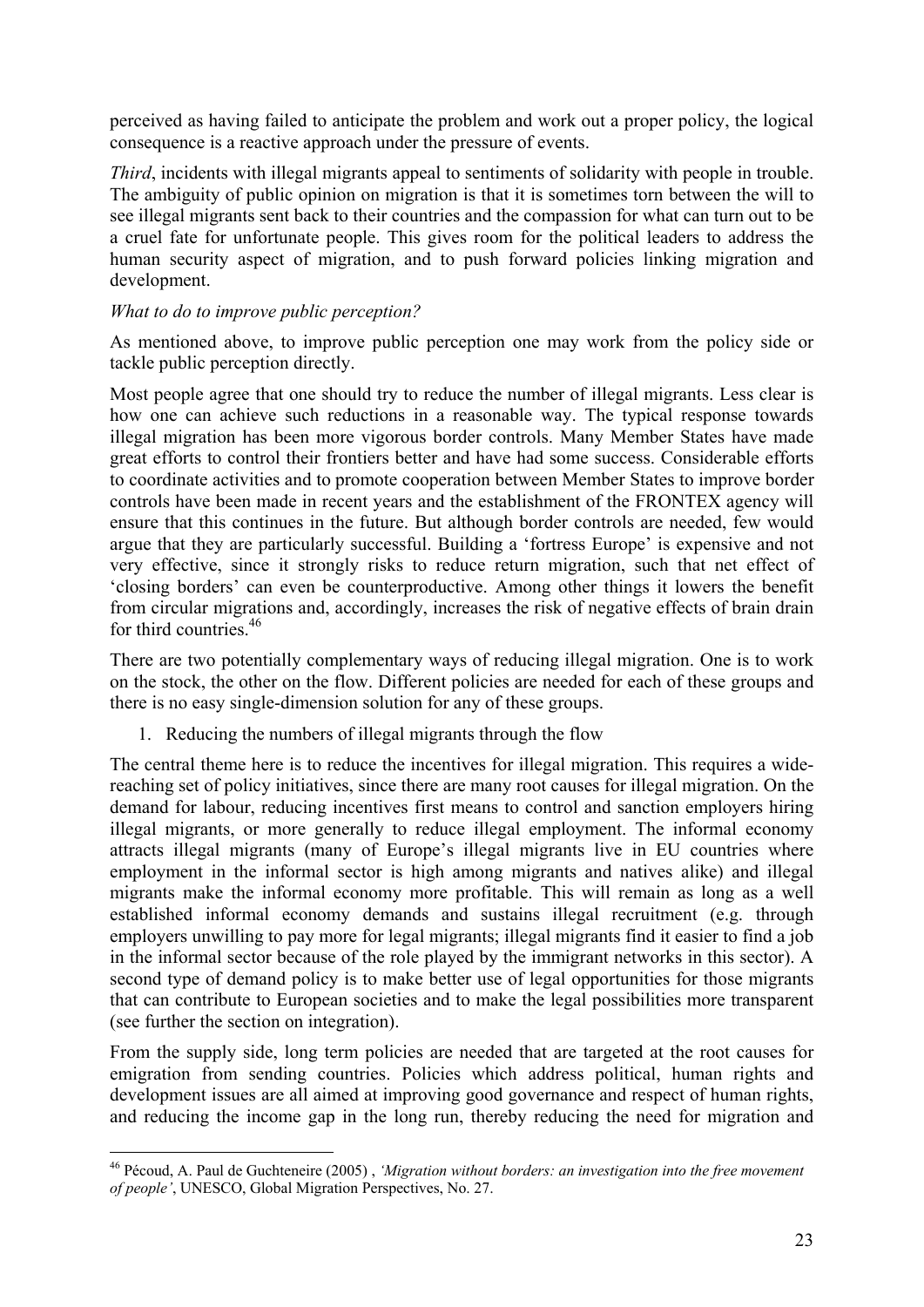asylum. In addition, providing adequate information on the dangers of illegal migration, or more generally addressing public opinion in sending countries, in the sending countries could also help. Policies aimed at the root causes of migration are also at the heart of the United Nations<sup>7</sup> High Level Dialogue on Migration and Development.<sup>47</sup> The European Commission has been very active in this field as well.<sup>48</sup>

2. Reducing the number of illegal migrants through the stock

Reducing the number of illegal migrants from the stock requires one to accomplish a certain form of selectivity of illegal migrants. There are a number of Member States which decide that illegal migrants who fulfil certain criteria qualify for regularisation. There is a large variety of types of regularisation each with its own complexity. There are permanent procedures or one off actions, individual or collective, for reason of protection or of 'fait  $\frac{1}{2}$  accompli' etc.<sup>49</sup>

Regularisation is double-edged. On the one hand it acknowledges that it is unacceptable for the State to maintain people in an irregular situation on its territory, and that part of the existing stock can either stay for humanitarian reasons (e.g. because procedures have been excessively long) or because of proven track records of being able to contribute to the European society. In addition - and importantly in today's world which is highly sensitive to security issues - regularization is a fairly effective way to reduce the number of 'unknown' residents, which is conducive to better security screening.

On the other hand, repeated regularisations provide the wrong 'signal'. If the perception among potential migrants in sending countries is that the easiest way to get into Europe is entering illegally and becoming regularized, this may reduce the effectiveness of the policies mentioned under the previous heading ('reducing the flow'). Therefore, regularisation although useful does not aim at the root of the problem.

The flip side of the regularisation coin, in which those who qualify become legal, is a policy in which those who do not qualify are sent back. Recent experiences showed that this is easier said than done though. There are also various ways of tackling this difficult problem. The European Commission plays an active role since 2001 in furthering the development of 'common principles, common standards and common measures' in return policies of Member States.<sup>50</sup>

Finally, there are many implicit ways in which illegal migrants can be made legal. This may not be the most popular of issues among politicians, but in fact this is actually going on in many Member States. It varies from regularising illegal migrants who apply on an individual basis to authorities to making employment restrictions more flexible (thereby effectively legalizing a number of previously illegal or illegally working migrants) to introducing annual quotas for legalisation and other possibilities. For public perception it would be preferable if

<sup>&</sup>lt;sup>47</sup> Draft Commission contribution to the UN High Level Dialogue on Migration and Development, 2006.

<sup>&</sup>lt;sup>48</sup> See e.g. Communication "The European Consensus" {SEC(2005) 929} or Communication 'Thematic programme for the cooperation with third countries in the areas of migration and asylum', COM(2006) 26 final, or Communication - Integrating migration issues in the European Union's relations with Third Countries.

<sup>&</sup>lt;sup>49</sup> Apap J. P. De Bruycker and C. Schmitter (2000) *Regularisation of Illegal Aliens in the European Union,* Summary *Report of a Comparative Survey*, European Journal of Migration and Law 00, 1-26.

<sup>&</sup>lt;sup>50</sup> See e.g.: Green Paper on Community Return Policy 2002; Communication on a Community Return Policy on Illegal Residents, 2002; a Return Action Programme 2002; the Council Directive 2003 on assistance in cases of transit for the purposes of removal by air; the 'Hague Programme' adopted by the 4-5 November 2004 European Council; Commission Proposal for a Directive on Common Standards and Procedures in Member States for Returning Illegally Staying Third-Country Nationals, (COM(2005) 391 final).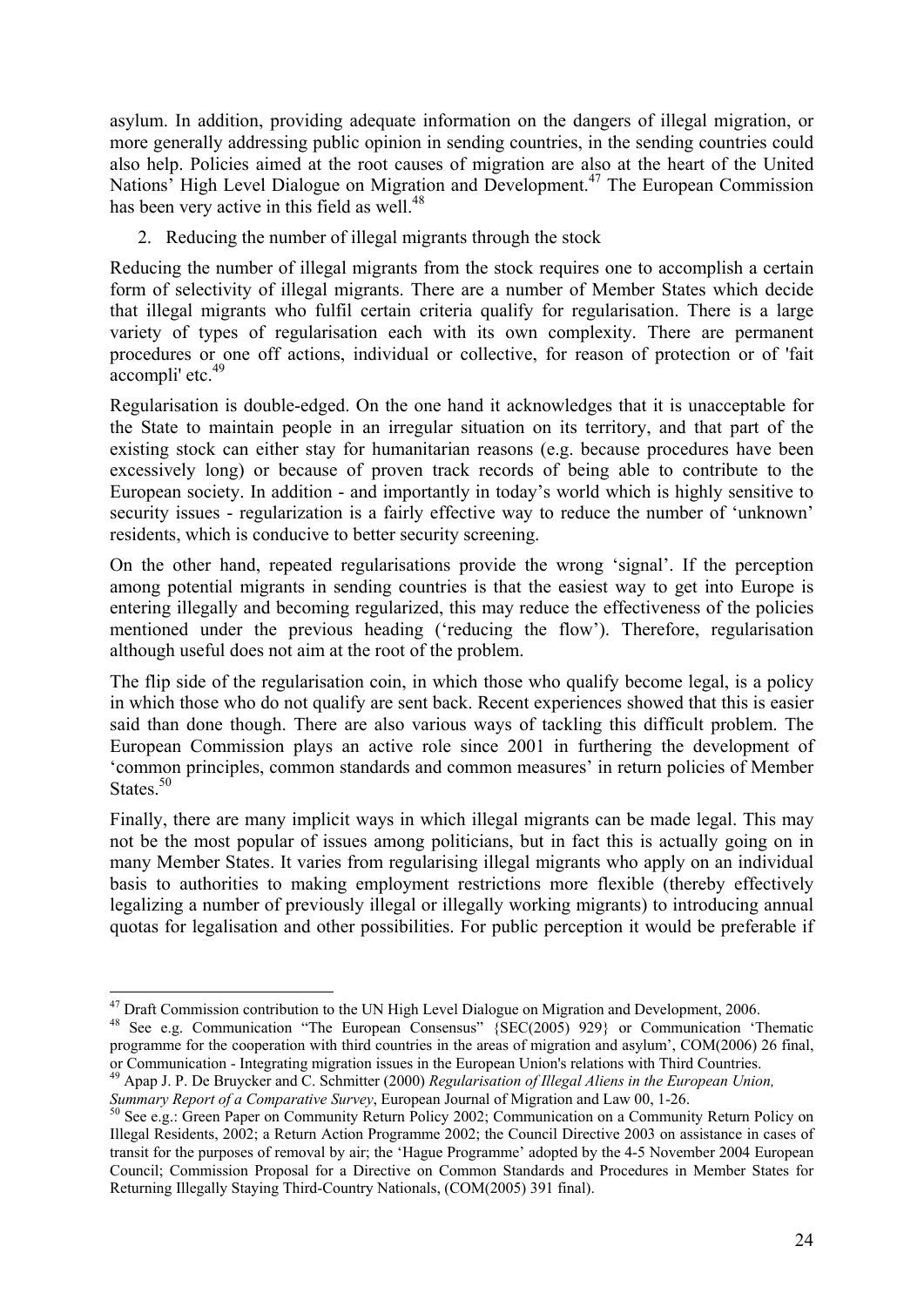these practices were discussed in a more transparent way, since it could enhance the image of (illegal) migrants in Europe.

3. Improving public perception itself

As mentioned above, there is a dual causality between migration policies and public perception. Improving public perception itself can yield benefits for migration policies. Working directly on public perception can be done by showing a realistic picture of the actual situation of illegal migration. This involves providing objective information on how illegal migrants get into the EU (notice e.g. the difference between the perception of illegal migration in the media and the reality), about trafficking and smuggling, in how they are treated when they are in, on the motivations and on the role of the informal sector. Another way of improving public perception is to show the humanitarian side of the illegal migration problems, not referring only to the situation in sending countries but also to the fate of illegal migrants in Europe. Many NGO's, religious communities and others are very active in this area, which helps to create a balanced picture between legitimate concerns and serious humanitarian issues with illegal migrants before and after arrival in receiving countries.

# **6. Asylum**

Asylum seekers form a different category of migrants or potential migrants with important implications for public perception. While the granting of asylum in Europe has a history spanning centuries, asylum in Europe in the modern migration era is underpinned by the 1951 UN Convention relating to the status of refugees according to which States Party have an obligation to give shelter to people who are fleeing from persecution. Since 1999, the EU has been working towards a Common European Asylum System and has adopted measures setting minimum standards on reception conditions for asylum seekers, procedural guarantees and a common interpretation of who should qualify for protection. The EU will move to a common asylum procedure and a uniform status for those granted protection by 2010.

During the 15 years between 1991 and 2005, 5,192,000 asylum applications were made in the EU15, an average of 346,000 applications per year. 1992 saw the highest number of applications (672,000) at the time of the Bosnia war. 228,000 applications were recorded in 1996; they increased to 371,000 in 2000 (Kosovo war) and decreased again to the lowest level in 15 years in 2005 (200,000). Between 1991 and 1999 and in 2001 the primary country of asylum was Germany; in 2000, 2002 and 2003 it was the UK. Since 2004, the main country of asylum has been France. The second most important country of asylum during the period 1991-2005 was the UK for 9 years, the Netherlands for 3 years, Germany for 2 years and France for 1 year. The main countries of origin of asylum-seekers during the period 1991- 2005 in the EU15 were the former Yugoslavian republics, Turkey, Russia, Afghanistan and Iraq.

The main rise in application numbers in the 1990s was primarily caused by the conflicts in the former Yugoslavia which displaced large numbers of people, many of whom were genuine refugees or persons requiring international protection. Increased ease of travel from the 1980s also enabled those displaced from conflicts further afield to arrive in the EU. However, across the EU, application numbers have steadily declined since the end of the  $20<sup>th</sup>$  century.

### *Why public perception is important*

Asylum statistics illustrate the pressures under which many EU Member States found themselves and can certainly give an indication of why certain policies were adopted often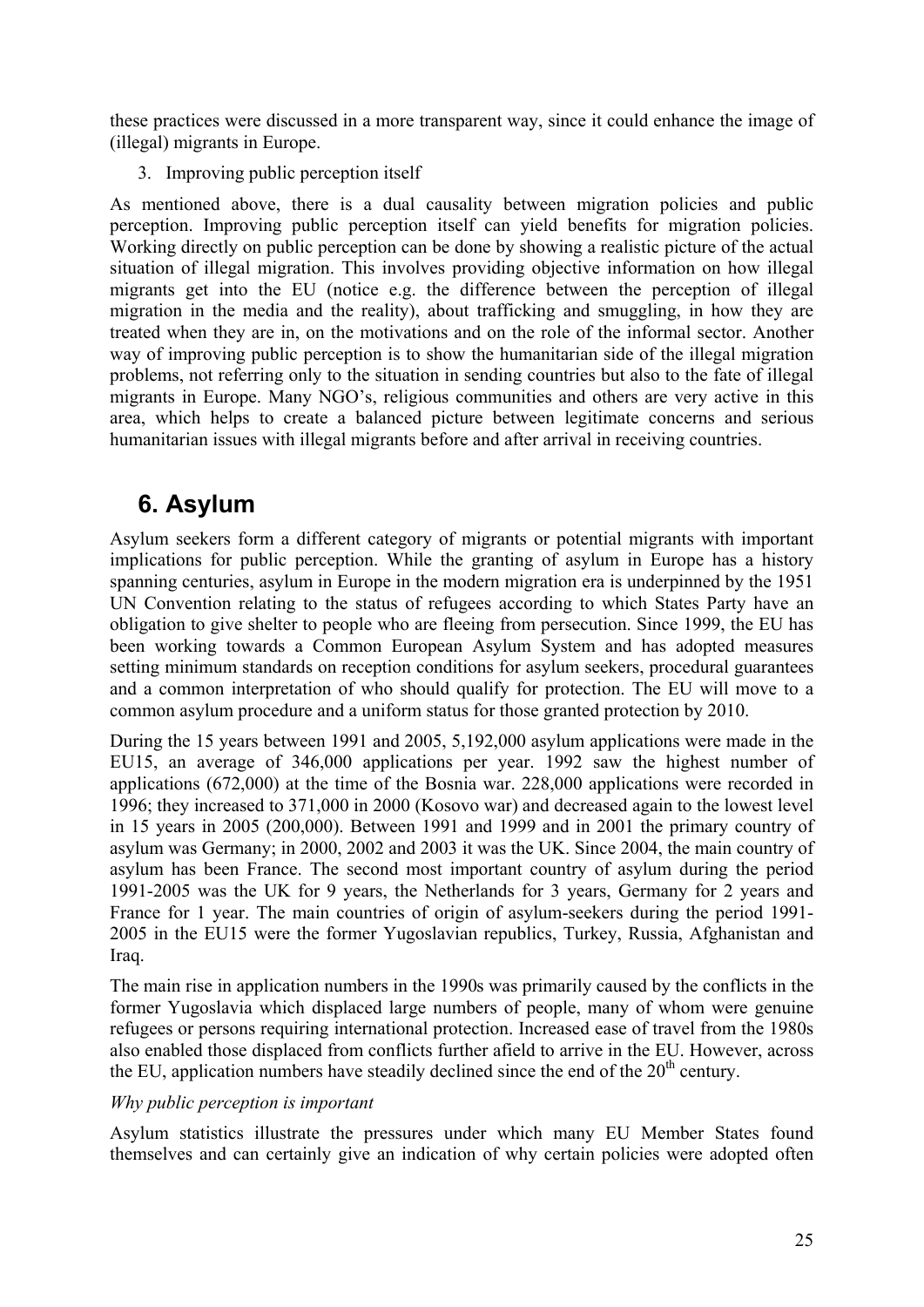under considerable public pressure and accompanied by increasingly negative public perceptions of asylum seekers.

While the capacities of some European country's administrations were sorely tested by the numbers of applications in the mid-late 1990s and Governments introduced reforms and restrictions in their systems to cope with these numbers, it would be premature to use statistics to draw any direct correlation between policies and their effect on application numbers.<sup>51</sup> In some cases Governments introduced comparatively more generous legislation (Sweden 1999, UK 1999, France 2002).

A general rise in global migratory pressure (exacerbated by the fall of the Iron Curtain) increased the use of the asylum channel by many who did not require protection to circumvent the normal immigration rules, which resulted in increased administrative capacity problems. Administrations were bound by the principle of *non refoulement* and were obliged to initiate asylum determination procedures at the border or on the territory for anyone who lodged an application. The problem which faced administrations was identifying those who required protection and how to deal fairly and efficiently with those who did not. This caused serious logistical, accommodation and processing problems resulting in backlogs, a long wait for a decision, a rise in the cost of legal support and the overloading of domestic court systems with asylum appeal cases in some Member States. The picture was worsened by an inconsistent policy on the employment of asylum seekers across the EU which sometimes caused asylum seekers to move from Member State to Member State.

In justifying or calling for often stringent reforms, Governments and the media sometimes used intemperate language and inaccurate terminology – for example, warning of being 'swamped' or 'flooded' by 'bogus' asylum seekers. The administrative failings associated with the systemic problems asylum brought in these years made asylum a favourite subject of media critics and the result was a general and growing malaise in public opinion, across the EU, towards migrants in general, of which asylum seekers formed a perceptibly vague but significant part. That perception of asylum seekers as possibly 'bogus' refugees in reality escaping from economic hardship still largely prevails, although recent years have seen some slight softening of attitudes in some countries as public awareness of international obligations improves (e.g. the concern of Spanish media at arrivals in the Canary Islands – many of whom are not asylum seekers – has been largely humanitarian; in the UK the asylum debate has been subsumed into the general debate on migration where it is increasingly recognised that there are those who it is not possible to 'send back'). The main victims of this generally downward spiral have been those asylum seekers genuinely in need of protection, who already form a very vulnerable group and risk both being unjustifiably disadvantaged by newly introduced restrictive policies and general disapproval of the public.

#### *What are the public perceptions?*

1

Surveys have shown that resistance to asylum seekers is supported by almost a third of the general public in the EU15. Media coverage is predominantly negative too. Although it is perhaps too harsh to call it an independent source of negative public perception, media coverage certainly amplifies existing trends. As mentioned in chapter 3, surveys show that the public feels that the media often link asylum seekers and refugees to illegal immigrants. General articles about drug related issues are often illustrated with pictures of African people, adding to the perception that asylum seekers (from Africa) will not contribute positively to society (source EUMC). A recent Scottish survey on public perception of asylum seekers

<sup>51</sup> Vaughan Robinson and J. Segrott, (2002), '*Understanding the decision making of asylum seekers',* University of Wales, Swansea.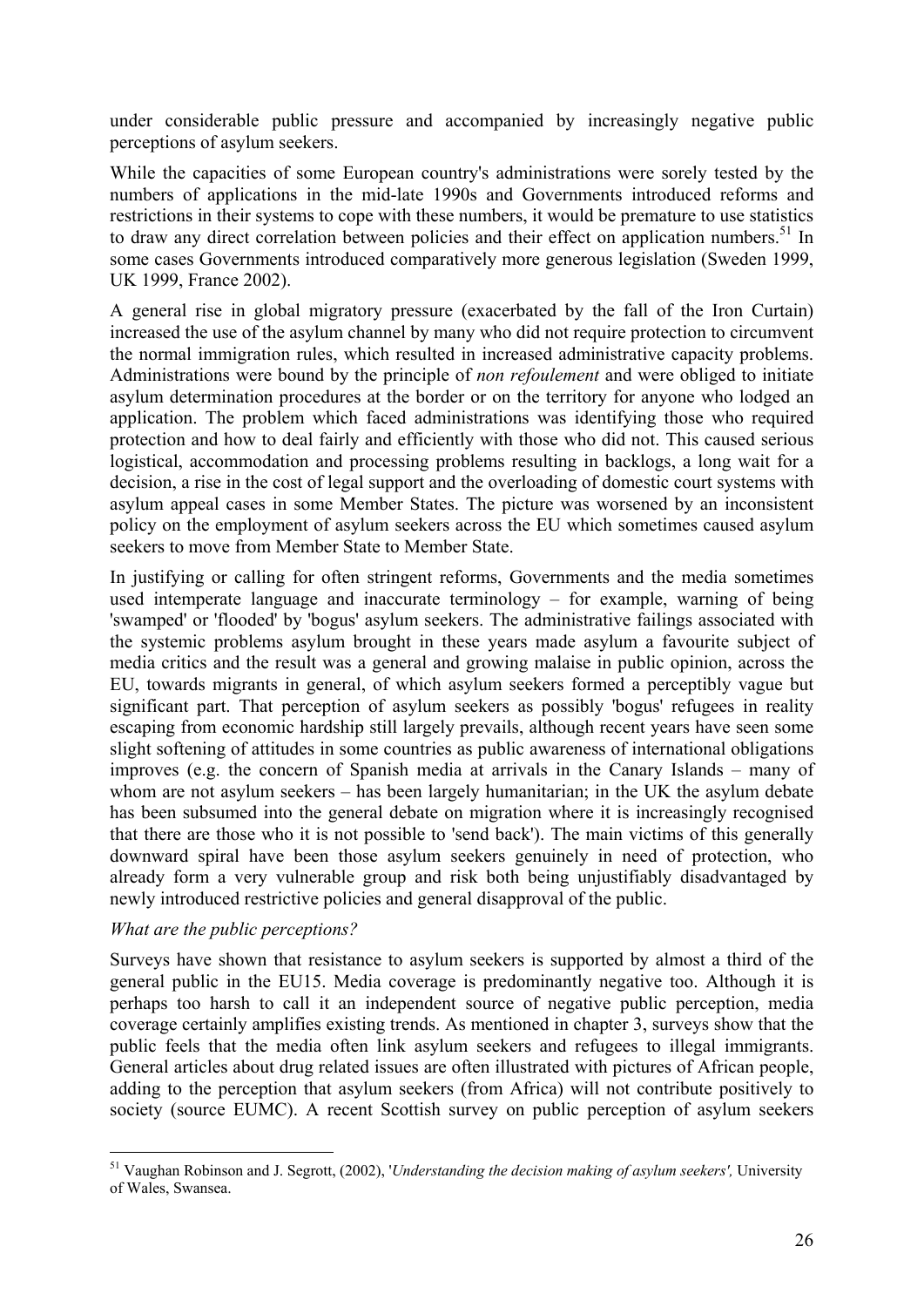concluded that the increased negative attitude of the Scots to asylum seekers was caused by a combination of misinformation, tabloid language, political discourse, lack of meaningful contacts with asylum seekers (those with contacts had a more positive attitude), racist motives and unequal distribution of asylum seekers over the regions.<sup>52</sup>

## *How to improve public perception?*

Given that asylum application numbers are declining and are now at their lowest level for some years, the EU has a good opportunity to make positive changes to public perceptions and positively influence the current debate on migration and asylum. As mentioned before there are two general ways to improve public perception. One starts from the policy angle, the other from the public perception angle itself.

- 1. Improved asylum procedures should enable a clearer and quicker distinction between those in need of asylum and those who are not. This saves resources and bolsters perceptions. A crucial aspect of public policy on migration in general, and asylum seekers in particular, is to avoid misunderstandings on definitions, e.g. not blurring asylum seekers with illegal migrants. A clear legal status for asylum seekers, as well as for those whose applications have been rejected but who are tolerated is crucial. More efficient policies will enable Member States to identify those who require protection and those who do not much more quickly. A balanced approach should see the opening up of an honest debate on all aspects of migration including asylum. In order to reduce the use of asylum channels by those seeking to circumvent normal immigration rules it is also important to work with third countries in looking at the reasons why people move and the different options open to addressing that movement. EU cooperation with third countries puts the protection of refugees high on the agenda and the introduction of initiatives such as Regional Protection Programmes have begun to succeed in directing more funding towards protecting refugees. Finally, one might employ strategies that enable asylum seekers to take part in the labour market under certain conditions.
- 2. There are several actions that can be undertaken to improve the public perception itself. A significant role can be played by media, civil society associations etc. to improve the image of asylum seekers. The EU has dedicated Community funding for this purpose. In terms of media approach, 'real life' stories giving asylum seekers a 'human face' fare much better in the public realm than stories of faceless hundreds arriving at the border who are perceived as attempting to profit from a generous welfare system. In this respect successful 'resettlement' stories can also improve the general image as well as the direct identification of refugees with the conflicts from which they flee. NGO's and religious organisations have been very active in this field though there has yet to evolve a 'mass market' campaign in favour of refugees in the way that such campaigns sponsored by UNWFP, Oxfam and the Red Cross raised public awareness of the situation of famine victims in the 1970s and 80s with considerable success.

# **7. Security**

Particularly after the recent terrorist attacks, an increasing number of issues are regarded through a 'security lenses. Migration features prominently among them. However, the nature of the link between migration and security is far from clear.

*Why is public perception important? - The problem of 'securitization'* 

<sup>1</sup> 52 Lewis M. (2006) *'Warm Welcome? Understanding public attitudes to asylum seekers in Scotland'*, IPPR 2006.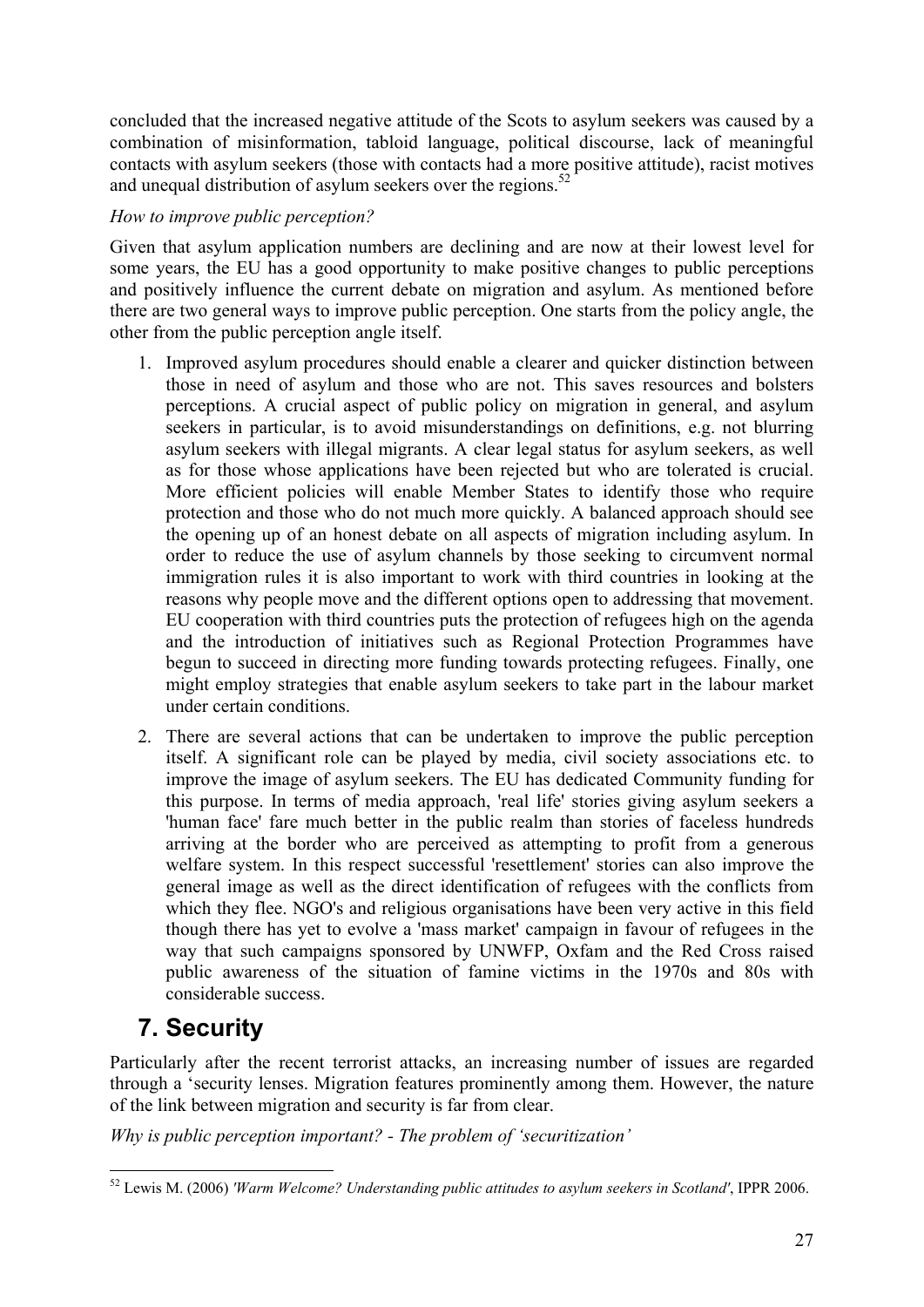Linking security with migration is an understandable reaction. After all, recent terrorist activities were undertaken by people with a migratory background. This makes it necessary and important to analyze any alleged link, but the analysis should be based on facts.

Public perception plays an important role in this context since policies require acceptance from the public. If perceptions of migration are dominated by security considerations the public will only be receptive to a limited number of policies. The main problem is therefore posed by 'securitization' which refers to the process of turning each policy issue into a security issue,<sup>53</sup> thus presenting its substance as a potential threat.<sup>54</sup> This process is applicable to part of the current migration debates with important consequences. Migrants are especially prone to be used as scapegoats in times of uncertainty. They are often 'blamed' for terrorism, a disproportionate share in criminal activities and for jeopardizing the social cohesion of society. The data on citizens' attitudes toward migrants presented in section 3 confirms this observation. Such perceptions can run counter to policy goals and successful integration of migrants.

It is important to note that while one may define 'security' in an objective fashion, security is also a subjective and very much individually 'felt' concept. The existence of security has much to do with whether people believe it exists in a given place at a given time. At the same time it is difficult to determine exactly when and why individuals or groups feel secure. Subjective feelings of security influence public discourses and policy making. The subjective aspect of security is therefore as important as objective aspects.

#### *Public perception and the migration - security link*

1

The term 'security' is not a single concept and has developed considerably over the past decades from a concept of 'hard' security towards a wider and more inclusive term encompassing many aspects of 'soft' security. With regard to migration one may evoke three concepts of security which are addressed in the following sections.

*National security* comprises all forms of 'hard' security, particularly military security and internal security. Aspects of national security which are regularly evoked in the context of migration are terrorism, figures of crime involvement of people with migratory backgrounds, illegal migration, and human trafficking. At second glance, though, these linkages seem to be less straightforward than some public discourses suggest.

Terrorism is a serious security concern and given the migratory background of perpetrators a link with migration is there. The threat of terrorist attacks is real as recent events around the world including in the EU have shown and public perception mirrors this.<sup>55</sup> One may question, however, whether public perception draws the correct conclusions from terrorist threats with regard to the phenomenon of migration. One has to fear that terrorist threats may result in attitudes towards migrants and fellow citizens of migratory background which are not based on a sober assessment of facts. The following points therefore seem worthwhile to recall.

While Europe has seen a number of terrorist activities and networks of 'indigenous' nature in the recent past (e.g. IRA, ETA) the recent type of terrorism seems to have taken on a new quality in its 'globality' of scope as well as its alleged religious ideological base. However,

<sup>&</sup>lt;sup>53</sup> Conf. Faist, Thomas (2004) '*The Migration-Security Nexus. International Migration and Security before and after 9/11'*, Willy Brandt Series of Working Papers in International Migration and Ethnic Relations, 4/03.

Huysmans, Jef (2000) 'The European Union and the Securitization of Migration', Journal of Common Market Studies 38: 751-777.

<sup>55</sup> According to the 2006 Transatlantic Trends published by the German Marshall Fund 94% of European regard terrorism as an important or very important threat; http://www.transatlantictrends.org/index.cfm?id=37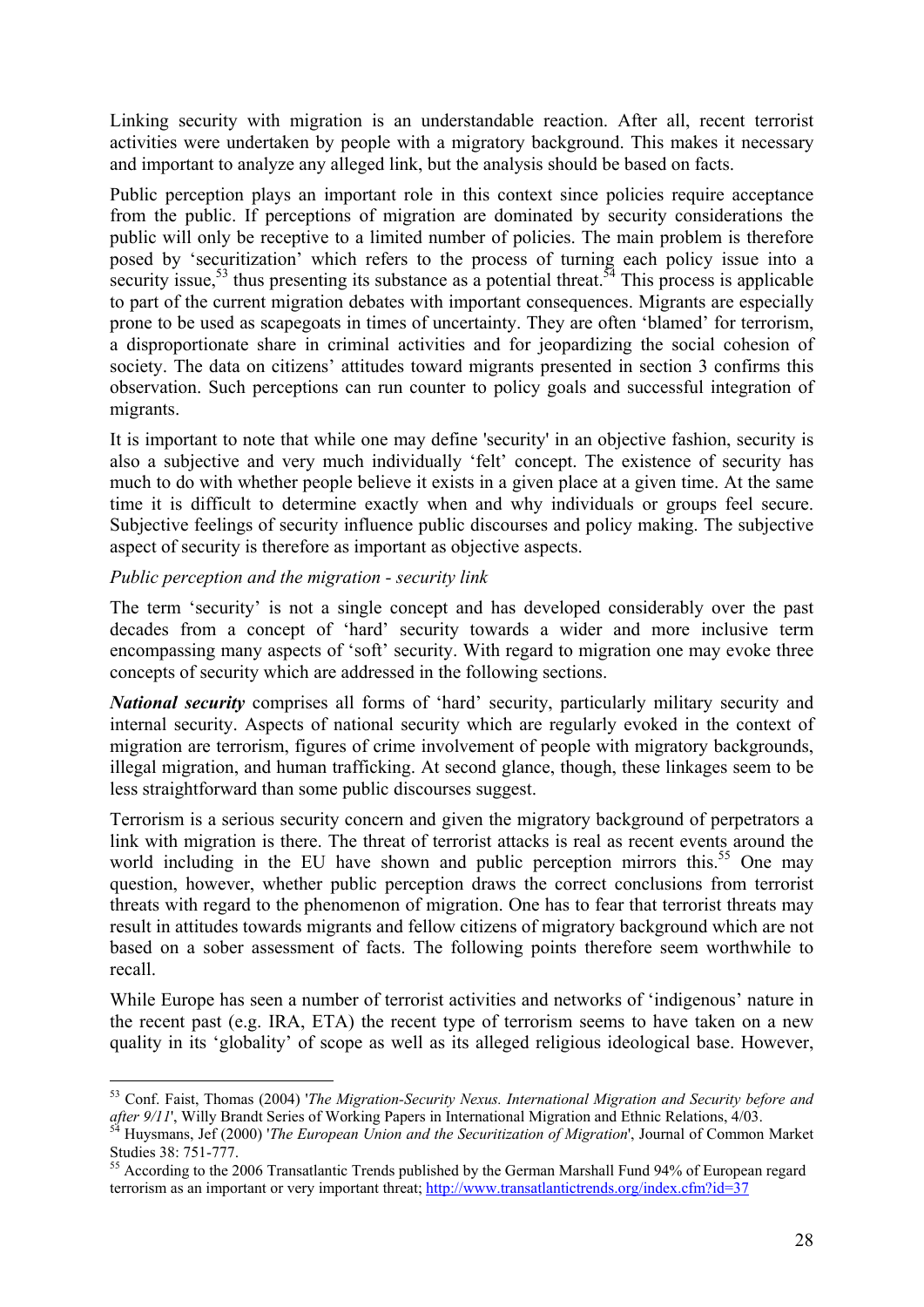this type of terrorism is a problem intrinsic to migration. Causes and facilitating circumstances have to be sought elsewhere. In some cases, e.g. 9/11, it was international mobility rather than migration which made the attacks possible. In other cases, one has to evoke the issue of lacking integration into society in the sense of and the adherence to its values as a basis for explanations.

The migratory background of terrorist perpetrators itself does not tell us much about other migrants and their propensity to be involved in such crimes. It is difficult, for example, to discern a clear pattern of a lack of integration for terrorist perpetrators. In the case of Madrid and London the bombers were members of second or third generations of actual former migrants. They were living legally in the countries concerned. A number of them had the citizenship of the country of residence. They were not economically marginalised but had received education and were included in the labour market.

Rather than a general link between migration and security, the real concern should be the link between migration, cultural integration and adherence to values.<sup>56</sup> This may be the key issue with regard to the link between people of migratory background in our societies and issues of security. Second and third generation immigrant off-spring with an uncertain identity may be more prone to become mobilised against the receiving country, especially if the missing feeling of belonging to the receiving society is combined with an underprivileged status.

Because the perpetrators of attacks such as in Madrid and London claimed to be committing the attacks in the name of Islam the question of culture and values is predominantly linked in public discourse with the compatibility of Islam with European values. This compatibility discussion moves way beyond terrorism (forced marriages, family revenge, genital mutilation, and the veil). While this paper does not provide the space for an in-depth discussion on Islam in Europe two points should be made.

On the one side it is certainly too simplistic and potentially destabilizing to accuse an entire religion with a large variety of different schools of thought, complex adaptations to different environments, and a community of 1.3 billion followers worldwide of being intrinsically unable to accommodate Muslims living in conformity with the laws and values of Western societies.

On the other side a subset of Muslims undeniably abuses the religious pretext to create fear through terror and makes deliberate attempts to undermine Western societies. Europe has to be on its guard to effectively counter such attempts. The terrorist acts that create fear, strengthen reservations towards migrants, and fuel populist discourses, should be treated as an issue of criminality but not be construed as an argument against migration in general. The majority of European Muslims has nothing to do with these heinous acts of terror. This needs to be made clear by politicians and policy makers.

For integration to work as a two-way responsibility both sides have to make more efforts. Muslim representatives and organizations have to increase their efforts to visibly show the will to adhere to European values. European societies have to continue and strengthen the offer to integrate Muslim communities. Of course this is a highly complex issue, since it is not easy to determine exact definitions of European values (beyond well established ones such as the European Convention on Human Rights and national laws), the extent to which these values need to be respected, and to what extent respect for differences from the side of native European citizens is required. This is not an issue, however, that can be solved through a 'topdown' approach. It can only be resolved in good cooperation between national governments, local authorities and Muslim organisations themselves.

<sup>1</sup> 56 Compare the Common Basic Principles as a framework document.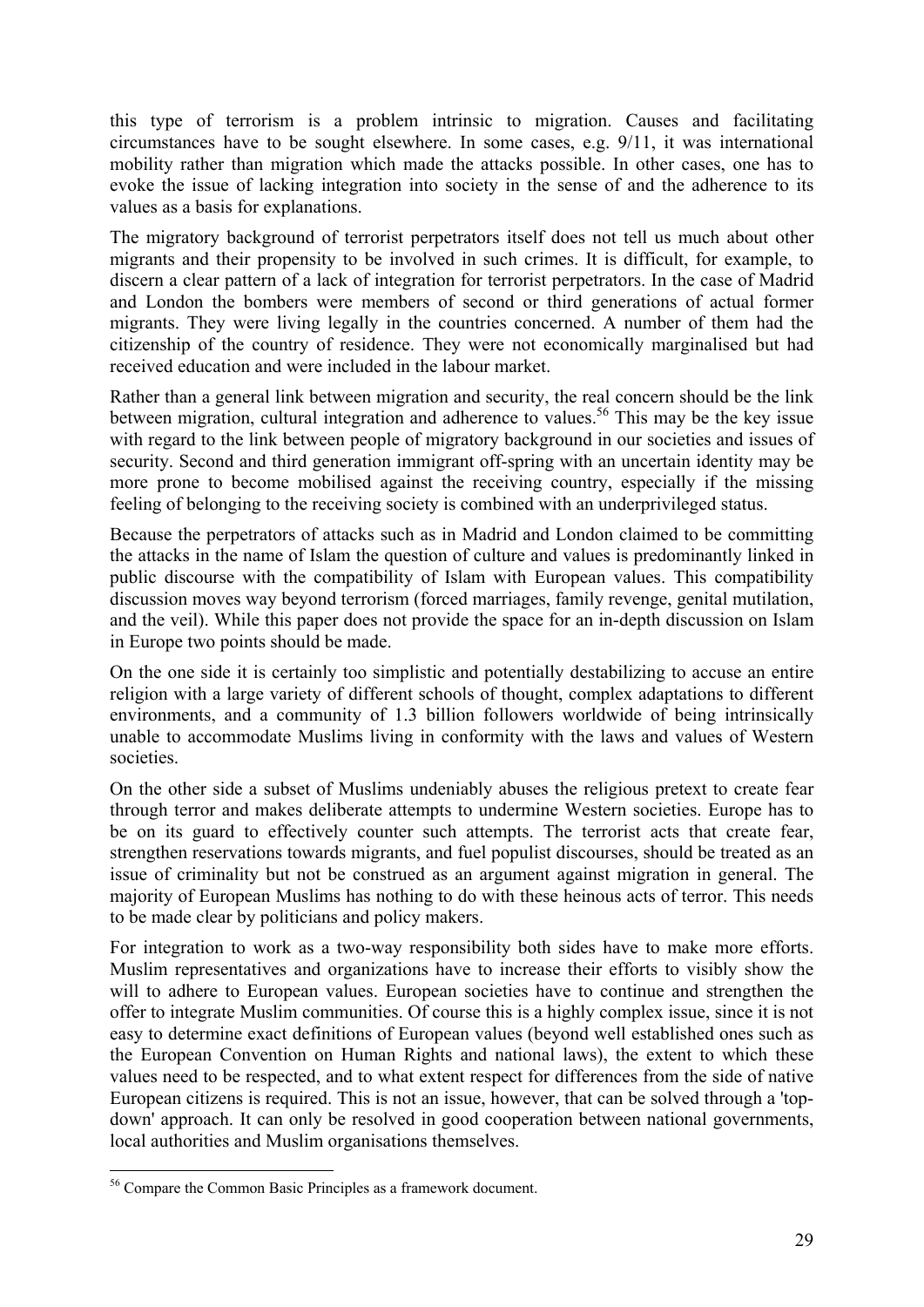A second aspect of security with considerable influence on public perception is the involvement of migrants in crime more generally. It appears that different phenomena are often treated with to little differentiation in public discourse which may have unwanted effects on public perception. Two fields should be treated separately.

On the one hand, migrants are often victims of crime, particularly when they are subjected to human trafficking. Some research states that criminal organisations control approximately half of the migratory movements in the world.<sup>57</sup> Global networks of human trafficking exist which certainly pose security problems to EU Member States as countries of designation, not only in terms of illegal immigration as such but also because of potential usage of these networks specifically for the purpose of organized crime and terrorism. It is necessary to stress, however, that it would be incorrect to associate the migrants themselves with this form of crime as the large majority of those who come in contact with it are the subjects not the perpetrators.

On the other hand, there are crime related problems with subsets of migrants which need addressing. Criminal statistics show that people with a migratory background (foreigners and naturalised immigrants) are overrepresented among prison inmates.<sup>58</sup> Research shows too, however, that these statistics have to be interpreted very cautiously. Such numbers often neither take a comparable sample of the national population of the same social background into account, nor do they specify which types of crime (e.g. border crimes related specifically to migration, 'ordinary' crime, capital offences etc.) are involved. In addition, they often do not differentiate between the different groups of migrants implicated in certain crimes. This is important as public perception may be easily influenced by statistical evidence which can be very suggestive. Numbers therefore have to be well researched and explained to the public.

Evidence in European research suggests that if statistics and research on deviant behaviour of migrants took into account the aspects mentioned above, the difference between the involvement of immigrants and natives in criminal activities would prove to be less striking than mere percentages suggest.<sup>59</sup> In addition, research suggests that (i) discriminatory practices of the police lead to higher rate of arrests and longer stays in jails among migrants; (ii) migrants are overrepresented in the least 'serious' crimes and underrepresented in the more serious ones, and, finally (iii) that while there has been a considerable increase in prison sentences, there is no corresponding increase in the number of crimes committed. $60$ 

The lack of integration and a marginalised status in society can also cause or support deviant behaviour among migrants. Second-generation immigrants in particular are more vulnerable and in turn appear to be more at risk of becoming involved in criminality.<sup>61</sup> It is therefore important to emphasise the importance of integration and adequate social status in connection with the discussion of criminal activity of migrants.

**Societal security** is a term used to conceptualize concerns over perceived threats to modern societies emanating not from hard security problems but from a large variety of complex sources. It deals with concerns of societies over their ability to persist in their essential character and identity under changing conditions and perceived or actual threats. 'Specifically,

<sup>&</sup>lt;sup>57</sup> Gozzini, *The Global System of international Migrations: 1900 and 2000: A comparative approach.* <sup>58</sup> Palidda, Salvatore, Maria Frangouli and Antonios Papantoniou (1999) *Deviant Behaviour and Criminalisation of Immig* 

Compare with regard to Germany, Albrecht, Hans Jörg, *Ethnic minorities and crime – the construction of foreigners' crime in the Federal Republic of Germany,* in Palidda, Salvatore, ed. (1996), *Social Construction of Deviant Behaviour and Criminality of Immigrants in Europe*, ed., Brussels: European Commission.<br><sup>60</sup> Palidda, Salvatore, et.al. (1999) op.cit.

<sup>61</sup> Yeager, Matthew (1996), *Immigrants and Criminality: A Meta Survey*, Ottawa, Canada.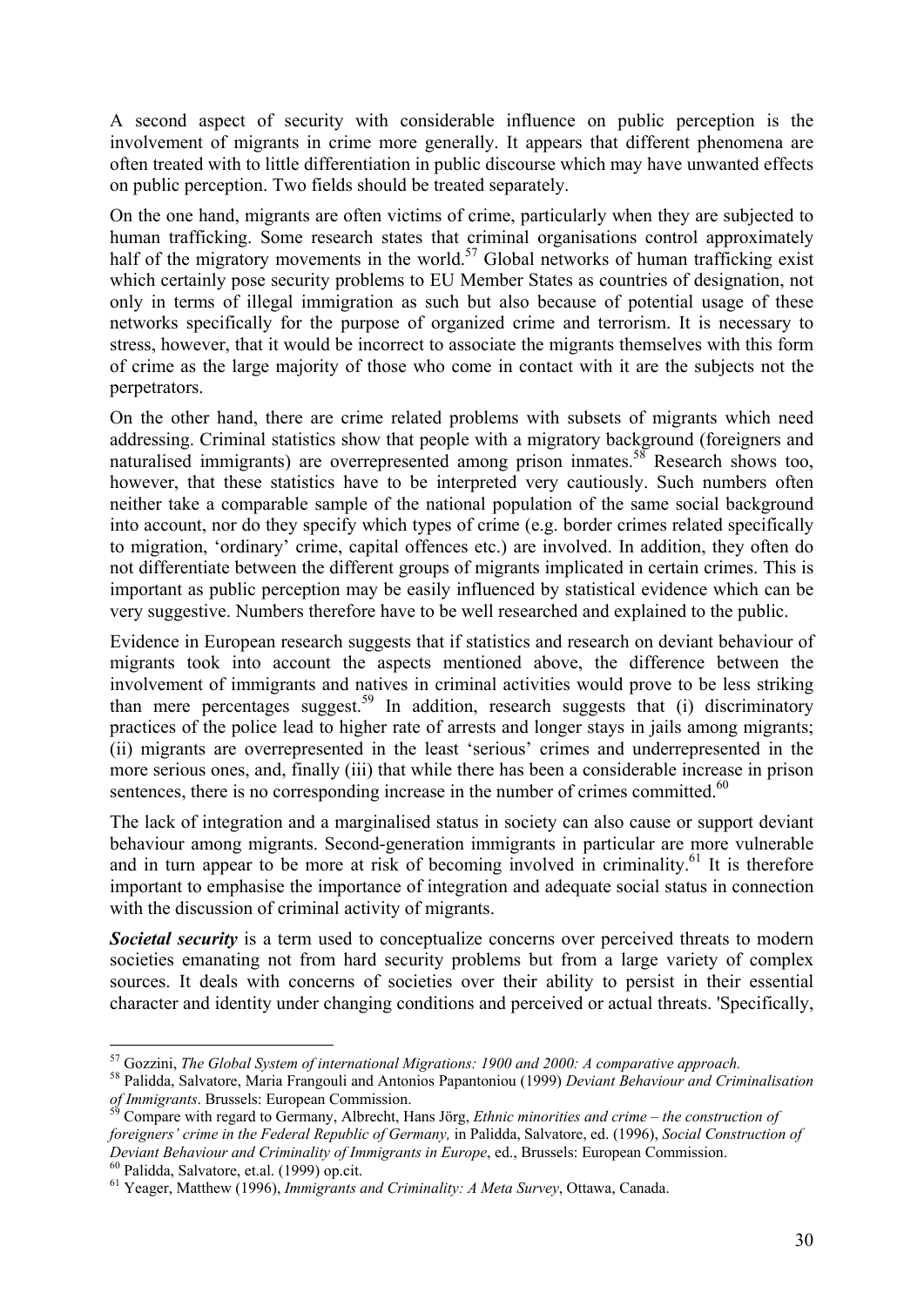it is about the sustainability, within acceptable conditions for evolution, of traditional patterns of language, culture, association, and religious and national identity and custom.'62

Migrants are increasingly perceived as threatening a society's cultural, religious or national identity. This is true for Europe as whole where 76% say that large numbers of immigrants coming into their country is an important or very important threat<sup> $63$ </sup> as well as for individual EU Member States.<sup>64</sup> These perceptions are in part based on concrete examples, such as the competition for low cost housing or the need for quality schools in areas with highly diverse ethnic mix. In part they stem from a general and often unspecified feeling of uncertainty and uneasiness about the future which seems to have gripped many European citizens and which is – albeit falsely – associated with migration among other phenomena.

The discussion on the limits to diversity has parallels with the discussion on numbers of migrants.<sup>65</sup> Clearly, numbers are important particularly in relation to numbers of native populations. However, the speed of change plays an important role too, often more important than the actual numbers or levels of diversity. European societies are far more diverse today than anyone could have predicted 40 years ago. Yet, at the same time the EU has well recognized national and regional identities which show no sign of being eroded.

Some argue against migration because of resulting pressure on the welfare system. However, partly because of diversity and increased individuality – trends that are not only related to migration – the welfare states have become less based on uniform schemes and contain more choice elements. Some empirical studies try to measure the effects of diversity on the welfare state. For example, in the case of Canada there is no evidence that ethnic diversity erodes the welfare state.<sup>66</sup>

It is legitimate for any society, of course, to wish to decide the speed of change it can handle. It is very unlikely though that the rate of optimal speed is 'zero'. Historically, societies which were socially and economically successful had a better developed capacity to absorb change. They were able to see diversity and change in their societies as advantageous and benefited from it socially and economically. Such favorable scenarios can only be realized if a public debate is geared towards managing change, not stopping change. This holds for migration as it holds for welfare state modernizations and many other changes.

European nation states will not go back to times of less diversity in their societies. More likely, diversity will increase. Economically speaking, this is a welcome development as European economies demand the influx of appropriately selected migrants. The challenge is to manage the diversity to society and alleviate fears through positive examples of the benefits of migration.

*Human security* is primarily about protecting *individuals.*67 It may be defined as the 'freedom from pervasive threats to people's rights, their safety or even their lives.'68 The concept is of high relevance for migration as numerous threats to individuals can be involved in migrating.

<sup>62</sup> Weaver, Ole (1993) *'Societal Security: the Concept'* in B. Buzan, O. Weaver, M. Kelstrup and P. Lemaitre

<sup>&</sup>lt;sup>63</sup> German Marshall Fund of the U.S.; *Transatlantic Trends – Key findings 2006*, p. 13;

www.transatlantictrends.org/index.cfm?id=37<br><sup>64</sup> The August/September 2006 YouGov survey gives an example with 66% of respondents saying that "Britain"

is losing its culture"; http://www.yougov.com/archives/pdf/TrevorMcDonaldtoplines.pdf<br>
<sup>65</sup> See e.g. Goodhart, David (2004) '*Too Diverse?*' Prospect: February 2004.<br>
<sup>66</sup> E.g. Stuart Soroka, Keith Banting and Richard John

Fiona Kay and Richard Johnston (eds.) Social Capital, Diversity and the Welfare State, UBC Press.<br>  $^{67}$  http://www.humansecurityreport.info/index.php?option=content&task=view&id=24&Itemid=59<br>  $^{68}$  http://www.humansecu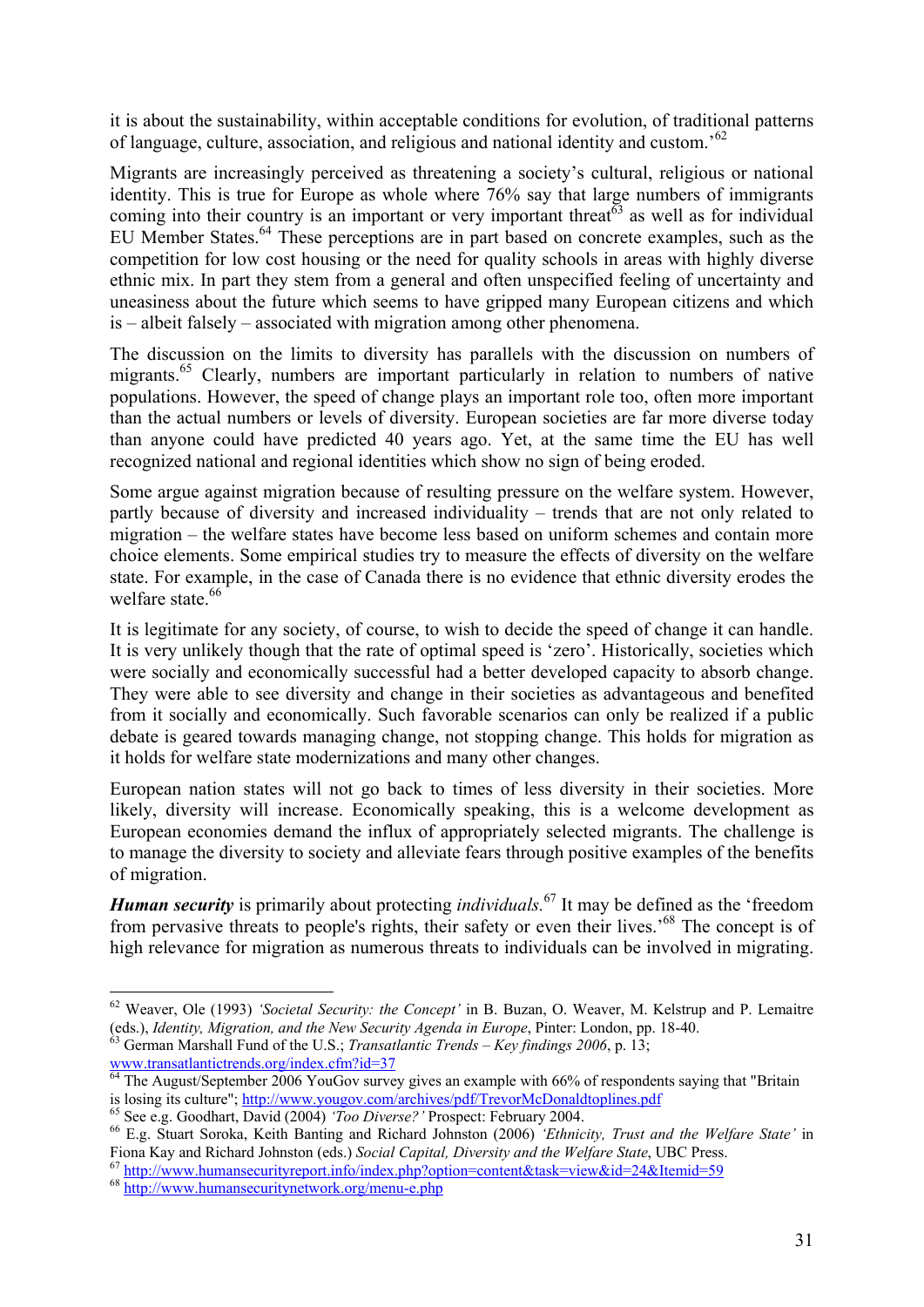Migratory flows often have their origin in poverty but also in political violence, and migrants may face considerable dangers during their travels. Recent pictures of the increasing numbers of immigrants arriving in the Canary Islands show this grim reality.

When the perceived link between migration and security is evoked, however, the concern over the 'human security' of migrants often stays underdeveloped. This is inadequate since human security problems are often a key factor leading to migration in the first place. In fact, solving human security problems may help overcoming other threats to security as different types of security are inextricably linked.<sup>69</sup> Public perception which is sympathetic with the potential immigrants and the hardships they endure will be instrumental in tackling the human security problems as this will require political leadership, long-term commitment, and adequate funding for a large number of policy fields.

The issue of migration needs to be addressed far outside Europe's borders. Migrants typically leave their home for the hope of a better future abroad. Vital needs and freedoms<sup>70</sup> of the population are often threatened in countries of origin. Ensuring human security of (potential) migrants has to start in those countries and needs to continue in case of immigration to Europe. For this, comprehensiveness of policies is needed as recognized by the European Council.71 Policies for development and trade, but also for agriculture and fisheries have to be tested for their effect regarding migration.

The human security of immigrants is also directly linked to integration policies discussed above. On the one hand, prospects for integration are very much connected to the social and legal status accorded to migrants. On the other hand, migrants need to be protected against 'insecurities' such as social and employment insecurity, or discrimination and harassment. Protection involves legislation and proper communication that aims to reduce xenophobia and discrimination. EU standard setting through legislation on anti-discrimination is a good example and needs further implementation at Member States' level. Working to ensure human security also serves Europe's own interests. Comprehensiveness of policies could alleviate the migratory pressure from abroad. More efforts to protect and empower immigrants can help better integration here.

### *What can be done to improve public perception?*

The EU will not reap any benefit from a political climate where migrants are mainly perceived as a security threat. Policy makers as well as media therefore have to treat migration in a responsible way which does not reinforce the 'securitization' of the issue. Influencing or changing public perception is a daunting task as people take up information selectively based on preferences and opinions they already hold. However, the urgency for better managed migration requires a serious attempt at improving perceptions of migration and security. Again, the attempt should take the two-track approach mentioned earlier:

1. One the one hand, work from the security policy side is needed with a special emphasis on transparency and information for the public. It is essential to disentangle for the citizen the concepts and relevant facts about threats to security and to give reassurance by explaining the real threats and showing how they are countered. Member States and EU institutions have to pull together to take security threats such as terrorism and other crime at face value while taking extra care to not feed into potentially rising negative attitudes among

'freedom from want, freedom from fear and freedom to take action on one's own behalf'; *Outline of the Final Report of the Commission on Human Security*, (2003) www.humansecurity-

chs.org/finalreport/Outlines/outline.html

<sup>&</sup>lt;sup>69</sup> Roxanne Lynn Doty (1998/99), *Immigration and the Politics of Security*, Security Studies, vol.8, nos. 2/3,.<br><sup>70</sup> The Commission on Human Security connects the term 'human security' to the protection of vital freedom

<sup>&</sup>lt;sup>71</sup> European Council Brussels, Presidency Conclusions, 15-16 Dec 2005 recognizing the "Global Approach".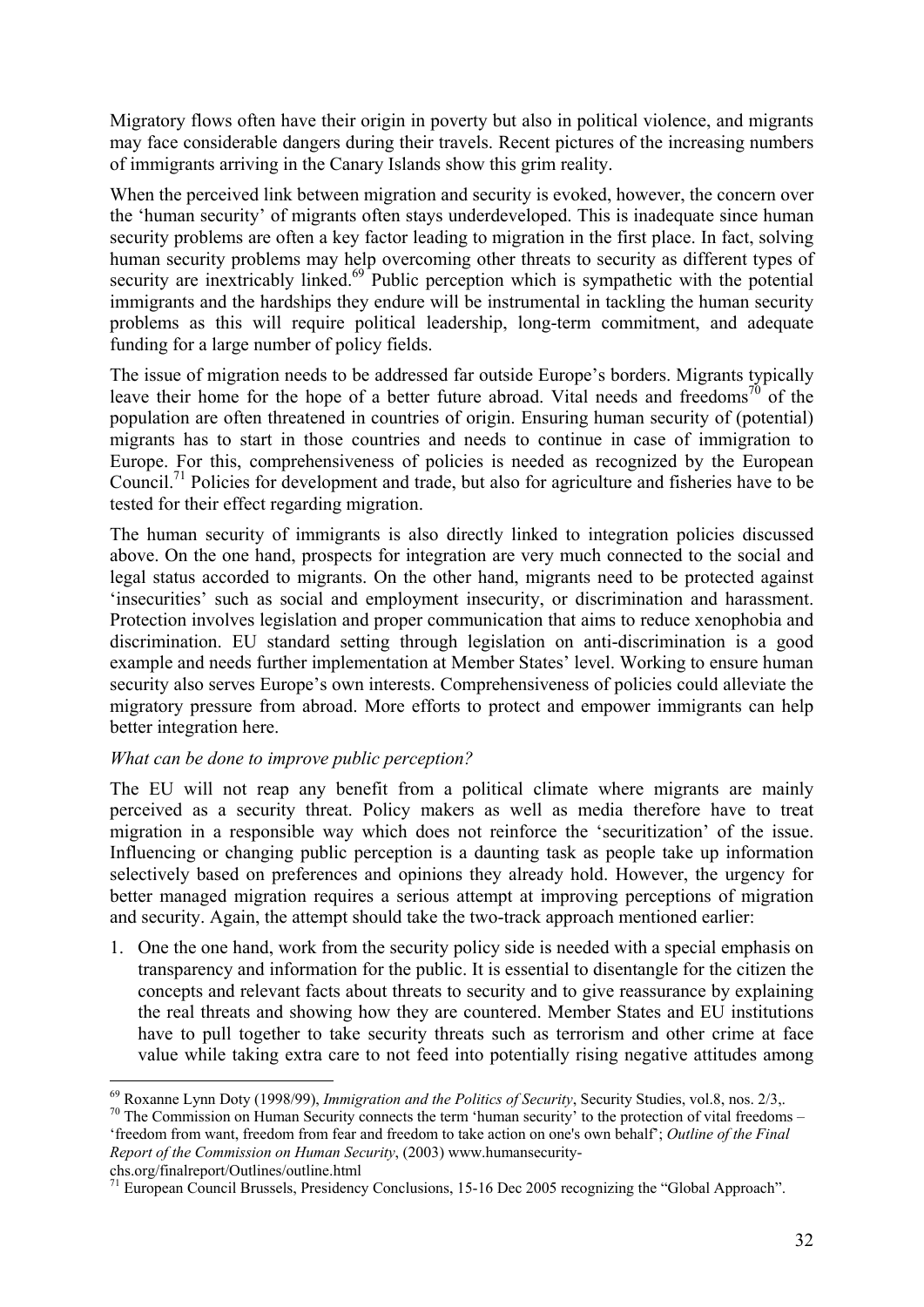citizens towards migrants in general. In addition, deeper dialogue with migrant and religious organizations is necessary in several respects: (1) with their special knowledge of migrant communities they can be helpful in preventive and reactive law enforcement measures against criminals; (2) their knowledge of migrant backgrounds and social situations helps to understand phenomena as marginalization on which terror and crime can feed. They can help design long-term policy responses for integration and improving social status.

2. On the other hand, work is needed to improve public perception directly. For one, this requires more thorough and wider spread explanation of the phenomenon of migration. EU citizens need to be better informed on the benefits of migration and related misunderstandings and misbelieves, including the inadequacy of regarding migration as a general security risk. Here, too, politicians, policy makers and media alike have a special responsibility and should test their statements and coverage of the issue of migration for balance. In addition, a successful strategy for improving public perception has to include migrants themselves. Migrant and religious organisations should be called upon to engage more in working for a public image of migrants which shows the will to take a stand against individuals and networks which pose a threat to security. Such visibility of the majority of peaceful migrants who are in risk of being branded a 'security risk' could do a lot disperse negative public opinion. The EU can be instrumental in helping migrants to achieve this visibility through common initiatives underpinned by adequate funds and organisational background.

# **8. A gender perspective**

Women represent more than half of migrants world wide. In Europe they represented 52.4% of all migrants in 2000.72 More recent Labour force surveys confirm that the proportion of immigrant women in the total foreign born population in 2004 was higher than that of immigrant men in most of the Member States.

### *Why is a gender perspective important for public perception?*

Together with the "feminisation of migration flows" political attention has recently been drawn to migrant women under two negative headings: their low labour market participation and the growing phenomenon of trafficking.<sup>73</sup> The combination of poor integration, low labour market participation and violations of human rights (trafficking) reinforces the "victim" and "dependant" image of women migrants, while in fact their typical profile is changing from the dependant "spouse" who moved in the 1970s and '80s on the grounds of family reunification to an autonomous migrant woman who migrates (perhaps to escape poverty or an oppressive situation) to exert and develop her skills and sends money back home.

Since migrant women also form a promising potential on future labour markets (for example in the caring sector) it is important that public perception picks up these new gender realities. But a shift in perception is made difficult if migrant women continue to be labelled "invisible", "ignored" and "unproductive" and not contributing to the economy of the receiving societies, no matter the high skills that they often possess.

Their lack of access to integration structures and the marginalisation of the first generation of migrant wives have created a "stereotypical model of poorly integrated Islamic immigrant

 $^{72}$  H.Zlotnik (2003), The global dimension of female migration, www.migrationinformation.org.

<sup>&</sup>lt;sup>73</sup> These are the two main issues related to women migrants which have featured on the EU agenda.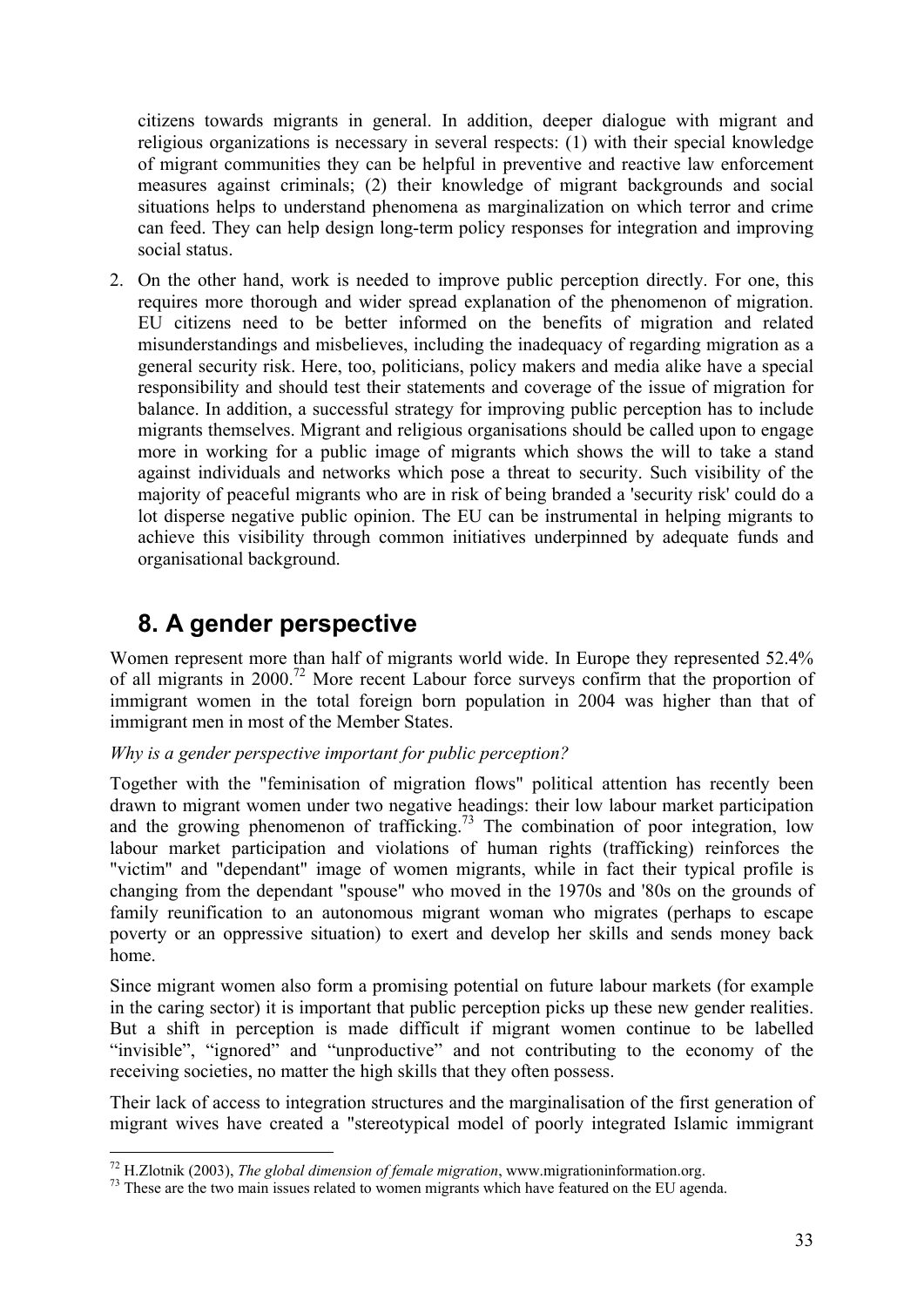woman", who do not speak the language of the receiving country, and "is used as surrogate to all immigrant women in western Europe".74

In addition, while the reconfiguration of gender roles, encouraged by EU and national gender policies, has shaped major evolutions in European societies in the last decades, debates around the veil or hijab, polygamy, forced marriages or excision give the impression that the whole of migrant communities wish to be exempted from recognising women's rights in the name of cultural relativism. Despite the fact that gender equality often came as no more than a pretext<sup>75</sup> and that the veil only concerns a minority of Islamic women who are subjected (or have chosen) to cover their head, the unresolved debates around the veil have had a lasting damaging effect on the perception of migrants by native communities (all migrants being stigmatised as culturally remote) and vice versa (migrants feeling rejected on the basis of their cultural identity, reinforcing their feeling of belonging somewhere else). It tends to freeze or reverse the evolution of gender roles, to spoil efforts of migrants to integrate and of native communities for their integration.

The predominant old fashioned perception of migrant women ignores that the profile of migrant women has considerably evolved in the last decade: "Female migration now has a wide range of characteristics and varies according to the generation, country of origin and the length of time during which the woman has been in the country".<sup>76</sup>

#### *Public perceptions of gender issues in migration*

1

How are gender relations related to migration perceived by studies, policy makers, the media, and by migrant themselves? The commonly accepted interpretation that labour migration has been overwhelmingly male, followed by a period of overwhelmingly female family reunification reflects an expectation of men producing and women reproducing. This ignores the many women who, already in the 1970s, entered as independent migrants.<sup>77</sup> Many more today are heads of households, or have to make decisions for themselves and their children. But the mode of entry (family reunification), the organisation of the labour market and the fiscal and welfare systems in a number of Member States concur to reinforce a single model of migrant woman only expected to assist her husband and children, with no independent status. This model is based on the presumption that the male breadwinner model is still operational, prevails in entry provisions,  $^{78}$  in the media and is often idealised by migrants and their children. It ignores that the needs of families for money generally exceed the husband's income. It does not account either for the changes in gender relations which take place under the very process of migration and for changes in gender relations which have occurred world wide in the last thirty years.

The static model does not correspond to the reality of the majority of migrant families but it contributes to keep women migrants out of the official labour market, and to undermine the benefits for the receiving society of the empowerment process entered into by migrant

<sup>74</sup> Kofman E. (1999), *'Birds of passage a decade later: gender and immigration in the European Union'*, International Migration Review, 33 (3), pp. 269-299.

<sup>&</sup>lt;sup>75</sup> Most of the concerns that trouble Europeans about Islamic minorities emerged then: questions of religious freedom and of national identity and the status of Islamic women – see Jytte Klausen (2005) *'The Islamic* 

<sup>&</sup>lt;sup>76</sup> Opinion of the Supreme Council for Integration to the Prime Minister of France on the rights of women of immigrant origin 2003 p.28.

 $77$  For instance, the situation of young Spanish women who migrated to France in the seventies for economic reasons is only starting to be researched now.<br><sup>78</sup> The right to work is not automatically granted in the case of access on the basis of family reunification (EU

directive on family reunification 2003 , Art 14 Para 2, leaves it to Member States to decide according to national law the conditions under which family members may exercise an employed or self-employed activity).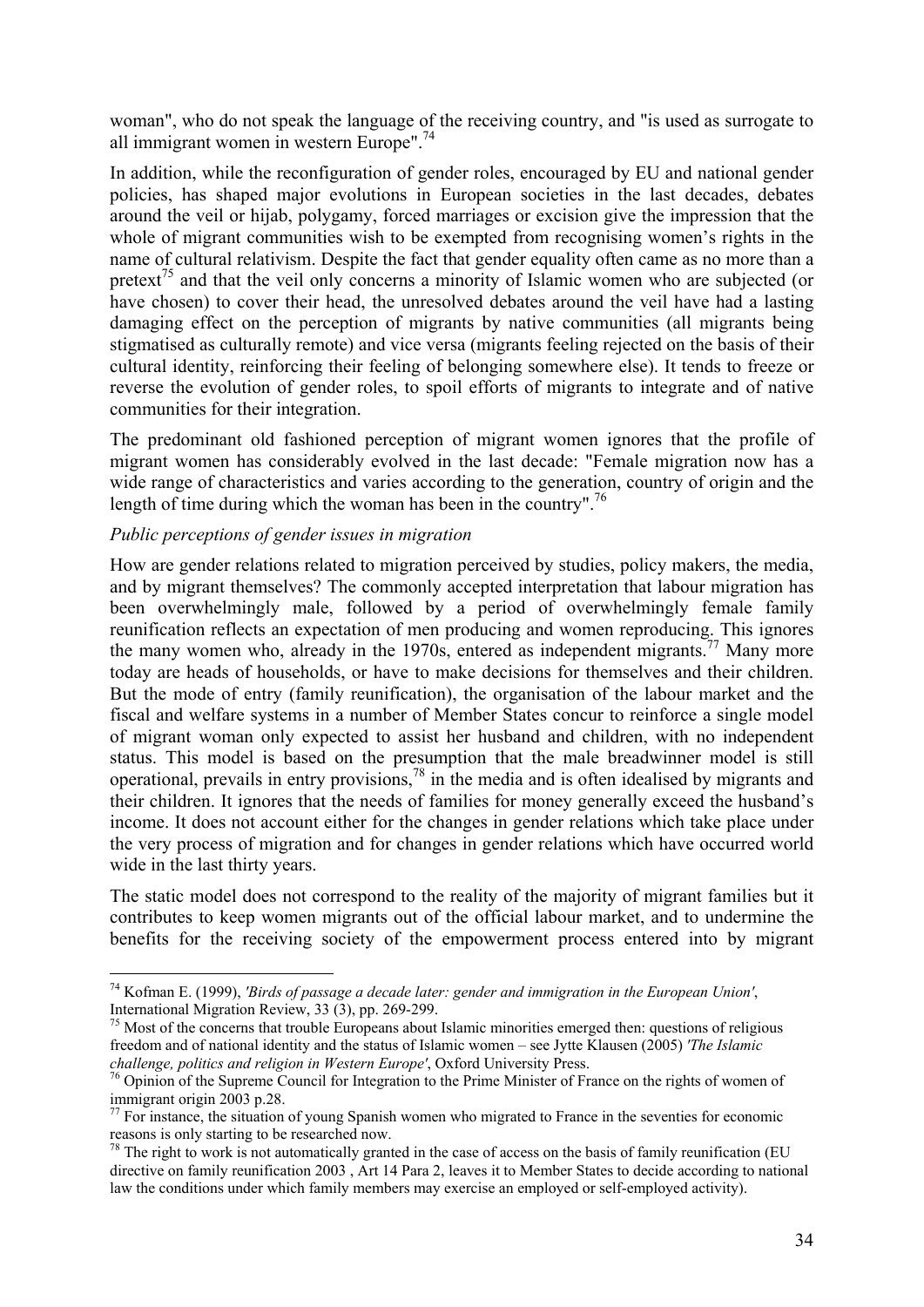women. It also tends to reinforce women's vulnerability to subjection and abusive environments. As they hardly exist as autonomous subjects, they tend not to feature in public debates, leaving an impression of all male migrant communities.

## *Gender and integration*<sup>79</sup>

As mentioned earlier, a successful participation in a new society requires labour market participation which is still the best way to acquire the language and social skills needed to integrate and be perceived positively as a contributor in the host country. The integration of women migrants in the EU today is particularly poor with significant differences according to their country of origin and the receiving country. It is characterised in following ways. (i) An under-representation in the labour force; they are less present on the labour market and lesspaid than migrant men (employment gap of 4.5 in Sweden to 20.7 in Germany) and than native women (employment gap of 12 in the UK to 16.8 in Germany). (ii) Double discrimination; given equal characteristics (age, education, family status and number of children) they have a much lower participation, qualitatively as well as quantitatively, than natives as a result of specific hurdles, such as lack of access to the labour market  $80$  and to child care arrangements<sup>81</sup>, discrimination, non recognition of skills<sup>82</sup>, and language barriers. (iii) Concentration in low skilled and limited employment protection jobs in e.g. domestic services, healthcare, and social services hotels and restaurants, part time jobs. (iv) Lack of direct access to welfare and social protection systems: many migrant women are more exposed to poverty because of their dependent status, their inferior and informal labour market participation. Many fail to accumulate social security entitlements.

### *Perceptions on illegal migration and human security*

Two specific gender issues stand out in relation with public perception: one concerns informal labour market demands which act as a pull factor for women to enter or remain illegally in receiving countries, the other is about migration organised by criminal networks or trafficking. Both issues involve a particular sensitivity where women are concerned due to their greater vulnerability and to the specific sectors involved.

On the one hand, the demand for labour in the care and household sector is increasing. Migrant women are responding to real demands (compensating for the lack of gender sharing of domestic tasks; replacing the deficit of childcare and eldercare facilities, filling essential low paid jobs in the health sector) and the risk to see a proliferation of illegal workers in these sectors is very real (with consequences for the workers themselves and for the public perception) if solutions are not found provide a workforce under decent conditions.

On the other hand, trafficking in human beings (illegal migration managed by middle men and criminal networks for slave labour or sex) is felt as a diffuse threat to society. While men can be the victims of such trades (9%), greater vulnerability of women makes them (together with children and in particular the girl child) easier targets. Trafficking is a multifaceted problem

<u>.</u>

 $79$  Most of the information in this section draws from papers presented at the OECD/EU joint seminar in Oct 2005 and more particularly: *'The feminisation of international migration'* Laura Oso Casas, Jean Pierre Garson; *'participation des femmes immigrées sur le marché du travail: un double handicap en depit des progrès'* and *'les femmes immigrées et le marché du travail : diversité et enjeux'* Jean Christophe Dumont et Mario Isoppo.

 $81$  Migrant women with small children have an even lower participation rate than natives while beyond 55 their activity rate is higher than natives in some countries.

 $82$  Highly qualified immigrant women of third countries are particularly disadvantaged according to the gap in employment rate with all immigrant women and with natives in this category. It is also clearly established that immigrant women in general in OECD countries are more likely to be overqualified for their job than natives (OECD international migration outlook 2006).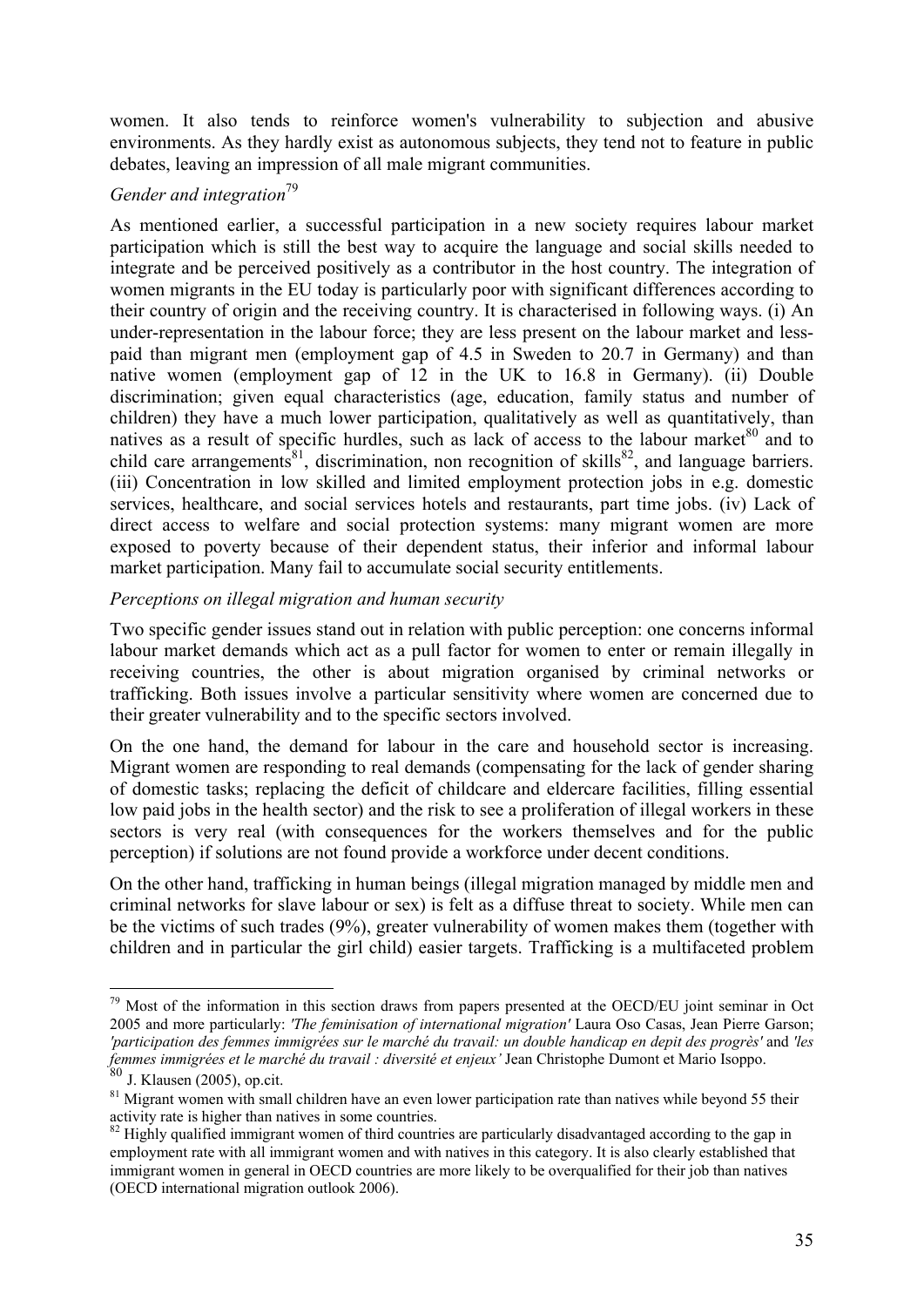which most often involves human rights violations; sexual exploitation, fosters conditions akin to slavery and raises grave issues concerning the human rights of women and children. The circumstances under which it happens are usually complex: trafficked persons may enter the receiving country legally as "documented" migrants who may have willingly accepted to pay in order to be transported across borders in search of better life prospects, but are victims of criminal groups that exploit them. $83$ 

Efforts to combat trafficking have gained prominence on the international migration policy agenda in response to a steady rise of the phenomenon, but as mentioned in the latest UN report on "Trafficking in persons, global patterns"84 there is still an information deficit. A Commission study of  $2001^{85}$  already estimated at 120.000 the number of persons trafficked in the EU each year. World wide, the IOM estimates that annually some 500.000 to 700.000 women and children are trafficked by criminal networks. Countries from Central and South-Eastern Europe are cited most frequently as the origin of victims trafficked to Western Europe, followed by the Commonwealth of Independent States, Africa, Latin America and the Caribbean, mapping out where bilateral cooperation should be strengthened.

Governments can influence the demand (e.g. legislation condemning the client<sup>86</sup>) and the supply (fight against the poverty of women and gender discrimination in the countries of origin) to defeat trafficking. A strong enforcement of legislations to combat violence against women is another way to contribute to combat trafficking as well as to address the necessary protection of migrant women against domestic violence $87$ , genital mutilation, forced marriages and honour crimes. While public sensitivity tends to push political leaders to argue for restrictive immigration policies in countries of destination, interviews with trafficking victims suggest that nationals from countries with automatic or facilitated access to the EU through temporary visa schemes are less likely to have been trafficked. Hurdles to immigration results in forcing potential migrants (and even just travellers) to resort to using middlemen who, in the absence of legal channels, provide false documents, jobs in the irregular sector of countries of destination as well as financing international travel through the provision of credits. This overdependence on intermediaries makes young women excessively vulnerable to being lured into prostitution and further exploitation through debt bondage, while their illegal status and the associated threat of deportation prevent them from seeking assistance or reporting their traffickers.

### *What can be done to change public perception?*

From their "invisible" status, migrant women now take a variety of responsibilities and play a role which places them as a target group in the integration process. The question for public authorities is to facilitate an ongoing process likely to improve the visibility and integration of migrant women, improving thereby the public perception of migrant communities. Experience and existing literature on migration and on the promotion of gender equality, seem to suggest three complementary ways to address the problem at both national and EU level:

1. Promoting migrant women's integration should be a priority for most Member States. This can include helping women migrants to meet for hobbies, for training, cultural activities but also work with immigration services to ease access to the labour

<sup>&</sup>lt;sup>83</sup> 2004 World survey on the role of women in development: women and international migration, UN 2005.

<sup>&</sup>lt;sup>84</sup> United Nations Office on Drugs and Crimes (April 2006).

<sup>&</sup>lt;sup>85</sup> Preventing and combating trafficking in women: a comprehensive European strategy, EC 2001.<br><sup>86</sup> In Sweden legislation passed in 1999 condemns the purchase of sexual services.

<sup>&</sup>lt;sup>87</sup> Migrant women are more likely to be victims of all sorts of violence because of their specific vulnerability. The perpetrators of violence are nationals just as well as migrants.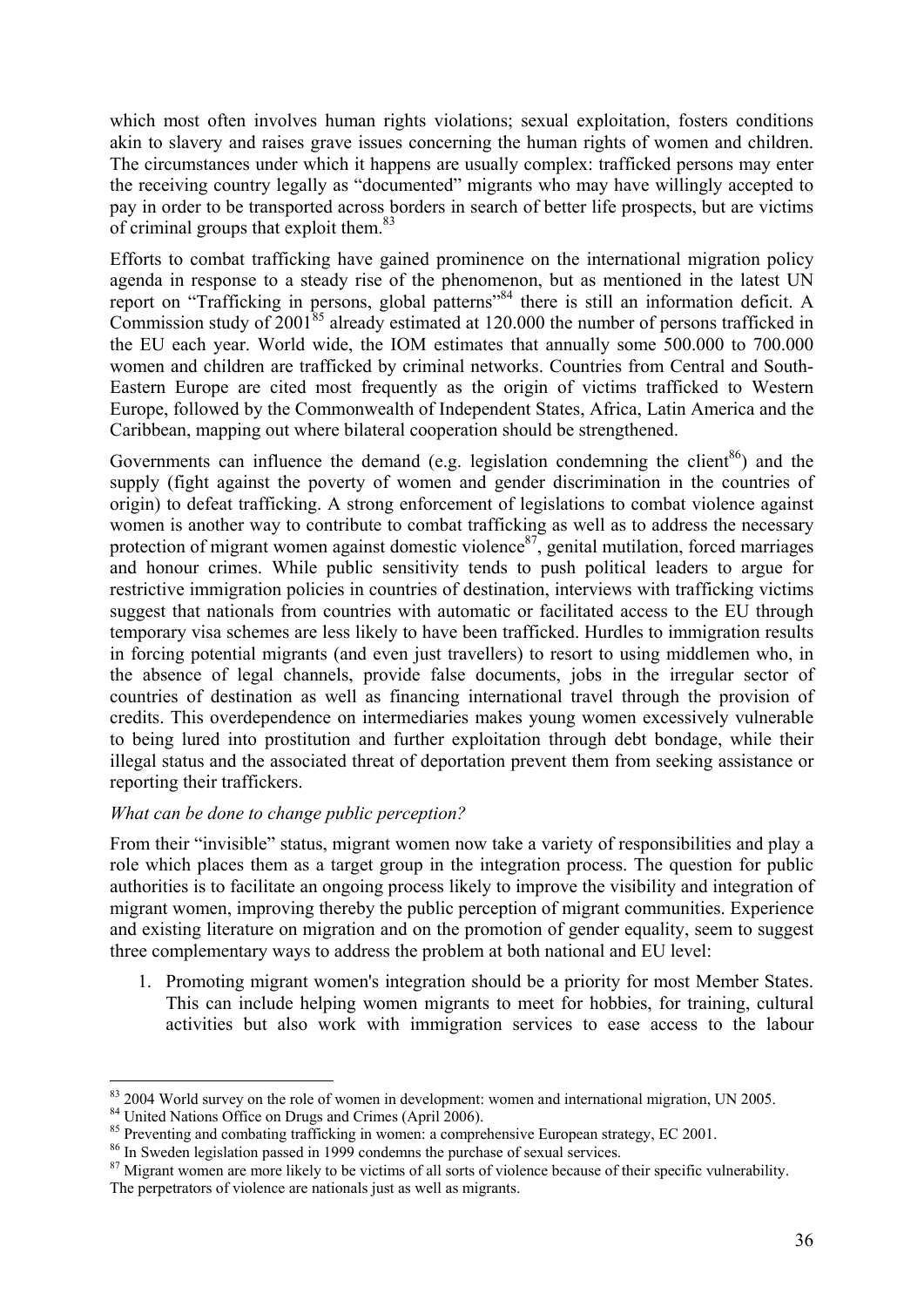market,<sup>88</sup> to inform women about their rights, support work experience, provide mentoring schemes and childcare support, link work experience with training and language acquisition and recognise previous skills and qualifications.<sup>89</sup> The Commission has been promoting the inclusion of the gender perspective in migration policies.90 So far, some Member States have started developing labour market and training-oriented activities, information campaigns, or support to municipalities to increase the participation of women of foreign descent, but these initiatives tend to be isolated.<sup>91</sup> In its recently adopted road map for equality between women and men  $2006-10$ ,  $^{92}$  the Commission committed itself to monitor and strengthen gender mainstreaming within several of its recent migration policy initiatives.<sup>93</sup> A strengthened gender proofing of some national labour markets, social inclusion, pension and health policies could also bring improvements for migrant women.

2. A second approach entails starting to improve public perception directly. This is not easy, but can be obtained by producing and disseminating information about the situation of migrant women and the changing gender relations in migrant communities to challenge false stereotypes and make the perception of women more realistic. This should include more detailed statistics taking gender questions into account. It can also entail giving migrant women a 'face'. Perceptions have shown to improve when the human and individual aspects are displayed. $94$ 

Finally, consideration has to be given to (1) structural measures on the most sensitive sectors in the labour market, (2) to actions to act on the push and pull factors of trafficking, and (3) to a commitment to empower migrant women (status, rights, and image). Considering the increasing needs for services in the caring sector, appropriate forms of employment in the caring and household sector have to be set up. Arrangements to formalise the informal jobs $95$  should aim to protect the holders of abuses, to alleviate difficult situations of ageing, divorce, separation and to account for their contribution to the economy. Many Member States have experimented initiatives to professionalize household and caring work (e.g. cheques-services) which could be developed elsewhere. The exponential increase of trafficking which feeds criminal networks, creates unacceptable violation of human rights and devastating psychological effects on the

<u>.</u>

 $88$  E.g. by suppressing restrictions to work if immigration occurs for the purpose of family reunification.

<sup>89</sup> Alexandra Heron for OECD in '*Migrant women, what is working'*, has analysed selected initiatives in 6 OECD countries which have fostered the labour market participation of migrant women with less than a tertiary education (see International Migration Outlook 2006 edition OECD page 68).<br><sup>90</sup>Through the European Social Fund the EU has given funding to the labour market integration of migrant

women. In particular, the 'Equal' initiative has supported a number of partnerships which include migrant women and develop measures to reconcile work and family life, reduce gender gaps and support job desegregation. The situation of immigrant women has also been addressed in the context of the European employment strategy.

 $91$  This information is based on the 2005 round of National Action Plans for Social Inclusion.

<sup>92</sup> COM(2006)92 final.

 $93$  E.g. in the integration of third country nationals in the EU and the proposed European fund, and in the follow up to the policy plan on legal migration.

<sup>94</sup> Huysmans J. (1995), *'Migrants as a security problem : dangers of securitizing societal issues'*, in Miles R., Thränhardt D., eds, pp. 53-72.

<sup>&</sup>lt;sup>95</sup> "In the domestic staff sector, undeclared employment frequently accounts for more than half of the total employment" (study on 20 OECD countries of which 17 EU member states). "In Belgium and Italy, undeclared employment in the "hotel and catering" and "domestic staff" sectors alone appears to account for more than 2% of total employment (in terms of earnings)" Informal employment and promoting the transition to a salaried economy – OECD employment outlook 2004.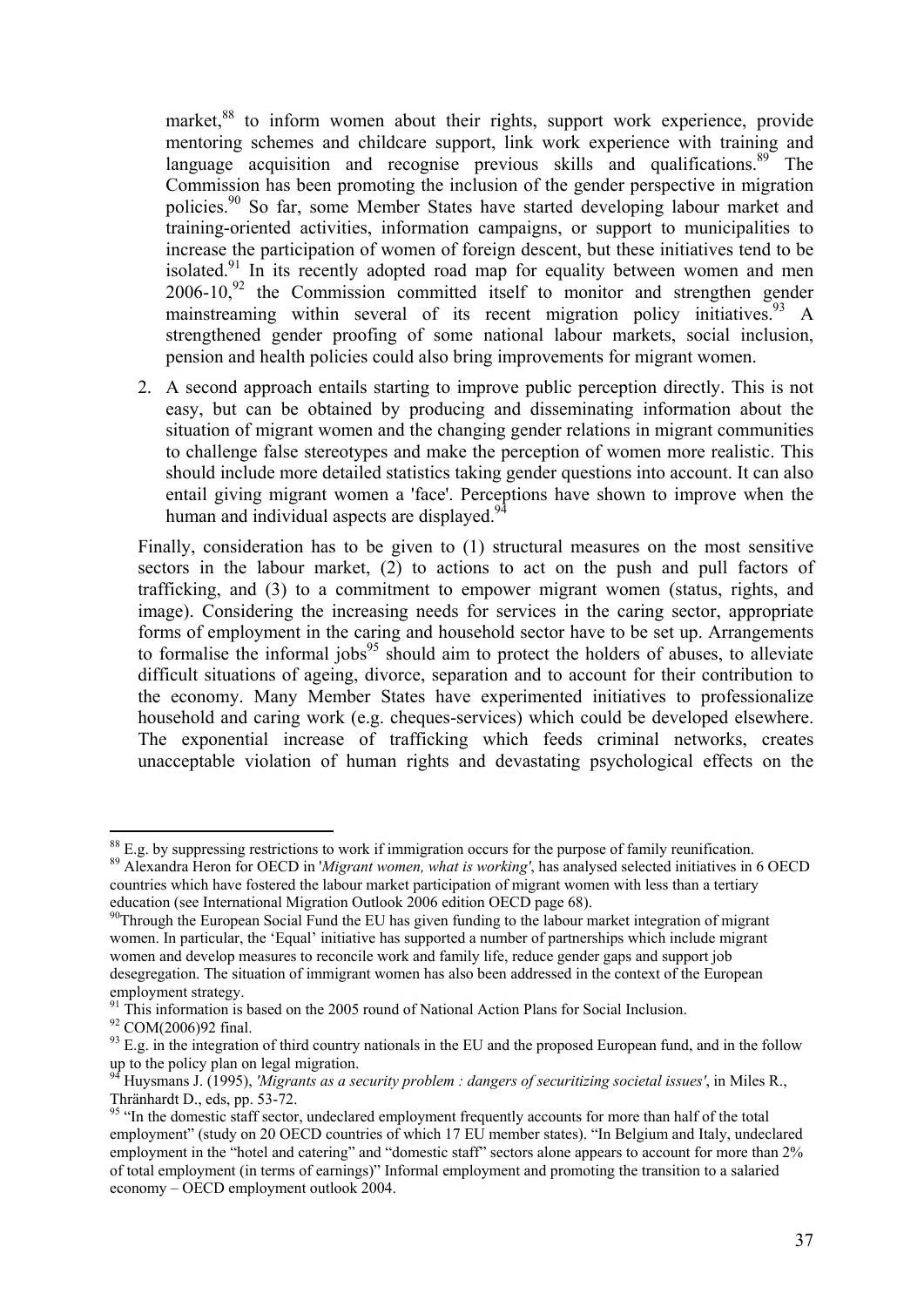victims (costs)<sup>96</sup> and on the general perception of migration has to be addressed both by suppressing demand in receiving countries and within agreements with countries of origin to affect the root causes for trafficking (poverty, armed conflict and gender discrimination). Finally, the "empowerment" of migrant women, necessary to challenge a number of negative public perceptions of migrant communities, will happen if they are made visible and given a voice, not only as contributors to the labour market but also as public figures (media, politics, NGO's).

# **9. Conclusion**

The previous sections demonstrated that public perceptions of migration may strongly influence the effectiveness with which migration can be managed. On the *negative side* public perception has the capacity to block progress on developing effective policies. While the fears of citizens have legitimate roots, they are not always based on a fair evaluation of the opportunities and risks associated with migration. Nor do they take into consideration the fact that migration into Europe can not be halted, but only managed. Migration can produce large benefits to society if the right policies are adopted. Sensible policies towards migration require that account is taken of negative public perceptions and that fears are addressed. To make a success of migration, inspired measures need to show that migration can be managed rather than endured.

On the *positive side* public perception can be used to reverse the negative spiral. This might be achieved in two different ways. The first is to improve policies, both migration policies and more general policies. By reducing the number of illegal migrants, by improving integration of migrants, by making women migrants' contribution more visible and bolstering asylum procedures, the public may find it easier to see migrants as contributing to society. On the more general policy side, improving the functioning of labour markets is an example that helps reducing the exclusion of migrants, and thereby improves the public perception of migrants as contributors to society rather than 'welfare scroungers'. The other approach is to work from the public perception side itself. By improving the public perception itself migration policies become easier to implement and accept.

## **Migration policies**

1

The most immediate concern should be to *break the negative cycle* of hostility towards migration leading to very restrictive policies towards legal migration which in turn lead to a diversion of migratory flows to, on the one hand, asylum seekers and, on the other hand, illegal migrants. Breaking the cycle requires a *sufficient quantity of legal migration* beyond family reunion. This is necessary to provide an alternative to asylum seekers or illegal migrants, who would prefer to enter as legal or regular migrants. However, according to the Eurobarometer surveys about two out of three Europeans believe that the multicultural society has reached its limits. The speed of change European societies are willing to accommodate can therefore not be ignored. Therefore, a number of *critical conditions must be met* for such an expansion to be rewarding and politically feasible.

1. Making legal migration work implies a *selection of migrants*. Selectivity mainly relates to the *job prospects* of potential migrants and should be determined according to skills needed. In order to allay fears, provisions for legal migration could begin at relatively modest levels and then be expanded subsequently as the advantages of this

<sup>96</sup> See *'Stolen miles: a summary report of the physical and psychological health consequences of women and adolescent trafficked in Europe'*, London School of hygiene and tropical medicine for the Daphne programme.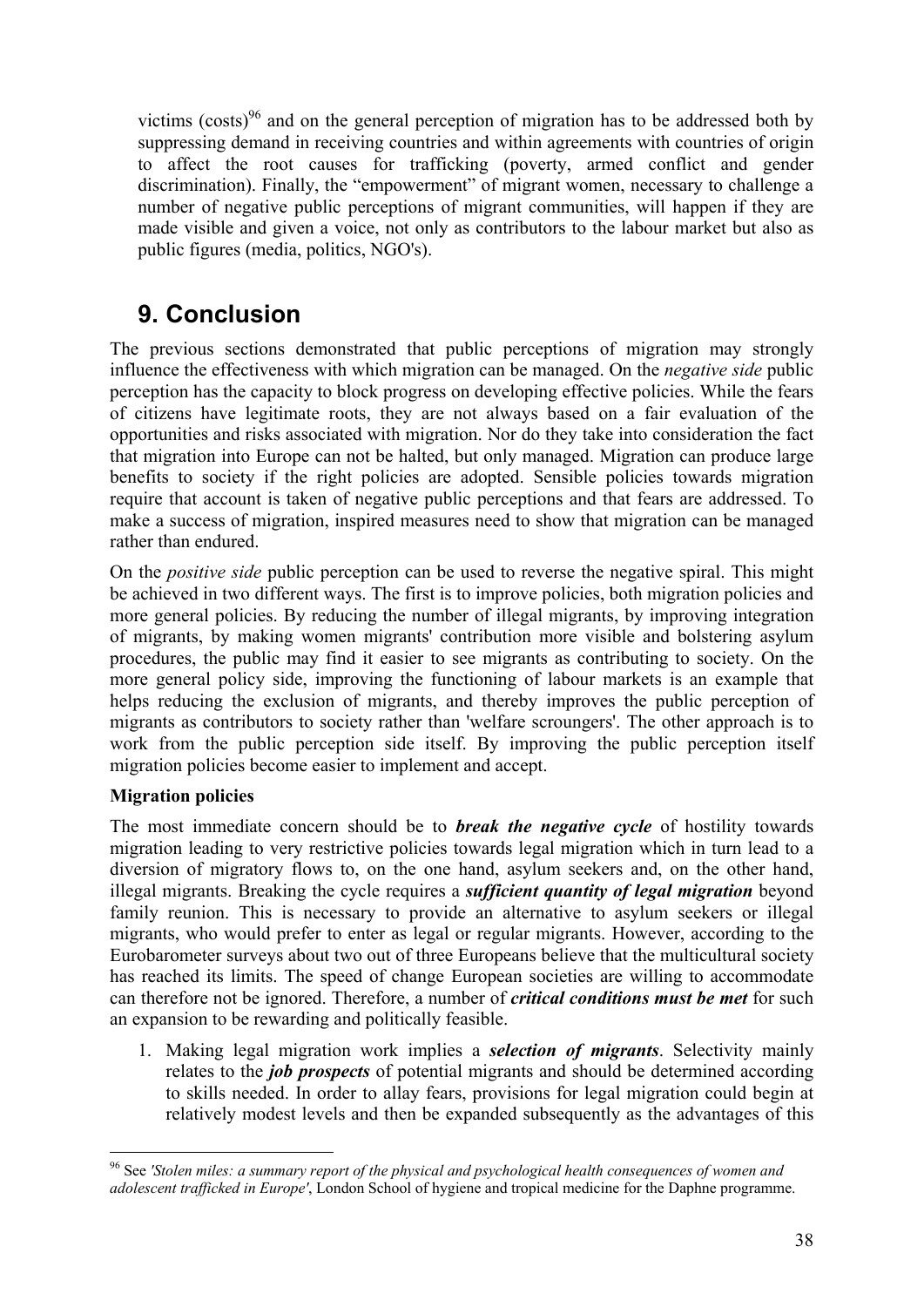approach become clear. The appropriate level of migration is clearly something Member States should decide on. It will vary from country to country, if only because the needed skills of labour markets differ.

- 2. Legal immigration must be *complemented by positive measures* that ensure effective integration of migrants, already by the first generation. Such measures have to include many strands of policy. Among other things, they should include allowing asylum seekers to take up paid work while their applications are processed and granting illegal migrants wider access to public services. Better integration also presupposes extra efforts on the part of migrants and migrant organisations.
- 3. Greater openness to legal migration will lessen the pressure on illegal migration. However, such migration will continue to occur in the foreseeable future, both because of demand from employers in Europe and because of supply from Europe's neighbours and further afield. Restrictions at the border alone will never be fully adequate to regulate the flow of illegal migrants. They may even make policies on the return of existing illegal migrants more difficult to implement. *A more effective way to address the issue of illegal migration is through the demand side and those that provide employment to such migrants.* One needs to be aware that the informal economy is a prime employer of illegal migrants and that this implies therefore measures to restrict, limit or formalise that part of the economy, which is by no means restricted to the employment of migrants. Women in general, and female migrants in particular, are particularly at risk of being employed in the informal economy in areas such as household production, health and caring services, and the so called 'entertainment industry'. In the light of the increasing demand of the care economy, action is required to avoid shortages and exploitation.

Migration policies in line with these proposals will help to improve the situation for native European citizens and migrants alike in terms of labour markets and integration. In this way, fears about negative consequences of migration can be allayed as benefits become clearer over time. This may reduce the largely negative perception of "the migrant" and lead to more acceptance of open policies in the future.

### **General policies**

Problems related to migration can be viewed as *symptoms of wider and more intractable general problems* in European society. The feeling of insecurity and the outside world perceived as a threat are related to a number of factors, which may have little to do with migration. The belief that the nation state can no longer provide the degree of required security in a globalised world and that nothing has yet taken its place is one of them. Related to this is the human security aspect in which individuals rather than states feel threatened by a broad set of problems including terrorism and the spread of infectious disease. International mobility is seen both as a cause and effect of these threats, even though mobility is a natural and indeed desirable phenomenon. The inability to resolve certain structural problems in the European economy and Europe's high unemployment is another factor leading to the rejection of migration, even though labour shortages prevail. Poor functioning of the labour market inhibits integration and leads to social exclusion of both members of the receiving country and migrants. Europe has to become more attractive in general, whether for its existing inhabitants or for future migrants.

A number of *policies that are required to bolster perceptions towards migrants therefore fall outside the remit of migration policy strictu sensu*. Putting in place effective institutional arrangements for the governance of globalisation, more effective action by the EU externally and recovered domestic dynamism will undoubtedly do much to alleviate the fears that are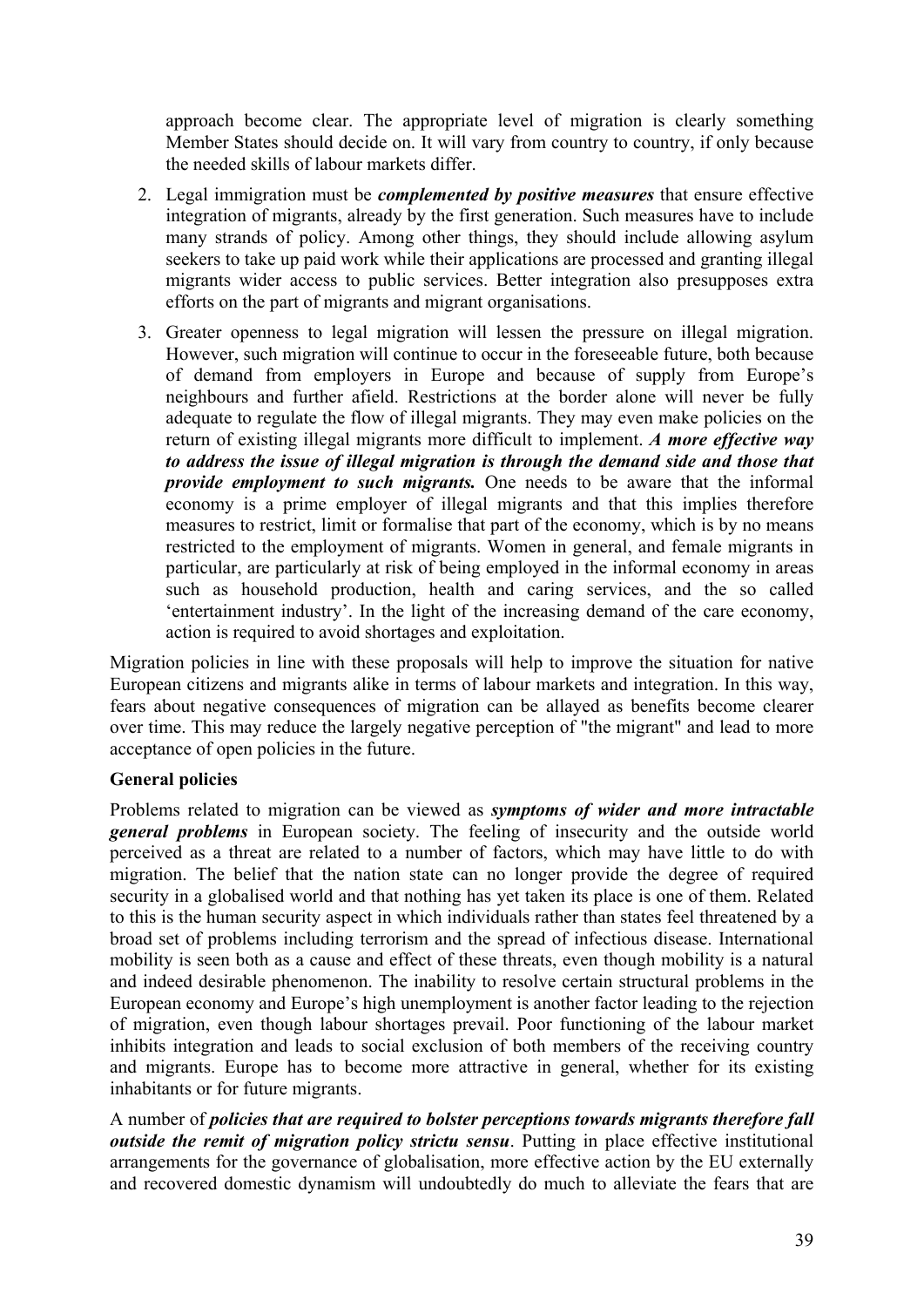currently dominating perceptions and undermining the possibility of implementing a forward looking and effective policy on migration. Development, regional and agricultural policies can be used to reduce income differences between developed and developing countries.

Policies on migration should therefore be seen in a broader perspective and should be complemented by more general policies that address these underlying issues. They will allow migration policies to focus on the specific issues linked to migration, and therefore make such policies more effective.

### **Public perception**

Public perception can be influenced directly in a variety of ways. Policy makers can give a good example by not blurring categories (asylum seekers, illegal migrants, ethnic minorities), by *sketching balanced and nuanced pictures of migrants* and by clearing up misunderstandings on employment or criminality. At the same time, such a *balanced picture also includes actions to cope with genuine problems* associated with migrants. The mass media plays an important role which entails considerable responsibility for balanced and correct coverage. Though as a mirror of society the media are often not the main source of public perceptions they are often instrumentalized and sometimes used, even by politicians, to portray problems in an amplifying fashion.

*One way of counterbalancing unfavourable perceptions of migrants is by giving migrants a 'human face'.* By showing real life stories of asylum seekers, job seeking migrants or the trafficking of women on mass media and otherwise, public perception on migration has proved to be able to advance. Personal contacts with migrants and asylum seekers lead to a more favourable attitude. Policy makers, NGO's and other organisations can organize this.

## **Role of the EU**

Citizens are interested in outcomes, in the successful resolution of problems, rather than in allocation of responsibilities. This applies to issues of migration particularly. In fields such as migration, the policies adopted or managed at EU, national and local level should be perceived as part of a unified whole, working together towards a common objective. As demonstrated in the previous sections, issues related to migration can only be addressed by taking appropriate measures at different administrative levels and over a wide range of policies.

*At the heart of successful policies therefore lies the question of general policy coherence and how to achieve it.* There are strong interactions between policies that are mainly the responsibility of Member States, especially those with regard to the labour market and social inclusion and those which could be dealt with more appropriately at EU level. Several EU policies are relevant for migration. These include external policies (e.g. development, trade) and internal policies (e.g. justice and security, employment and social affairs, gender equality, agriculture). Equally, different policies with regard to migration interact at the Member State level. Migration is one of a growing list of subjects that cannot be dealt with on an individual or stovepipe policy area basis.

*The EU has set out to develop a common immigration policy to assure such policy coherence. Of course, room for further development remains to ensure that policy areas as*  well as different administrative levels interact positively on an EU-wide scale. Taking into account the particular situations of individual Member States, the EU will continue to propose measures to implement common policies and approaches to properly manage migration.

Regarding the *aim of improving public perception* of migrants and migration in general the EU and the Commission in particular are well placed to make essential contributions. On